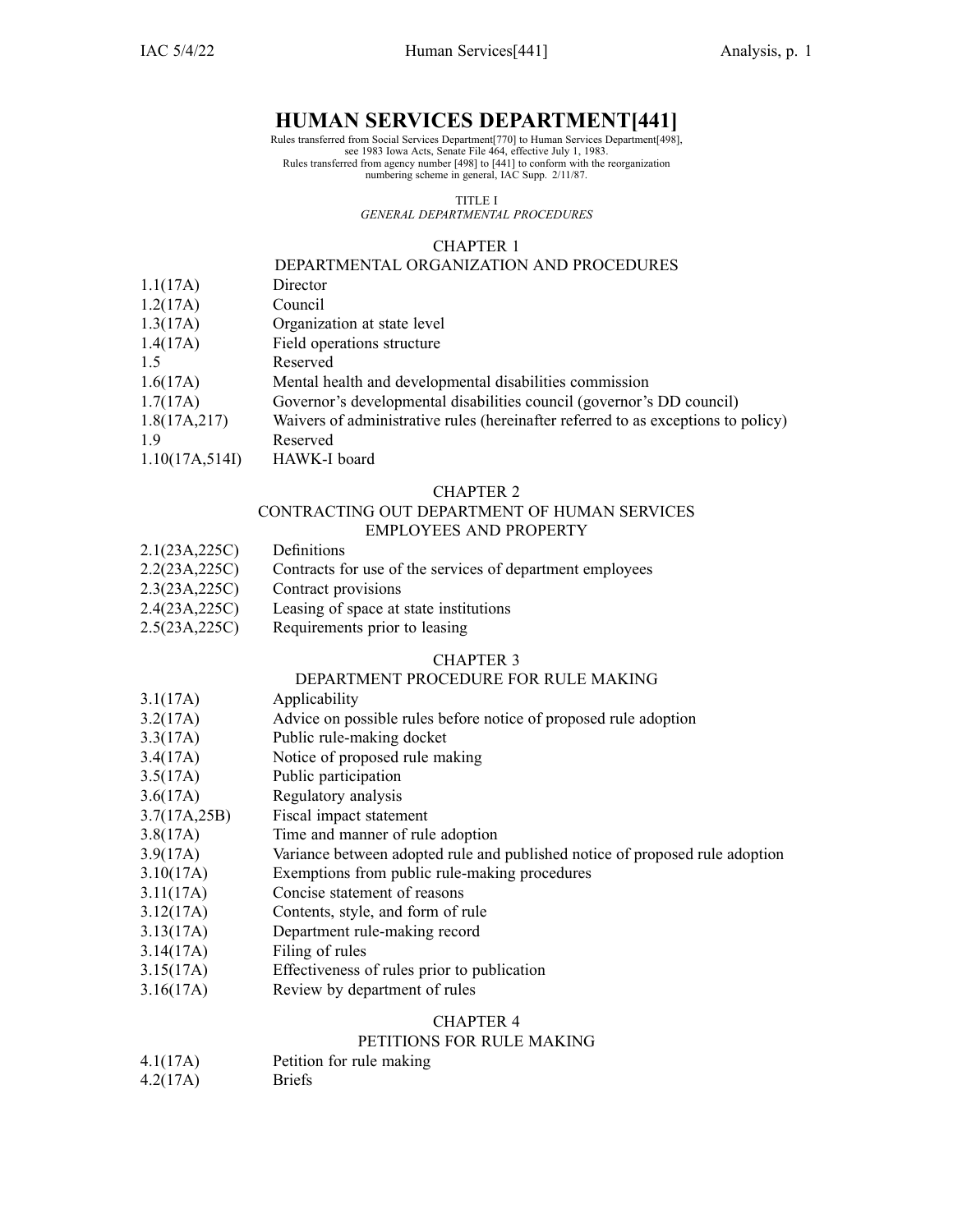| 4.3(17A) | Inquiries            |
|----------|----------------------|
| 4.4(17A) | Agency consideration |

### DECLARATORY ORDERS

| 5.1(17A) | Petition for declaratory order |  |
|----------|--------------------------------|--|
|----------|--------------------------------|--|

- 5.2(17A) Notice of petition
- 5.3(17A) Intervention
- 5.4(17A) Briefs
- 5.5(17A) Inquiries
- 5.6(17A) Service and filing of petitions and other papers
- 5.7(17A) Consideration
- 5.8(17A) Action on petition
- 5.9(17A) Refusal to issue order
- 5.10(17A) Contents of declaratory order—effective date
- 5.11(17A) Copies of orders
- 5.12(17A) Effect of <sup>a</sup> declaratory order

#### CHAPTER 6

#### Reserved

# CHAPTER 7

### APPEALS AND HEARINGS

| 7.1(17A) | Definitions |  |  |
|----------|-------------|--|--|
|          |             |  |  |

7.2(17A) Governing law and regulations

#### DIVISION I GENERAL APPEALS PROCESS

### 7.3(17A) When <sup>a</sup> contested case hearing will be granted

- 7.4(17A) Initiating an appeal
- 7.5(17A) How to reques<sup>t</sup> an appeal
- 7.6(17A) Prehearing procedures
- 7.7(17A) Timelines for contested case hearings
- 7.8(17A) Contested case hearing procedures
- 7.9(17A) Miscellaneous rules governing contested case hearings
- 7.10(17A) Proposed decision
- 7.11(17A) Director's review
- 7.12(17A) Final decisions
- 7.13(17A) Expedited review
- 7.14(17A) Effect
- 7.15(17A) Calculating time
- 7.16(17A) Authorized representatives
- 7.17(17A) Continuation and reinstatement of benefits
- 7.18(17A) Emergency adjudicative proceedings
- 7.19(17A) Supplemental Nutrition Assistance Program (SNAP) administrative disqualification hearings
- 7.20 to 7.40 Reserved

#### DIVISION II

- APPEALS BASED ON THE COMPETITIVE PROCUREMENT BID PROCESS
- 7.41(17A) Scope, bidder and applicability
- 7.42(17A) Requests for timely filing of an appeal
- 7.43(17A) Bidder appeals
- 7.44(17A) Procedures for bidder appeal
- 7.45(17A) Stay of agency action for bidder appeal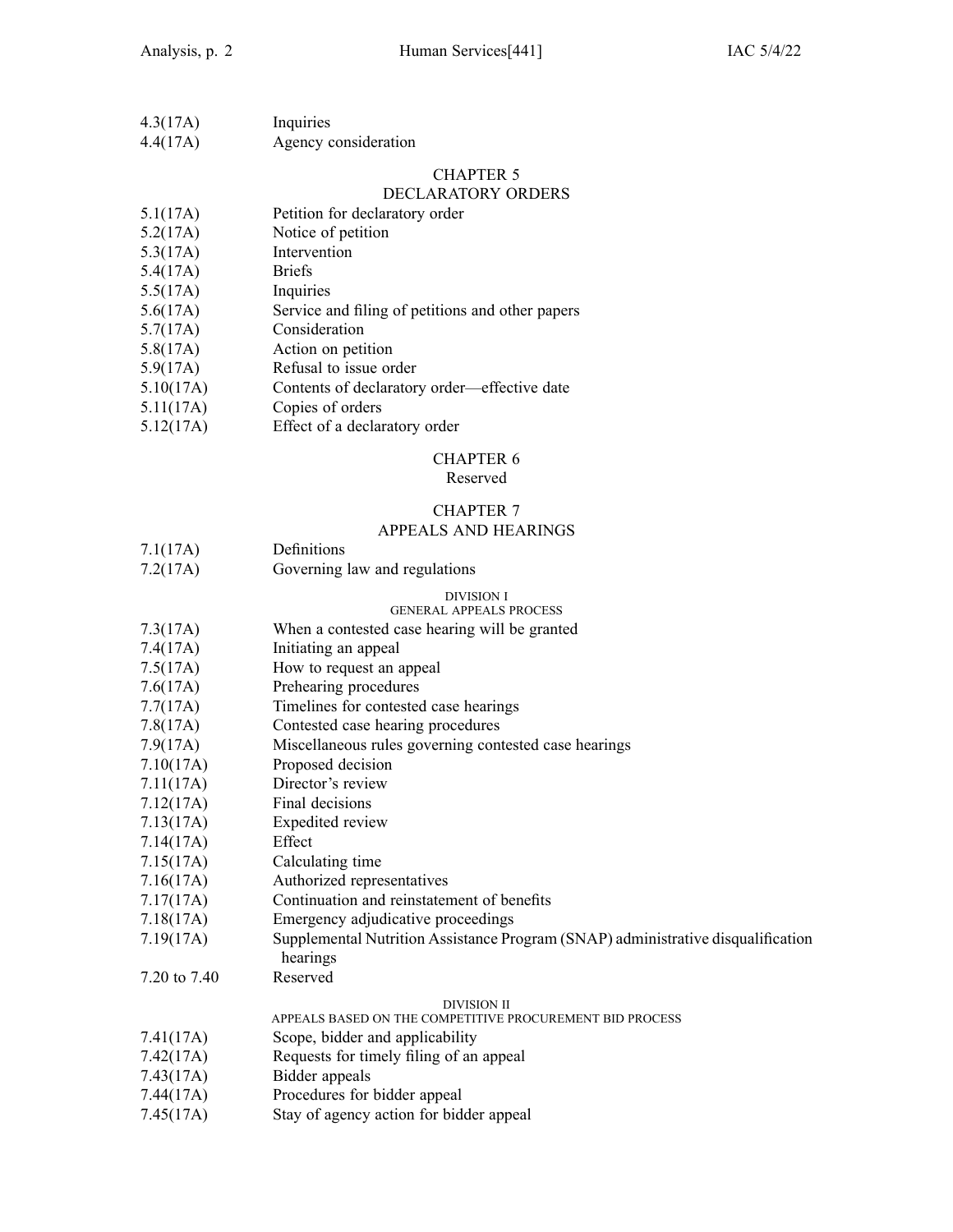| 7.46(17A) |  |  | Request for review of the proposed decision |  |
|-----------|--|--|---------------------------------------------|--|
|           |  |  |                                             |  |

- 7.47(17A) Other procedural considerations
- 7.48(17A) Appeal record
- 7.49(17A) Pleadings
- 7.50(17A) Ex parte communications
- 7.51(17A) Right of judicial review

### PAYMENT OF SMALL CLAIMS

8.1(217) Authorization to reimburse

# CHAPTER 9

# PUBLIC RECORDS AND FAIR

### INFORMATION PRACTICES

| Definitions                                                                                          |
|------------------------------------------------------------------------------------------------------|
| Statement of policy                                                                                  |
| Requests for access to records                                                                       |
| Access to confidential records                                                                       |
| Requests for treatment of a record as a confidential record and its withholding<br>from examinations |
| Procedure by which additions, dissents, or objections may be entered into certain<br>records         |
| Consent to disclosure by the subject of a confidential record                                        |
| Notice to suppliers of information                                                                   |
| Release to subject                                                                                   |
| Use and disclosure without consent of the subject                                                    |
| Availability of records                                                                              |
| Personally identifiable information                                                                  |
| Distribution of informational materials                                                              |
| Special policies and procedures for protected health information                                     |
| Person who may exercise rights of the subject                                                        |
|                                                                                                      |

### CHAPTER 10

### Reserved

### CHAPTER 11

### COLLECTION OF PUBLIC ASSISTANCE DEBTS

- 11.1(217) Definitions
- 11.2(217) Establishment of claim
- 11.3(217) Application of paymen<sup>t</sup>
- 11.4(217) Setoff against state income tax refund, rebate, or other state payments, including, for example, state employee wages
- 11.5(234) Setoff against federal income tax refund or other federal payments, including, for example, federal employee wages

#### CHAPTER 12 Reserved

### CHAPTER 13

### PROGRAM EVALUATION

13.1(234,239B,249A,514I) Definitions

- 13.2(234,239B,249A,514I) Review of public assistance records by the department
- 13.3(234,239B,249A,514I) Who shall be reviewed
- 13.4(234,239B,249A,514I) Notification of review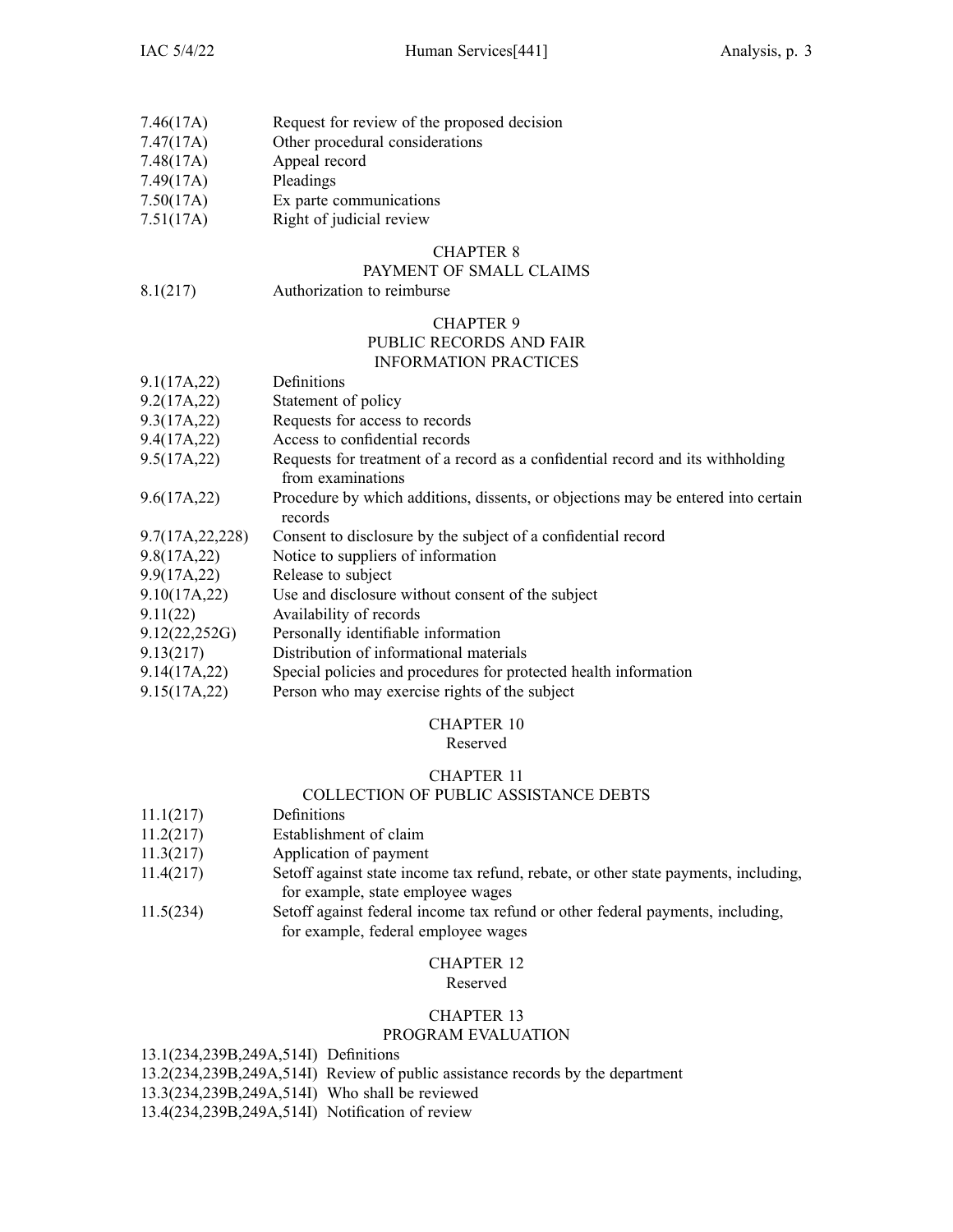### 13.5(234,239B,249A,514I) Review procedure 13.6(234) Failure to cooperate 13.7(234,239B,249A,514I) Report of findings

### 13.8(234,237A,239B,249A,514I) Federal rereview

### CHAPTER 14

### OFFSET OF COUNTY DEBTS OWED DEPARTMENT

- 14.1(217,234) Definitions
- 14.2(217,234) Identifying counties with liabilities
- 14.3(217,234) List of counties with amounts owed
- 14.4(217,234) Notification to county regarding offset
- 14.5(217,234) Implementing the final decision
- 14.6(217,234) Offset completed

#### CHAPTER 15 Reserved

### CHAPTER 16 **NOTICES**

- 16.1(17A) Definitions
- 16.2(17A) Governing laws and regulations
- 16.3(17A) Notices

#### TITLE II

### CHAPTERS 17 to 21 Reserved

#### TITLE III *MENTAL HEALTH*

### CHAPTER 22

### AUTISM SUPPORT PROGRAM

- 22.1(225D) Definitions
- 22.2(225D) Eligibility and application requirements
- 22.3(225D) Cost-sharing requirements and graduated schedule of cost sharing
- 22.4(225D) Review of financial eligibility, cost-sharing requirements, exemption from cost sharing, and disenrollment in the program
- 22.5(225D) Initial service authorization and renewal of service authorization
- 22.6(225D) Provider network
- 22.7(225D) Financial managemen<sup>t</sup> of the program
- 22.8(225D) Appeal

### CHAPTER 23

#### Reserved

### CHAPTER 24

### ACCREDITATION OF PROVIDERS OF SERVICES TO PERSONS WITH MENTAL ILLNESS, INTELLECTUAL DISABILITIES, OR DEVELOPMENTAL DISABILITIES

#### DIVISION I

### SERVICES FOR INDIVIDUALS WITH DISABILITIES

- 24.1(225C) Definitions
- 24.2(225C) Standards for policy and procedures
- 24.3(225C) Standards for organizational activities
- 24.4(225C) Standards for services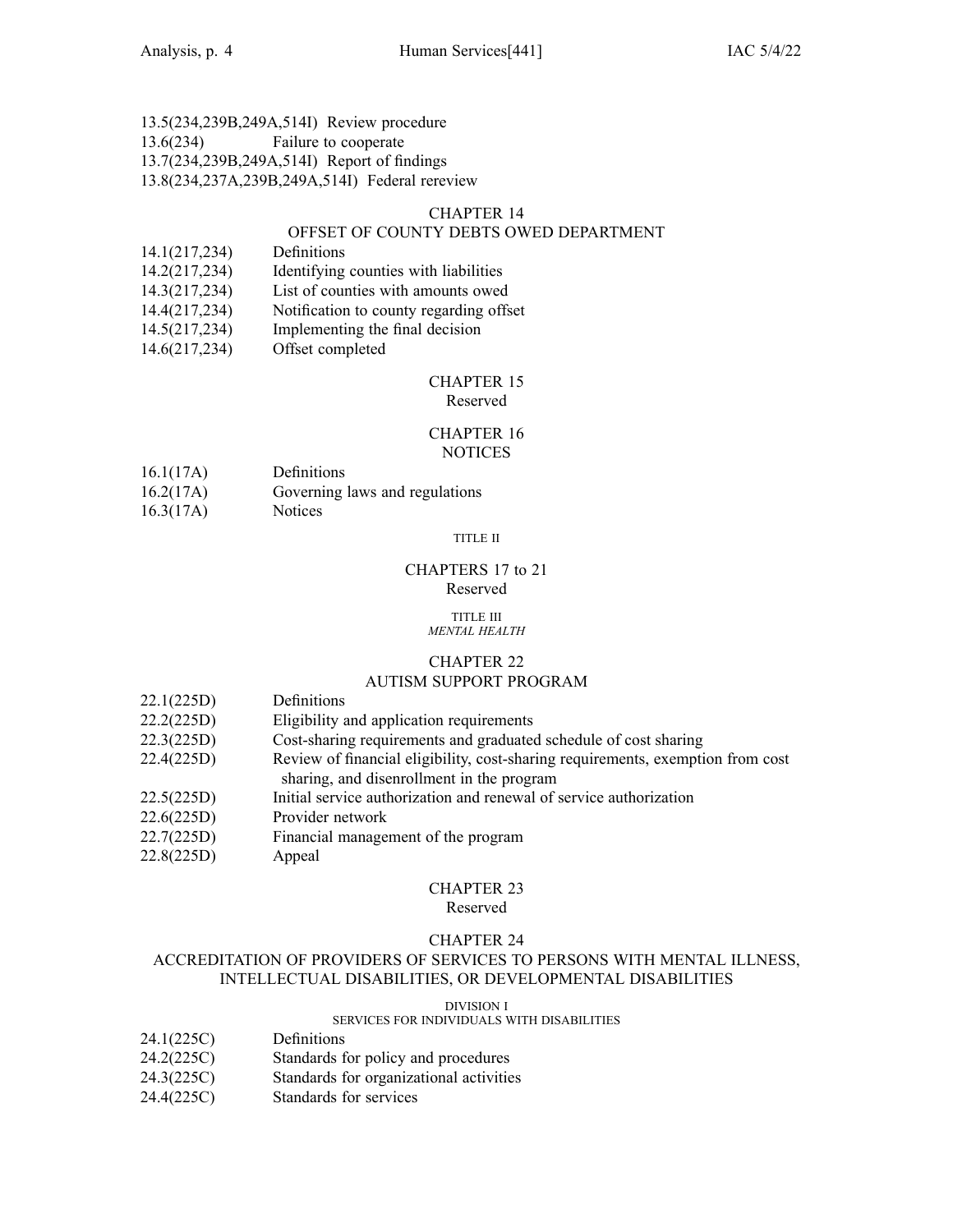| 24.5(225C)     | Accreditation                                         |
|----------------|-------------------------------------------------------|
| 24.6(225C)     | Deemed status                                         |
| 24.7(225C)     | Complaint process                                     |
| 24.8(225C)     | Appeal procedure                                      |
| 24.9(225C)     | Exceptions to policy                                  |
| 24.10 to 24.19 | Reserved                                              |
|                | <b>DIVISION II</b><br><b>CRISIS RESPONSE SERVICES</b> |
| 24.20(225C)    | Definitions                                           |
| 24.21(225C)    | Standards for crisis response services                |
| 24.22(225C)    | Standards for policies and procedures                 |
| 24.23(225C)    | Standards for organizational activities               |
| 24.24(225C)    | Standards for crisis response staff                   |
| 24.25(225C)    | Standards for services                                |
| 24.26(225C)    | Accreditation                                         |
| 24.27(225C)    | Deemed status                                         |
| 24.28(225C)    | Complaint process                                     |
| 24.29(225C)    | Appeal procedure                                      |
| 24.30(225C)    | Exceptions to policy                                  |
| 24.31(225C)    | Standards for individual crisis response services     |
| 24.32(225C)    | Crisis evaluation                                     |
| 24.33(225C)    | Twenty-four-hour crisis response                      |
| 24.34(225C)    | Twenty-four-hour crisis line                          |
| 24.35(225C)    | Warm line                                             |
| 24.36(225C)    | Mobile response                                       |
| 24.37(225C)    | Twenty-three-hour crisis observation and holding      |

- 24.38(225C) Crisis stabilization community-based services (CSCBS)
- 24.39(225C) Crisis stabilization residential services (CSRS)
- 24.40(225C) Medication—administration, storage and documentation

#### CHAPTER 25 DISABILITY SERVICES MANAGEMENT

# DIVISION I

#### REGIONAL SERVICES

| 25.1(331)<br>Definitions |  |
|--------------------------|--|
|--------------------------|--|

- 25.2(331) Core service domains
- 25.3(331) Implementation dates
- 25.4(331) Access standards
- 25.5(331) Practices
- 25.6(331) Intensive mental health services
- 25.7(331) Non-core services
- 25.8 to 25.10 Reserved

### DIVISION II

### REGIONAL SERVICE SYSTEM

- 25.11(331) Definitions
- 25.12(331) Regional governance structure
- 25.13(331) Regional finances
- 25.14(331) Regional governance agreemen<sup>t</sup>
- 25.15(331) Eligibility, diagnosis, and functional assessment criteria
- 25.16(331) Financial eligibility requirements
- 25.17(331) Exempted counties
- 25.18(331) Annual service and budget plan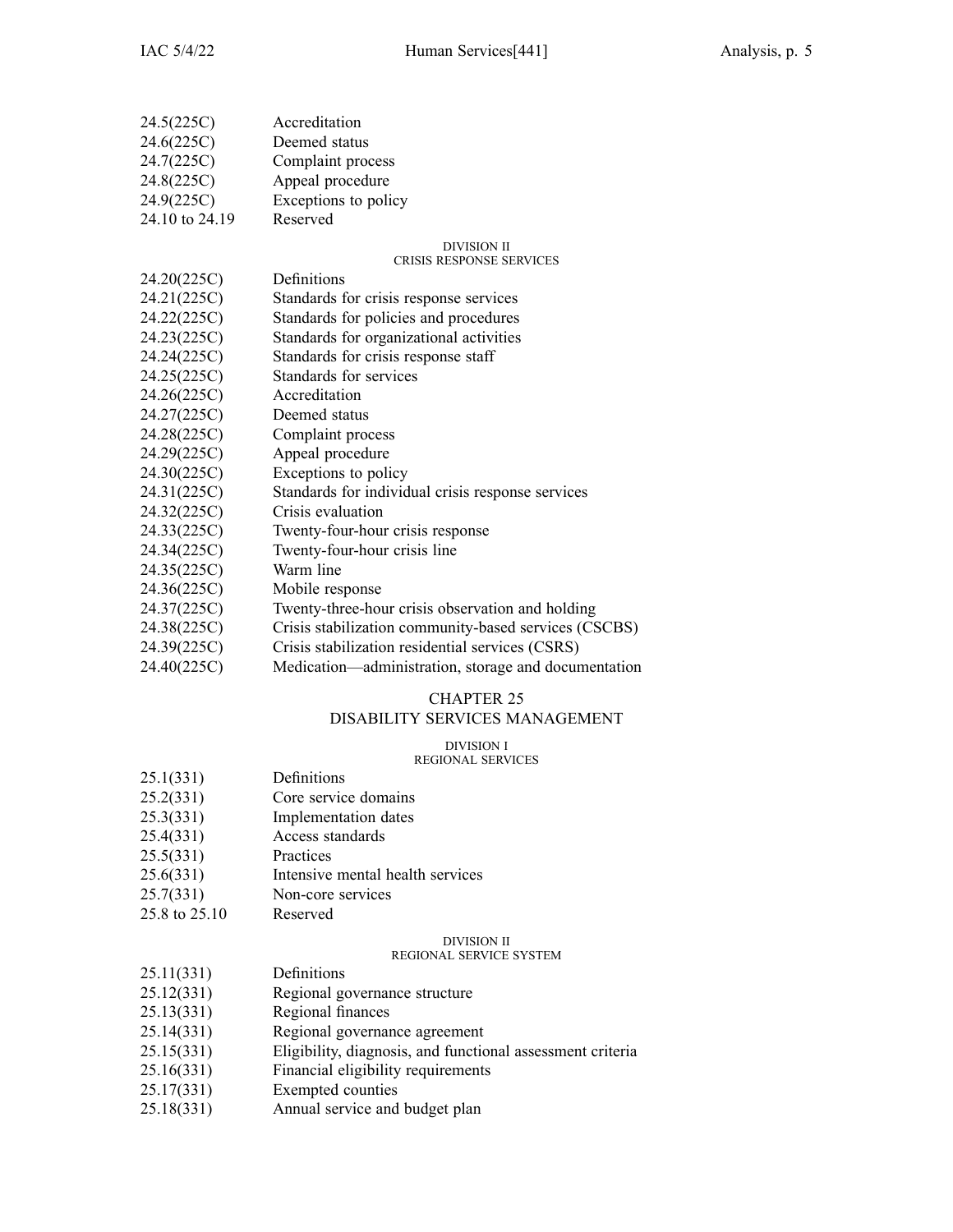| 25.19(331)     | Annual service and budget plan approval                        |
|----------------|----------------------------------------------------------------|
| 25.20(331)     | Annual report                                                  |
| 25.21(331)     | Policies and procedures manual for the regional service system |
| 25.22(225C)    | Incentive fund application, approval, and reporting            |
| 25.23(331)     | Performance-based contract                                     |
| 25.24 to 25.40 | Reserved                                                       |

### DIVISION III

### MINIMUM DATA SET

| 25.41(331)     | Minimum data set |
|----------------|------------------|
| 25.42 to 25.50 | Reserved         |

#### DIVISION IV

### MENTAL HEALTH ADVOCATES

| 25.51(229) | Definitions |  |
|------------|-------------|--|
|            |             |  |

| Advocate appointment and qualifications<br>25.52(229) |  |
|-------------------------------------------------------|--|
|-------------------------------------------------------|--|

- 25.53(229) Advocate assignment
- 25.54(229) Advocate responsibilities
- 25.55(229) County responsibilities
- 25.56(229) Data collection requirements
- 25.57(229) Quality assurance system

### CHAPTERS 26 and 27

### Reserved

### CHAPTER 28 POLICIES FOR MENTAL HEALTH INSTITUTES AND RESOURCE CENTERS

| 28.1(218)       | Definitions                                                   |
|-----------------|---------------------------------------------------------------|
| 28.2(218,222)   | Selection of facility                                         |
| 28.3            | Reserved                                                      |
| 28.4(225C, 229) | Grievances                                                    |
| 28.5(217,218)   | Photographing and recording of individuals and use of cameras |
| 28.6(217,218)   | Interviews and statements                                     |
| 28.7(218)       | Use of grounds, facilities, or equipment                      |
| 28.8(218)       | Tours of facility                                             |
| 28.9(218)       | Donations                                                     |
| 28.10 and 28.11 | Reserved                                                      |
| 28.12(217)      | Release of confidential information                           |
| 28.13(218)      | Applying county institutional credit balances                 |

### CHAPTER 29

### MENTAL HEALTH INSTITUTES

| 29.1(218,229)     | Voluntary admissions                 |
|-------------------|--------------------------------------|
| 29.2(229,230)     | Certification of county of residence |
| 29.3(218,230)     | Charges for care                     |
| 29.4(229)         | Authorization for treatment          |
| 29.5(217,228,229) | Rights of individuals                |
| 29.6(218)         | Visiting                             |
|                   |                                      |

### CHAPTER 30

### STATE RESOURCE CENTERS

- 30.1(218,222) Catchment areas 30.2(218,222) Admission
- 30.3(222) Non-Medicaid payment-eligible individuals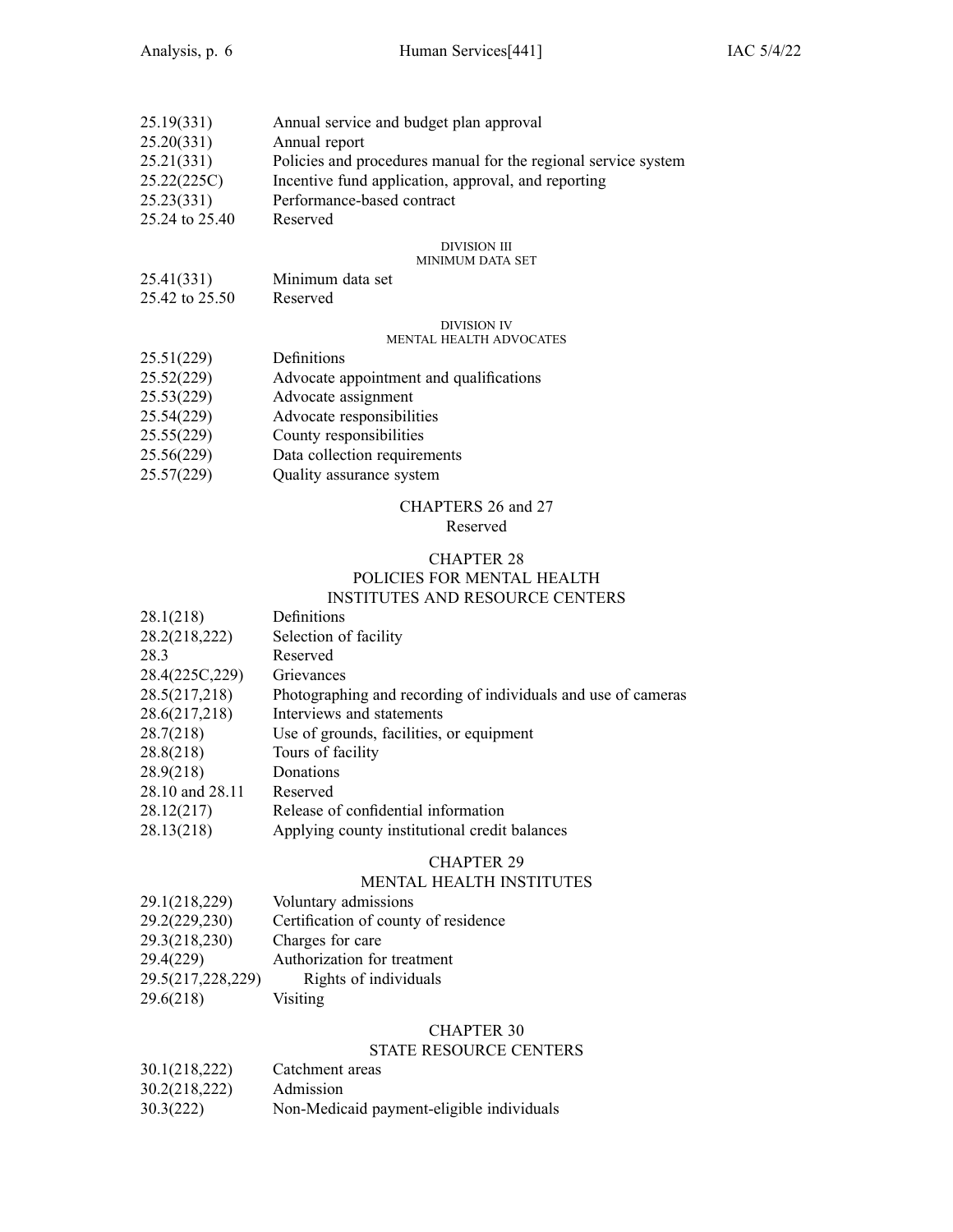| 30.4(222)          | Liability for support |
|--------------------|-----------------------|
| 30.5(217,218,225C) | Rights of individuals |

| 30.6(218) | Visiting |
|-----------|----------|
|           |          |

### CIVIL COMMITMENT UNIT FOR SEXUAL OFFENDERS

- 31.1(229A) Definitions
- 31.2(229A) Visitation
- 31.3(229A) Group visitation
- 31.4(229A) Grievances
- 31.5(229A) Photographing and recording individuals
- 31.6(229A) Release of information
- 31.7(229A) Communication with individuals
- 31.8(229A) Building and grounds
- 31.9(8,218) Gifts and bequests
- 31.10(229A) Cost of care

# CHAPTERS 32 and 33

### Reserved

## CHAPTER 34

### ALTERNATIVE DIAGNOSTIC FACILITIES

| 34.1(225C) | Definitions      |
|------------|------------------|
| 34.2(225C) | <b>Function</b>  |
| 34.3(225C) | <b>Standards</b> |

### CHAPTER 35

#### Reserved

### CHAPTER 36 FACILITY ASSESSMENTS

#### DIVISION I

### ASSESSMENT FEE FOR INTERMEDIATE CARE FACILITIES FOR PERSONS WITH AN INTELLECTUAL DISABILITY

- 36.1(249A) Assessment of fee
- 36.2(249A) Determination and paymen<sup>t</sup> of fee
- 36.3 Reserved
- 36.4(249A) Termination of fee assessment
- 36.5 Reserved

#### DIVISION II

### QUALITY ASSURANCE ASSESSMENT FOR NURSING FACILITIES

- 36.6(249L) Assessment
- 36.7(249L) Determination and paymen<sup>t</sup> of assessment
- 36.8 and 36.9 Reserved

#### DIVISION III

### HEALTH CARE ACCESS ASSESSMENT FOR HOSPITALS

- 36.10(249M) Application of assessment
- 36.11(249M) Determination and paymen<sup>t</sup> of assessment
- 36.12(249M) Termination of health care access assessment

#### CHAPTER 37 Reserved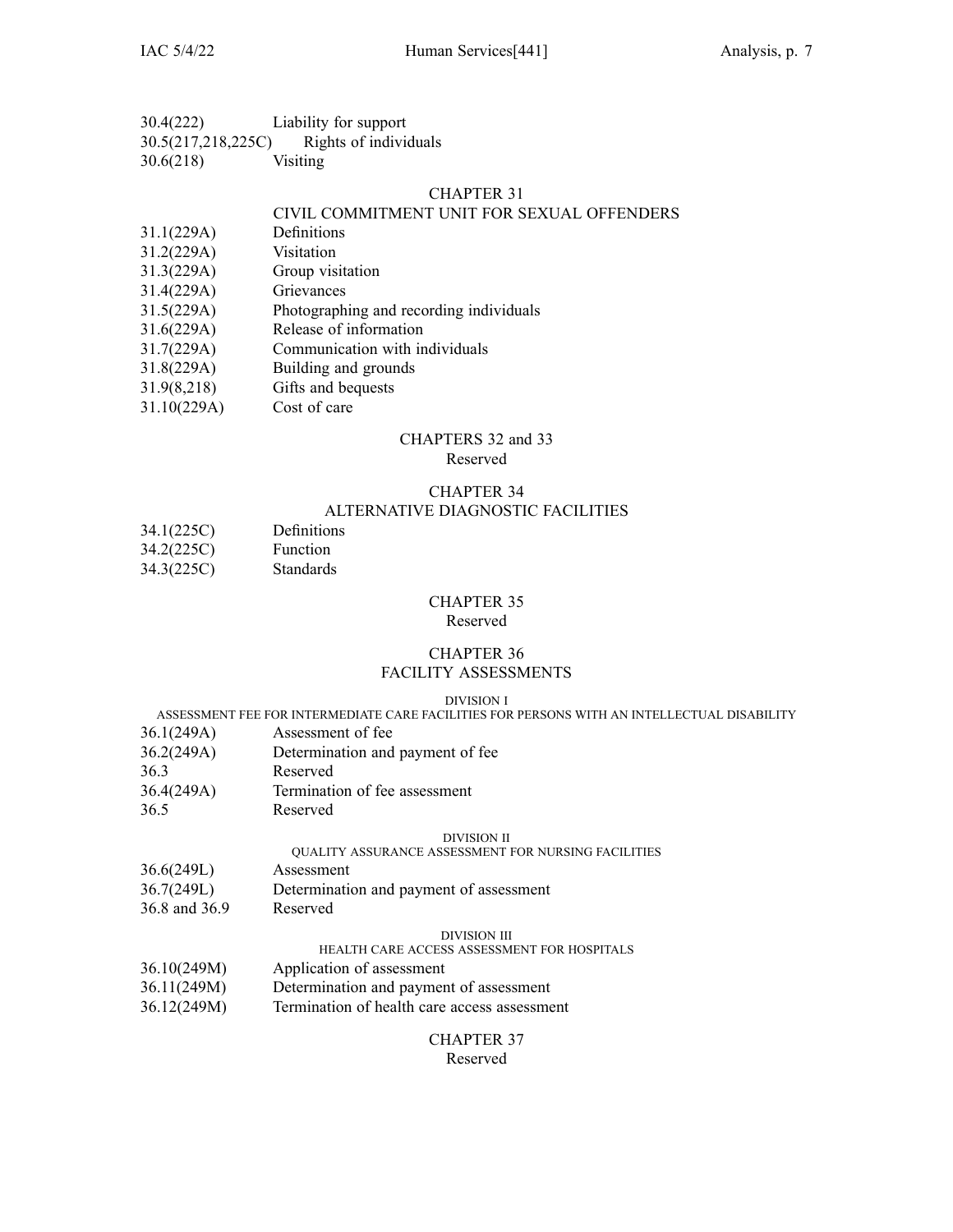### DEVELOPMENTAL DISABILITIES BASIC STATE GRANT

| 38.1(225C,217) | Definitions |
|----------------|-------------|
|                |             |

- 38.2(225C,217) Program eligibility
- 38.3(225C,217) Contracts
- 38.4(225C,217) Conflict of interest policy

#### CHAPTER 39 Reserved

#### TITLE IV *FAMILY INVESTMENT PROGRAM*

### CHAPTER 40 APPLICATION FOR AID

#### DIVISION I FAMILY INVESTMENT PROGRAM—CONTROL GROUP

40.1 to 40.20 Reserved

#### DIVISION II

### FAMILY INVESTMENT PROGRAM—TREATMENT GROUP

- 40.21(239B) Definitions
- 40.22(239B) Application
- 40.23(239B) Date of application
- 40.24(239B) Procedure with application
- 40.25(239B) Time limit for decision
- 40.26(239B) Effective date of gran<sup>t</sup>
- 40.27(239B) Continuing eligibility
- 40.28(239B) Referral for investigation
- 

## CHAPTER 41

### GRANTING ASSISTANCE

#### DIVISION I FAMILY INVESTMENT PROGRAM— CONTROL GROUP

| 41.1 to 41.20 | Reserved                                                           |
|---------------|--------------------------------------------------------------------|
|               | DIVISION II                                                        |
|               | <b>FAMILY INVESTMENT PROGRAM—TREATMENT GROUP</b>                   |
| 41.21(239B)   | Eligibility factors specific to child                              |
| 41.22(239B)   | Eligibility factors specific to payee                              |
| 41.23(239B)   | Home, residence, citizenship, and alienage                         |
| 41.24(239B)   | Promoting independence and self-sufficiency through employment job |
|               | opportunities and basic skills (PROMISE JOBS) program              |
| 41.25(239B)   | Uncategorized factors of eligibility                               |
| 41.26(239B)   | Resources                                                          |
| 41.27(239B)   | Income                                                             |
| 41.28(239B)   | Need standards                                                     |
| 41.29(239B)   | Composite FIP/SSI cases                                            |
| 11.20(230)    |                                                                    |

41.30(239B) Time limits

### CHAPTER 42 Reserved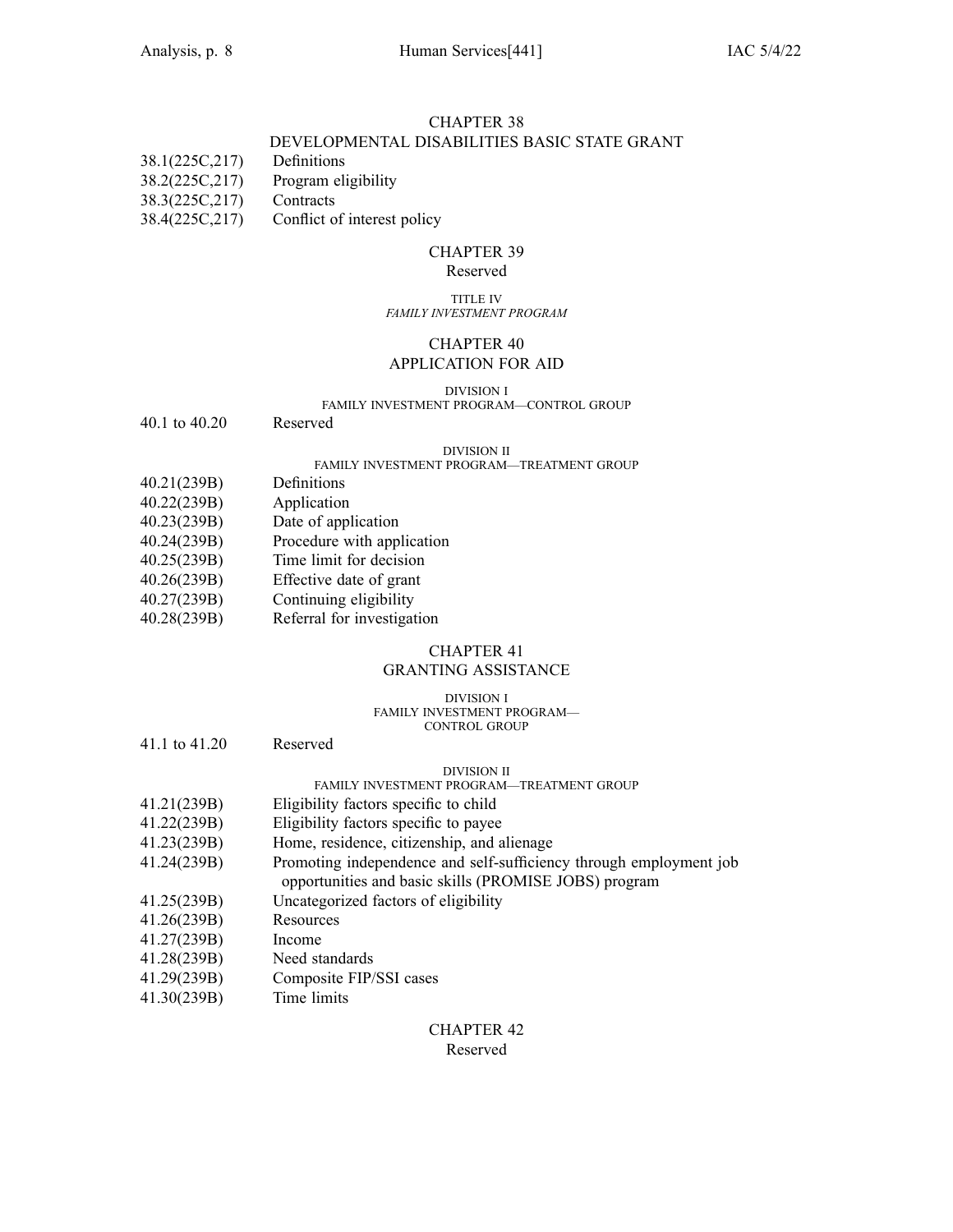#### CHAPTER 43 ALTERNATE PAYEES

#### DIVISION I

### FAMILY INVESTMENT PROGRAM—CONTROL GROUP

43.1 to 43.20 Reserved

#### DIVISION II

### FAMILY INVESTMENT PROGRAM—TREATMENT GROUP

- 43.21(239B) Conservatorship or guardianship
- 43.22 and 43.23 Reserved
- 43.24(239B) Emergency payee

### CHAPTER 44 Reserved

### CHAPTER 45 PAYMENT

### DIVISION I

#### FAMILY INVESTMENT PROGRAM—CONTROL GROUP

45.1 to 45.20 Reserved

#### DIVISION II

#### FAMILY INVESTMENT PROGRAM—TREATMENT GROUP

- 45.21(239B) Issuing paymen<sup>t</sup>
- 45.22(239B) Return
- 45.23(239B) Held warrants
- 45.24(239B) Underpayment
- 45.25(239B) Deceased payees
- 45.26(239B) Limitation on paymen<sup>t</sup>
- 45.27(239B) Rounding of need standard and paymen<sup>t</sup> amount

#### CHAPTER 46 OVERPAYMENT RECOVERY

#### DIVISION I

#### FAMILY INVESTMENT PROGRAM—CONTROL GROUP

46.1 to 46.20 Reserved DIVISION II

#### FAMILY INVESTMENT PROGRAM—TREATMENT GROUP

- 46.21(239B) Definitions
- 46.22(239B) Monetary standards
- 46.23(239B) Notification and appeals
- 46.24(239B) Determination of overpayments
- 46.25(239B) Source of recoupmen<sup>t</sup>
- 46.26 Reserved
- 46.27(239B) Procedures for recoupmen<sup>t</sup>

46.28 Reserved

46.29(239B) Fraudulent misrepresentation of residence

#### CHAPTER 47 DIVERSION INITIATIVES

#### DIVISION I

## PROMOTING AWARENESS OF THE BENEFITS OF A HEALTHY MARRIAGE

- 47.1(234) Eligibility criteria
- 47.2(234) Notice and eligibility period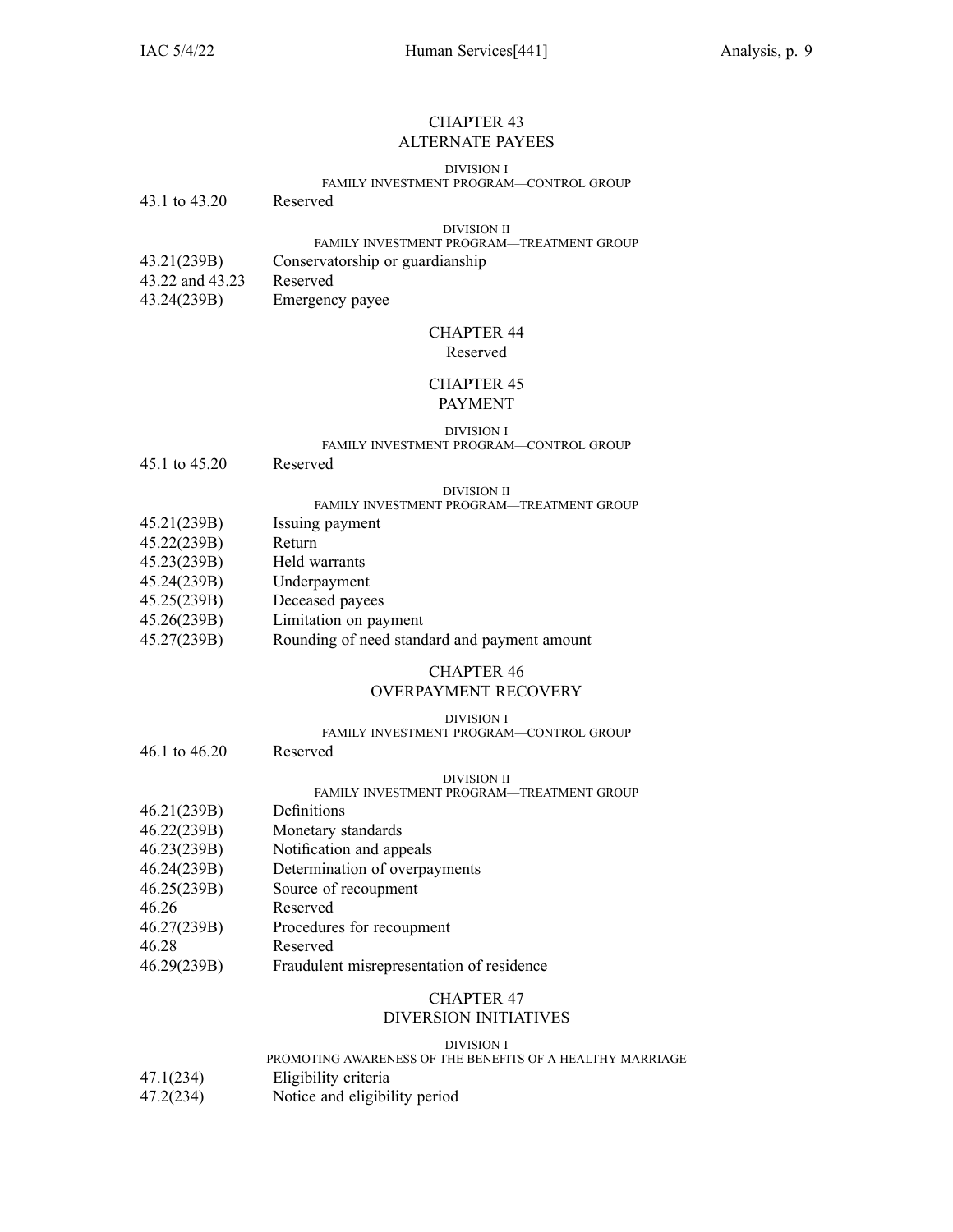| 47.3 to 47.20 | Reserved                                                   |
|---------------|------------------------------------------------------------|
|               | DIVISION II                                                |
|               | <b>FAMILY SELF-SUFFICIENCY GRANTS PROGRAM</b>              |
| 47.21(239B)   | Definitions                                                |
| 47.22(239B)   | Availability of the family self-sufficiency grants program |
| 47.23(239B)   | General criteria                                           |
| 47.24(239B)   | Assistance available in family self-sufficiency grants     |
| 47.25(239B)   | Application, notification, and appeals                     |
| 47.26(239B)   | Approved local plans for family self-sufficiency grants    |
| 47.27(239B)   | Evaluation of family self-sufficiency grants               |
| 47.28(239B)   | Recovery of FSSG overpayments                              |

### CHAPTERS 48 and 49

#### Reserved

#### TITLE V *STATE SUPPLEMENTARY ASSISTANCE*

#### CHAPTER 50

### APPLICATION FOR ASSISTANCE

| 50.1(249) | Definitions |
|-----------|-------------|
|-----------|-------------|

- 50.2(249) Application procedures
- 50.3(249) Approval of application and effective date of eligibility<br>50.4(249) Reviews
- $50.4(249)$
- 50.5(249) Application under conditional benefits

#### CHAPTER 51 **ELIGIBILITY**

- 51.1(249) Application for other benefits
- 51.2(249) Supplementation
- 51.3(249) Eligibility for residential care
- 51.4(249) Dependent relatives
- 51.5(249) Residence
- 51.6(249) Eligibility for supplement for Medicare and Medicaid eligibles
- 51.7(249) Income from providing room and board
- 51.8(249) Furnishing of social security number
- 51.9(249) Recovery

#### CHAPTER 52

#### PAYMENT

52.1(249) Assistance standards

#### CHAPTER 53 Reserved

### CHAPTER 54

### FACILITY PARTICIPATION

- 54.1(249) Application and contract agreemen<sup>t</sup>
- 54.2(249) Maintenance of case records
- 54.3(249) Payment for residential care facilities
- 54.4(249) Goods and services provided
- 54.5(249) Personal needs account
- 54.6(249) Case activity repor<sup>t</sup>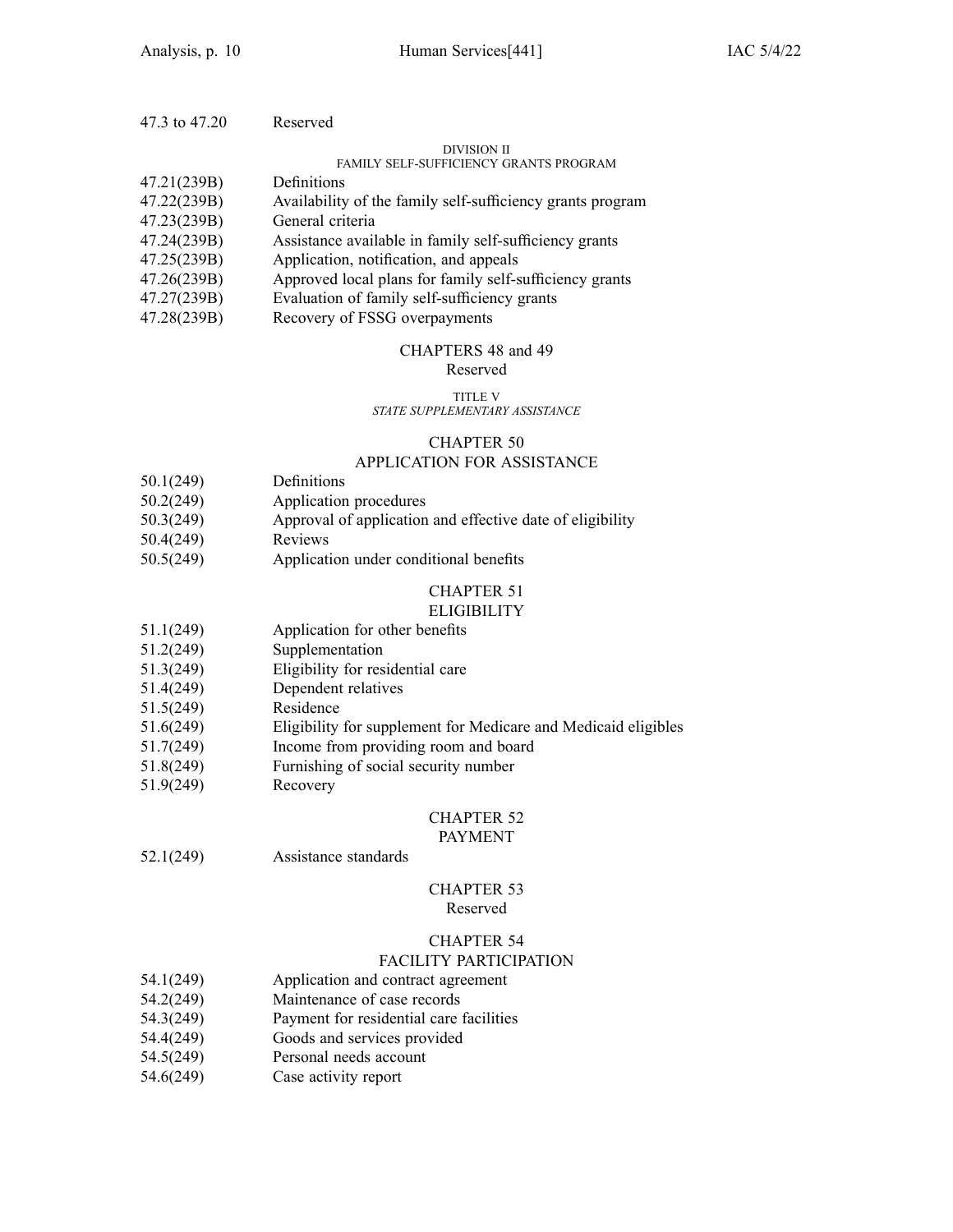| 54.7(249)                    | Billing procedures |
|------------------------------|--------------------|
| $\sim$ 4.0 $\sim$ 4.0 $\sim$ |                    |

54.8(249) Audits

#### TITLE VI *GENERAL PUBLIC ASSISTANCE PROVISIONS*

#### CHAPTERS 55 and 56 Reserved

### CHAPTER 57

### INTERIM ASSISTANCE REIMBURSEMENT

- 57.1(249) Definitions
- 57.2(249) Requirements for reimbursement
- 57.3(249) Certificate of authority

### CHAPTER 58

### EMERGENCY ASSISTANCE

#### DIVISION I

### IOWA DISASTER AID INDIVIDUAL ASSISTANCE GRANT PROGRAM

- 58.1(29C) Definitions
- 58.2(29C) Program implementation
- 58.3(29C) Application for assistance
- 58.4(29C) Eligibility criteria
- 58.5(29C) Eligible categories of assistance
- 58.6(29C) Eligibility determination and paymen<sup>t</sup>
- 58.7(29C) Contested cases
- 58.8(29C) Discontinuance of program
- 58.9 to 58.20 Reserved

### DIVISION II

### IOWA DISASTER CASE MANAGEMENT

- 58.21(29C) Purpose
- 58.22(29C) Definitions
- 58.23(29C) Program implementation
- 58.24(29C) Eligibility criteria
- 58.25(29C) Services
- 58.26(29C) Disaster-caused unmet needs
- 58.27(29C) Resources
- 58.28(29C) Standards and policies
- 58.29(29C) Planning and training
- 58.30(29C) Payment for services
- 58.31(29C) Contested cases

### CHAPTER 59

Reserved

### CHAPTER 60

### REFUGEE CASH ASSISTANCE

- 60.1(217) Alienage requirements
- 60.2(217) Application procedures
- 60.3(217) Effective date of gran<sup>t</sup>
- 60.4(217) Accepting other assistance
- 60.5(217) Eligibility factors
- 60.6(217) Students in institutions of higher education
- 60.7(217) Time limit for eligibility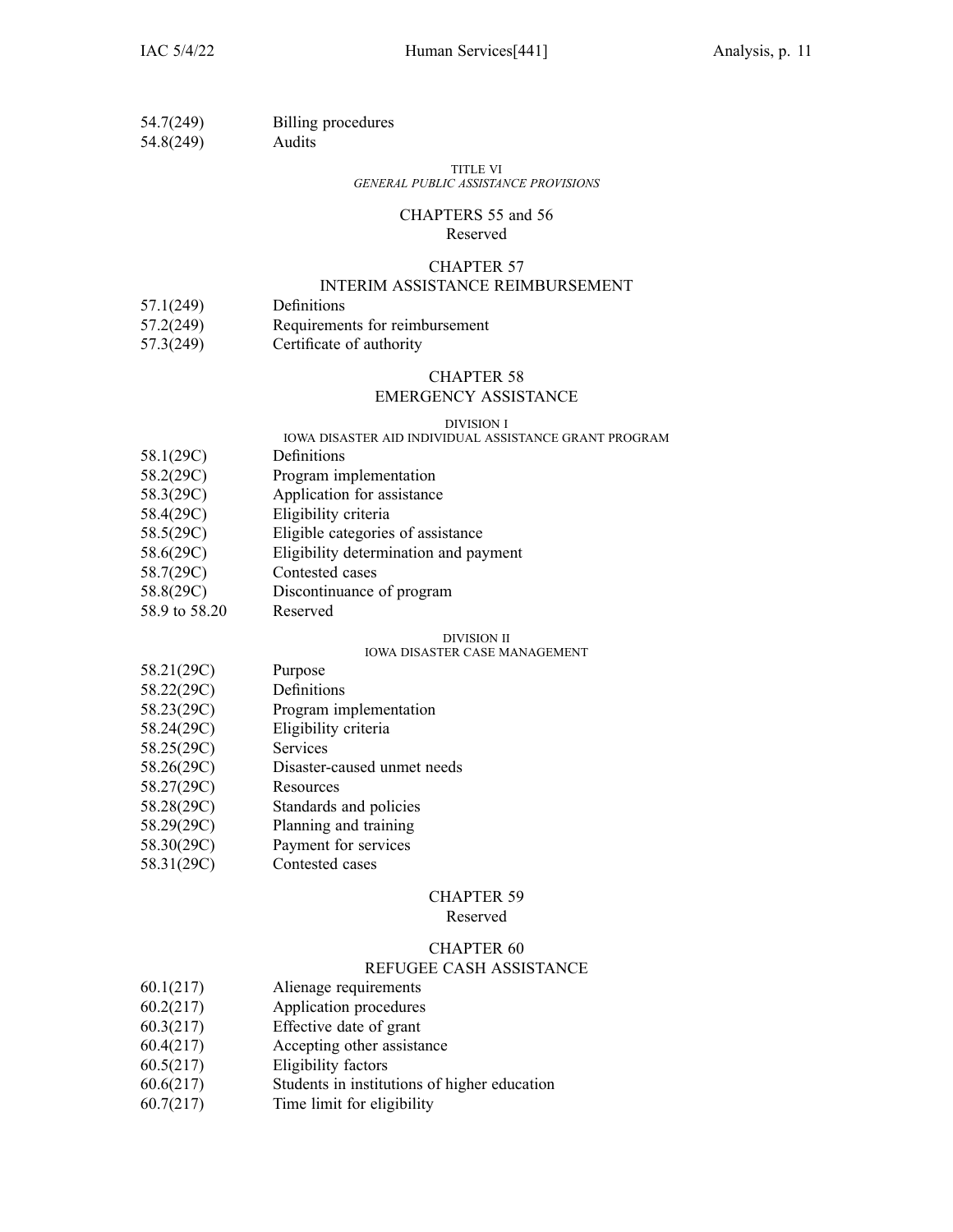- 60.8(217) Criteria for exemption from registration for employment services, registration, and refusal to register
- 60.9(217) Work and training requirements
- 60.10(217) Uncategorized factors of eligibility
- 60.11(217) Temporary absence from home
- 60.12(217) Application
- 60.13(217) Continuing eligibility
- 60.14(217) Alternate payees
- 60.15(217) Payment
- 60.16(217) Overpayment recovery

### REFUGEE SERVICES PROGRAM

|                 | кы соць энктер ткооктя                                                          |
|-----------------|---------------------------------------------------------------------------------|
| 61.1(217)       | Definitions                                                                     |
| 61.2(217)       | Authority                                                                       |
| 61.3(217)       | Eligibility for refugee services                                                |
| 61.4(217)       | Planning and coordinating the placement of refugees in advance of their arrival |
| 61.5(217)       | Services of the department available for refugees                               |
| 61.6(217)       | Provision of services                                                           |
| 61.7(217)       | Application for services                                                        |
| 61.8(217)       | Adverse service actions                                                         |
| 61.9(217)       | Client appeals                                                                  |
| 61.10(217)      | Refugee sponsors                                                                |
| 61.11(217)      | Adverse actions regarding sponsor applications                                  |
| 61.12(217)      | Administrative review of denial of sponsorship application                      |
| 61.13(217)      | Refugee resettlement moneys                                                     |
| 61.14(217)      | Unaccompanied refugee minors program                                            |
| 61.15(217,622A) | Interpreters and translators for legal proceedings                              |
| 61.16(217)      | Pilot recredentialing services                                                  |
| 61.17(217)      | Targeted assistance grants                                                      |
|                 |                                                                                 |

61.18(217) Iowa refugee services foundation

### CHAPTERS 62 to 64

### Reserved

#### TITLE VII *FOOD PROGRAMS*

### CHAPTER 65 FOOD ASSISTANCE PROGRAM ADMINISTRATION

### DIVISION I

- 65.1(234) Definitions
- 65.2(234) Application
- 65.3(234) Administration of program
- 65.4(234) Issuance
- 65.5(234) Simplified reporting
- 65.6(234) Delays in certification
- 65.7 Reserved
- 65.8(234) Deductions
- 65.9(234) Treatment centers and group living arrangements
- 65.10 Reserved
- 65.11(234) Discrimination complaint
- 65.12(234) Appeals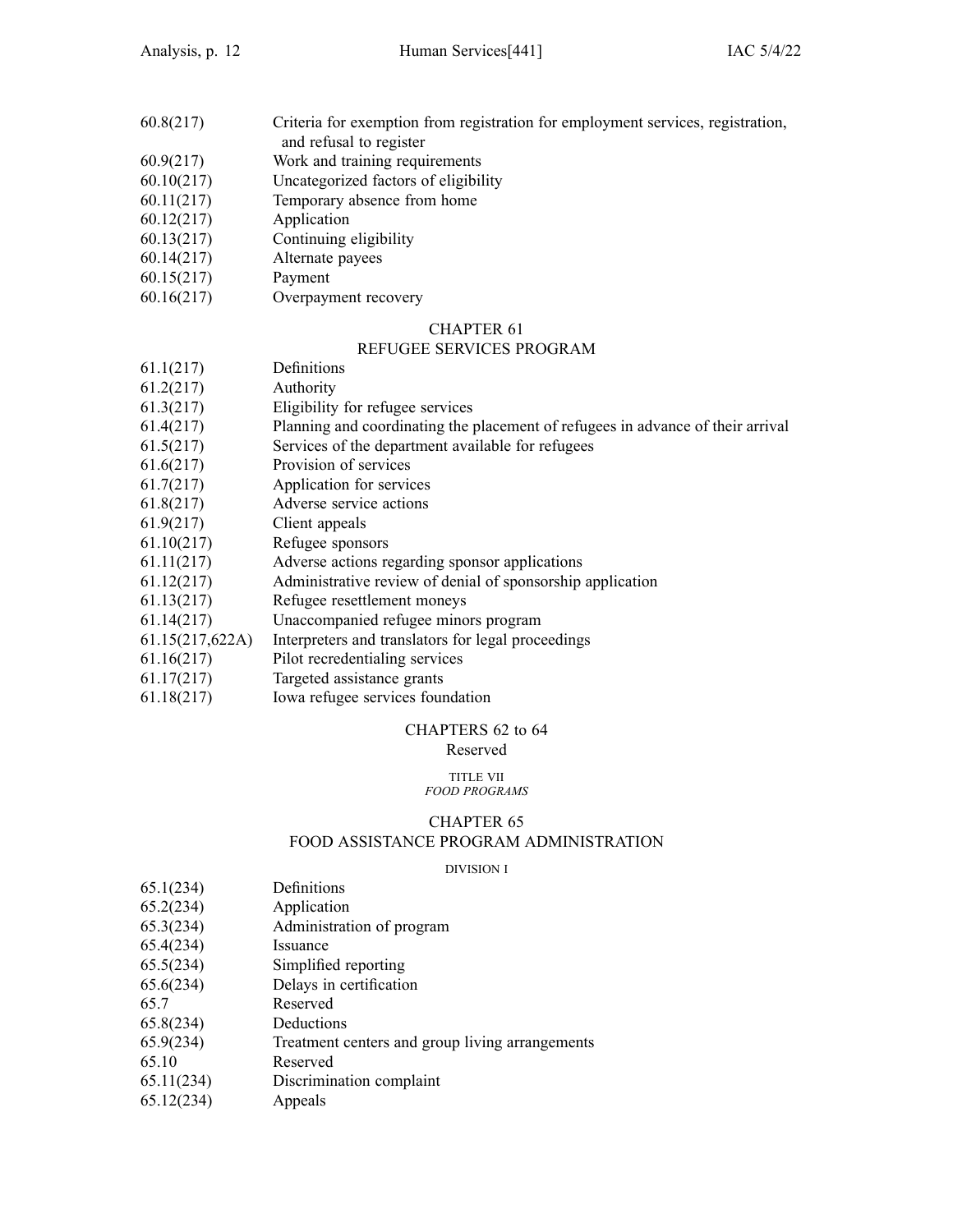| 65.13(234)      | Joint processing                                              |
|-----------------|---------------------------------------------------------------|
| 65.14           | Reserved                                                      |
| 65.15(234)      | Proration of benefits                                         |
| 65.16(234)      | Complaint system                                              |
| 65.17(234)      | Involvement in a strike                                       |
| 65.18 and 65.19 | Reserved                                                      |
| 65.20(234)      | Notice of expiration issuance                                 |
| 65.21(234)      | Claims                                                        |
| 65.22(234)      | Verification                                                  |
| 65.23(234)      | Prospective budgeting                                         |
| 65.24(234)      | Inclusion of foster children in household                     |
| 65.25(234)      | Effective date of change                                      |
| 65.26(234)      | Eligible students                                             |
| 65.27(234)      | Voluntary quit or reduction in hours of work                  |
| 65.28(234)      | Work requirements                                             |
| 65.29(234)      | Income                                                        |
| 65.30(234)      | Resources                                                     |
| 65.31(234)      | Homeless meal providers                                       |
| 65.32(234)      | Basis for allotment                                           |
| 65.33(234)      | Dependent care deduction                                      |
| 65.34 to 65.36  | Reserved                                                      |
| 65.37(234)      | Eligibility of noncitizens                                    |
| 65.38(234)      | Income deductions                                             |
| 65.39(234)      | Categorical eligibility                                       |
| 65.40           | Reserved                                                      |
| 65.41(234)      | Actions on changes increasing benefits                        |
| 65.42 and 65.43 | Reserved                                                      |
| 65.44(234)      | Reinstatement                                                 |
| 65.45           | Reserved                                                      |
| 65.46(234)      | Disqualifications                                             |
| 65.47 to 65.49  | Reserved                                                      |
| 65.50(234)      | No increase in benefits                                       |
| 65.51(234)      | State income and eligibility verification system              |
| 65.52(234)      | Systematic alien verification for entitlements (SAVE) program |
|                 |                                                               |

### EMERGENCY FOOD ASSISTANCE PROGRAM

- 66.1(234) Definitions
- 66.2(234) Application to be <sup>a</sup> TEFAP contractor
- 66.3(234) Contracts
- 
- 66.4(234) Distribution<br>66.5(234) Household e Household eligibility
- 66.6(234) Reimbursement for allowable costs
- 66.7(234) Commodity losses and claims
- 66.8(234) State monitoring
- 66.9(234) Limits on unrelated activities
- 66.10(234) Complaints

### CHAPTERS 67 to 72 Reserved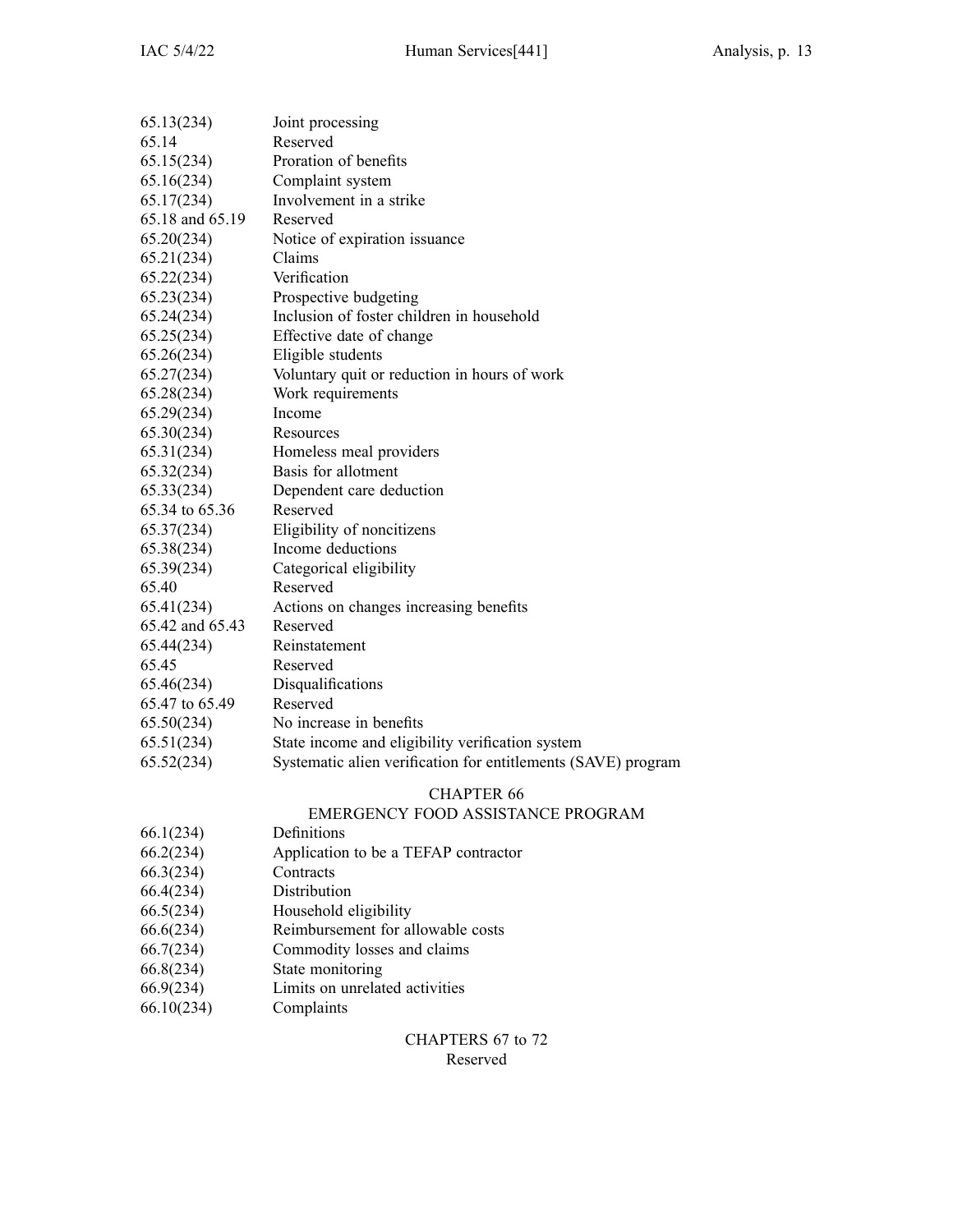#### TITLE VIII *MEDICAL ASSISTANCE*

### CHAPTER 73 MANAGED CARE

| 73.1(249A)  | Definitions                                                              |
|-------------|--------------------------------------------------------------------------|
| 73.2(249A)  | Contracts with a managed care organization                               |
| 73.3(249A)  | Enrollment                                                               |
| 73.4(249A)  | Disenrollment process                                                    |
| 73.5(249A)  | Covered services                                                         |
| 73.6(249A)  | Amount, duration and scope of services                                   |
| 73.7(249A)  | Emergency services                                                       |
| 73.8(249A)  | Access to service                                                        |
| 73.9(249A)  | Incident reporting                                                       |
| 73.10(249A) | Discharge planning                                                       |
| 73.11(249A) | Level of care assessment and annual reviews                              |
| 73.12(249A) | Appeal of managed care organization actions                              |
| 73.13(249A) | Appeal to department                                                     |
| 73.14(249A) | Continuation of benefits                                                 |
| 73.15(249A) | Grievances                                                               |
| 73.16(249A) | Written record                                                           |
| 73.17(249A) | Information concerning procedures relating to the review of managed care |
|             | organization decisions and actions                                       |
| 73.18(249A) | Records and reports                                                      |
| 73.19(249A) | Audits                                                                   |
| 73.20(249A) | Marketing                                                                |
| 73.21(249A) | Enrollee education                                                       |
| 73.22(249A) | Payment to the managed care organization                                 |
| 73.23(249A) | Claims payment by the managed care organization                          |
| 73.24(249A) | Quality assurance                                                        |
| 73.25(249A) | Certifications and program integrity                                     |

### CHAPTER 74

### IOWA HEALTH AND WELLNESS PLAN

| 74.1(249A,85GA,SF446) Definitions                             |
|---------------------------------------------------------------|
| 74.2(249A,85GA,SF446) Eligibility factors                     |
| 74.3(249A,85GA,SF446) Application                             |
| 74.4(249A,85GA,SF446) Financial eligibility                   |
| 74.5(249A,85GA,SF446) Enrollment period                       |
| 74.6(249A,85GA,SF446) Reporting changes                       |
| 74.7(249A,85GA,SF446) Reenrollment                            |
| 74.8(249A,85GA,SF446) Terminating enrollment                  |
| 74.9(249A, 85GA, SF446) Recovery                              |
| 74.10(249A,85GA,SF446) Right to appeal                        |
| 74.11(249A,85GA,SF446) Financial participation                |
| 74.12(249A,85GA,SF446) Benefits and service delivery          |
| 74.13(249A,85GA,SF446) Claims and reimbursement methodologies |
| 74.14(249A,85GA,SF446) Discontinuance of program              |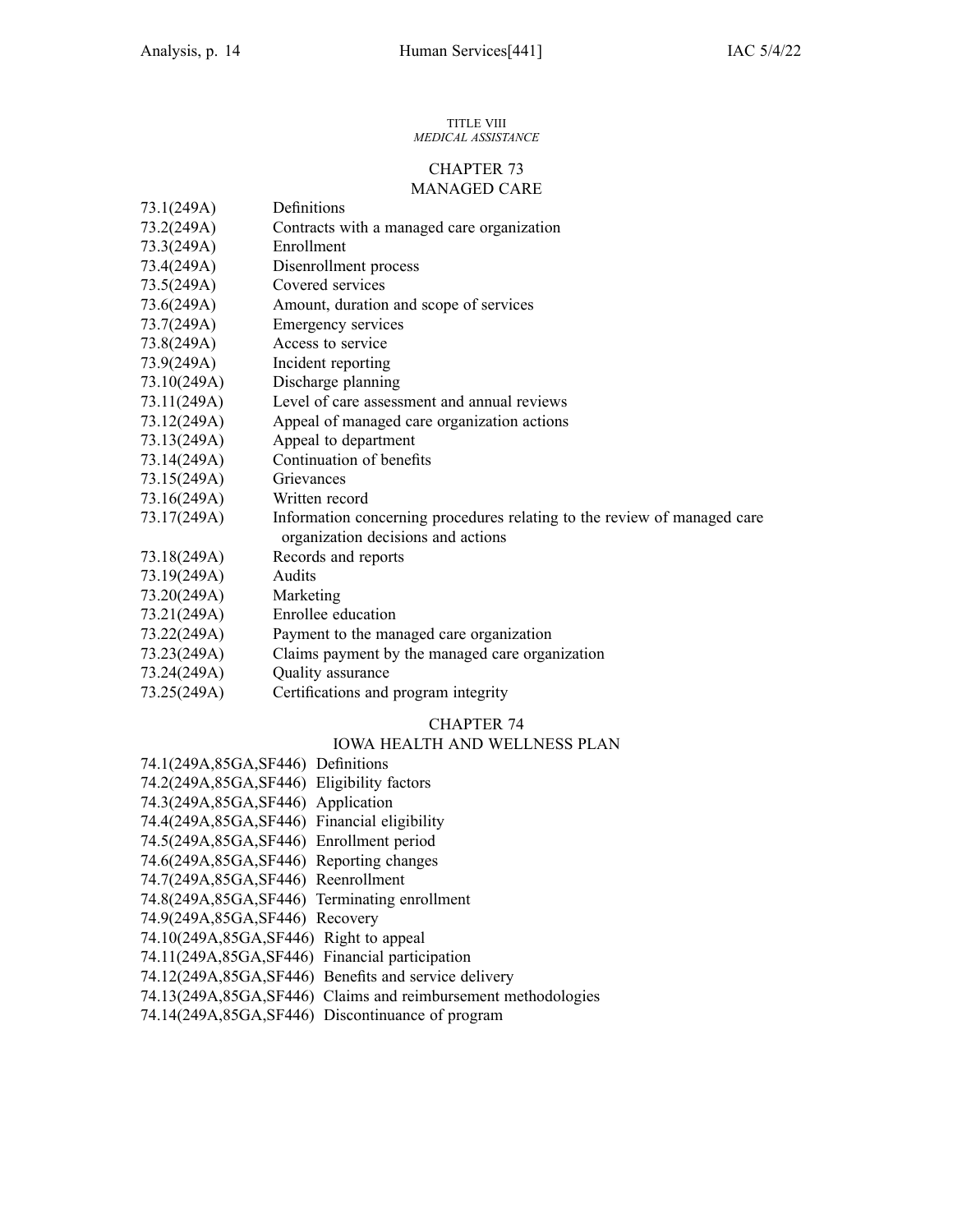### CHAPTER 75 CONDITIONS OF ELIGIBILITY

|                | DIVISION I<br>GENERAL CONDITIONS OF ELIGIBILITY, COVERAGE GROUPS, AND SSI-RELATED PROGRAMS                                                                                           |
|----------------|--------------------------------------------------------------------------------------------------------------------------------------------------------------------------------------|
| 75.1(249A)     | Persons covered                                                                                                                                                                      |
| 75.2(249A)     | Medical resources                                                                                                                                                                    |
| 75.3(249A)     | Acceptance of other financial benefits                                                                                                                                               |
| 75.4(249A)     | Medical assistance lien                                                                                                                                                              |
| 75.5(249A)     | Determination of countable income and resources for persons in a medical                                                                                                             |
|                | institution                                                                                                                                                                          |
| 75.6(249A)     | Entrance fee for continuing care retirement community or life care community                                                                                                         |
| 75.7(249A)     | Furnishing of social security number                                                                                                                                                 |
| 75.8(249A)     | Medical assistance corrective payments                                                                                                                                               |
| 75.9(249A)     | Treatment of Medicaid qualifying trusts                                                                                                                                              |
| 75.10(249A)    | Residency requirements                                                                                                                                                               |
| 75.11(249A)    | Citizenship or alienage requirements                                                                                                                                                 |
| 75.12(249A)    | Inmates of public institutions                                                                                                                                                       |
| 75.13(249A)    | Categorical relatedness                                                                                                                                                              |
| 75.14(249A)    | Establishing paternity and obtaining support                                                                                                                                         |
| 75.15(249A)    | Disqualification for long-term care assistance due to substantial home equity                                                                                                        |
| 75.16(249A)    | Client participation in payment for medical institution care                                                                                                                         |
| 75.17(249A)    | Verification of pregnancy                                                                                                                                                            |
| 75.18(249A)    | Continuous eligibility for pregnant women                                                                                                                                            |
| 75.19(249A)    | Continuous eligibility for children                                                                                                                                                  |
| 75.20(249A)    | Disability requirements for SSI-related Medicaid                                                                                                                                     |
| 75.21(249A)    | Health insurance premium payment (HIPP) program                                                                                                                                      |
| 75.22(249A)    | AIDS/HIV health insurance premium payment program                                                                                                                                    |
| 75.23(249A)    | Disposal of assets for less than fair market value after August 10, 1993                                                                                                             |
| 75.24(249A)    | Treatment of trusts established after August 10, 1993                                                                                                                                |
| 75.25(249A)    | Definitions                                                                                                                                                                          |
| 75.26          | Reserved                                                                                                                                                                             |
| 75.27(249A)    | AIDS/HIV settlement payments                                                                                                                                                         |
| 75.28(249A)    | Recovery                                                                                                                                                                             |
| 75.29(249A)    | Investigation by quality control or the department of inspections and appeals                                                                                                        |
| 75.30 to 75.49 | Reserved                                                                                                                                                                             |
|                | DIVISION II                                                                                                                                                                          |
|                | ELIGIBILITY FACTORS SPECIFIC TO COVERAGE GROUPS RELATED TO<br>THE FAMILY MEDICAL ASSISTANCE PROGRAM (FMAP)                                                                           |
| 75.50(249A)    | Definitions                                                                                                                                                                          |
| 75.51          | Reserved                                                                                                                                                                             |
| 75.52(249A)    | Continuing eligibility                                                                                                                                                               |
| 75.53(249A)    | Iowa residency policies specific to FMAP and FMAP-related coverage groups                                                                                                            |
| 75.54(249A)    | Eligibility factors specific to child                                                                                                                                                |
| 75.55(249A)    | Eligibility factors specific to specified relatives                                                                                                                                  |
| 75.56(249A)    | Resources                                                                                                                                                                            |
| 75.57(249A)    | Income                                                                                                                                                                               |
| 75.58(249A)    | Need standards                                                                                                                                                                       |
| 75.59(249A)    | Persons who may be voluntarily excluded from the eligible group when<br>determining eligibility for the family medical assistance program (FMAP) and<br>FMAP-related coverage groups |
| 75.60(249A)    | Pending SSI approval                                                                                                                                                                 |
| 75.61 to 75.69 | Reserved                                                                                                                                                                             |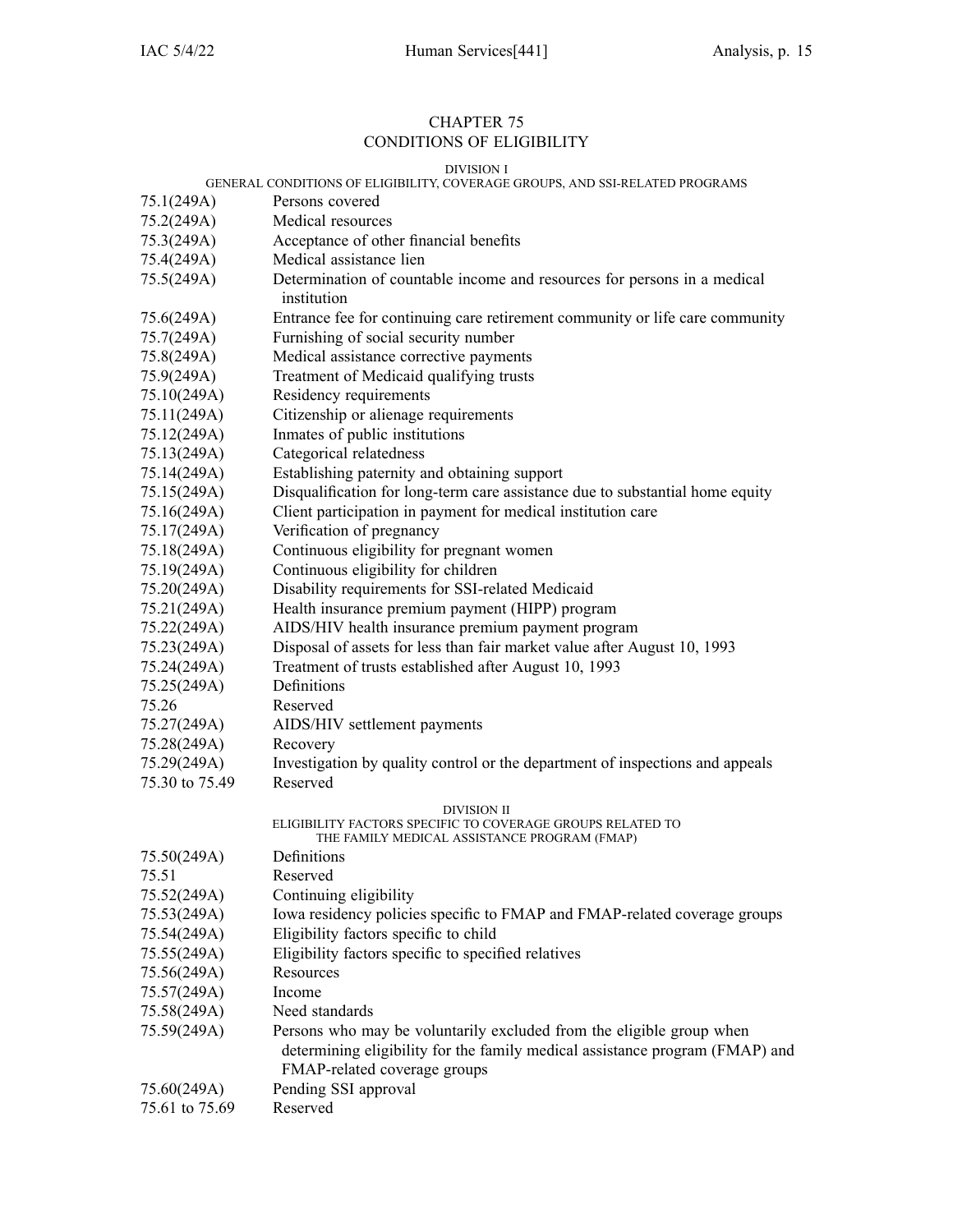### DIVISION III

FINANCIAL ELIGIBILITY BASED ON MODIFIED ADJUSTED GROSS INCOME (MAGI)

- 75.70(249A) Financial eligibility based on modified adjusted gross income (MAGI)
- 75.71(249A) Income limits

### CHAPTER 76

### ENROLLMENT AND REENROLLMENT

### 76.1(249A) Definitions

- 76.2(249A) Application with the department
- 76.3(249A) Referrals from <sup>a</sup> health insurance marketplace
- 76.4(249A) Express lane eligibility
- 76.5(249A) Enrollment through SSI
- 76.6(249A) Referral for Medicare savings program
- 76.7(249A) Presumptive eligibility
- 76.8(249A) Applicant responsibilities
- 76.9(249A) Responsible persons and authorized representatives
- 76.10(249A) Right to withdraw the application
- 76.11(249A) Choice of electronic notifications
- 76.12(249A) Application not required
- 76.13(249A) Initial enrollment
- 76.14(249A) Reenrollment
- 76.15(249A) Report of changes
- 76.16(249A) Action on information received
- 76.17(249A) Automatic redetermination of eligibility

### CHAPTER 77

### CONDITIONS OF PARTICIPATION FOR PROVIDERS

#### OF MEDICAL AND REMEDIAL CARE

- 77.1(249A) Physicians
- 77.2(249A) Retail pharmacies
- 77.3(249A) Hospitals
- 77.4(249A) Dentists
- 77.5(249A) Podiatrists
- 77.6(249A) Optometrists
- 77.7(249A) Opticians
- 77.8(249A) Chiropractors
- 77.9(249A) Home health agencies
- 77.10(249A) Medical equipment and appliances, prosthetic devices and medical supplies
- 77.11(249A) Ambulance service
- 77.12(249A) Behavioral health intervention
- 77.13(249A) Hearing aid dispensers
- 77.14(249A) Audiologists
- 77.15(249A) Community mental health centers
- 77.16(249A) Screening centers
- 77.17(249A) Physical therapists
- 77.18(249A) Orthopedic shoe dealers and repair shops
- 77.19(249A) Rehabilitation agencies
- 77.20(249A) Independent laboratories
- 77.21(249A) Rural health clinics
- 77.22(249A) Psychologists
- 77.23(249A) Maternal health centers
- 77.24(249A) Ambulatory surgical centers
- 77.25(249A) Home- and community-based habilitation services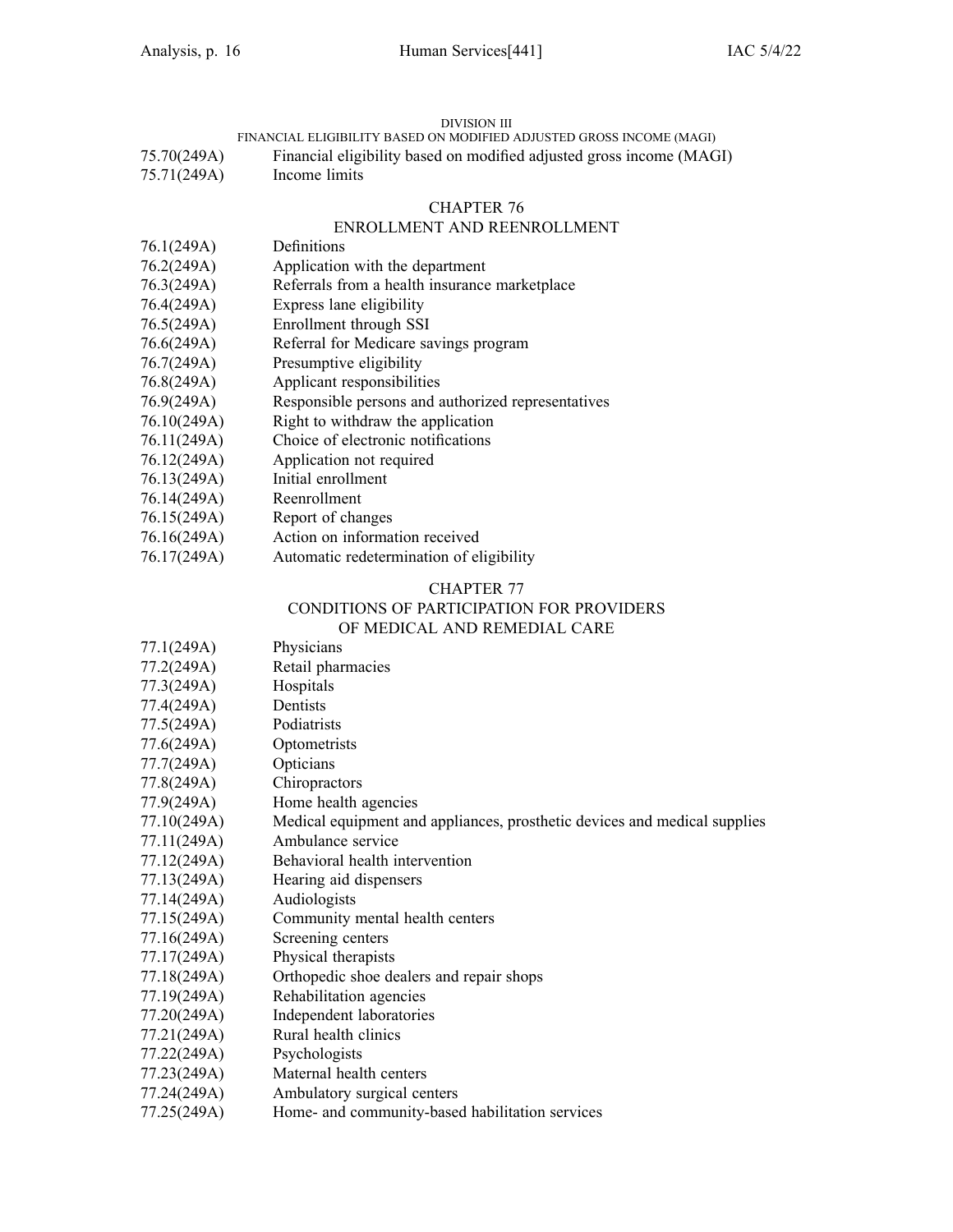| 77.26(249A) | Behavioral health services                                                |
|-------------|---------------------------------------------------------------------------|
| 77.27(249A) | Birth centers                                                             |
| 77.28(249A) | Area education agencies                                                   |
| 77.29(249A) | Case management provider organizations                                    |
| 77.30(249A) | HCBS health and disability waiver service providers                       |
| 77.31(249A) | Occupational therapists                                                   |
| 77.32(249A) | Hospice providers                                                         |
| 77.33(249A) | HCBS elderly waiver service providers                                     |
| 77.34(249A) | HCBS AIDS/HIV waiver service providers                                    |
| 77.35(249A) | Federally qualified health centers                                        |
| 77.36(249A) | Advanced registered nurse practitioners                                   |
| 77.37(249A) | Home- and community-based services intellectual disability waiver service |
|             | providers                                                                 |
| 77.38(249A) | Assertive community treatment                                             |
| 77.39(249A) | HCBS brain injury waiver service providers                                |
| 77.40(249A) | Lead inspection agencies                                                  |
| 77.41(249A) | HCBS physical disability waiver service providers                         |
| 77.42(249A) | Public health agencies                                                    |
| 77.43(249A) | Infant and toddler program providers                                      |
| 77.44(249A) | Local education agency services providers                                 |
| 77.45(249A) | Indian health facilities                                                  |
| 77.46(249A) | HCBS children's mental health waiver service providers                    |
| 77.47(249A) | Health home services providers                                            |
| 77.48(249A) | Speech-language pathologists                                              |
| 77.49(249A) | Physician assistants                                                      |
| 77.50(249A) | Ordering and referring providers                                          |
| 77.51(249A) | Child care medical services                                               |
| 77.52(249A) | Community-based neurobehavioral rehabilitation services                   |
| 77.53(249A) | Qualified Medicare beneficiary (QMB) providers                            |
| 77.54(249A) | Health insurance premium payment (HIPP) providers                         |
| 77.55(249A) | Crisis response services                                                  |
| 77.56(249A) | Subacute mental health services                                           |
| 77.57(249A) | Pharmacists                                                               |

### AMOUNT, DURATION AND SCOPE OF MEDICAL AND REMEDIAL SERVICES

| 78.1(249A) | Physicians' services |
|------------|----------------------|
|            |                      |
|            |                      |
|            |                      |

- 78.2(249A) Prescribed outpatient drugs
- 78.3(249A) Inpatient hospital services
- 78.4(249A) Dentists
- 78.5(249A) Podiatrists
- 78.6(249A) Optometrists
- 78.7(249A) Opticians
- 78.8(249A) Chiropractors
- 78.9(249A) Home health agencies
- 78.10(249A) Durable medical equipment (DME), prosthetic devices and medical supplies
- 78.11(249A) Ambulance service
- 78.12(249A) Behavioral health intervention
- 78.13(249A) Nonemergency medical transportation
- 78.14(249A) Hearing aids
- 78.15(249A) Orthopedic shoes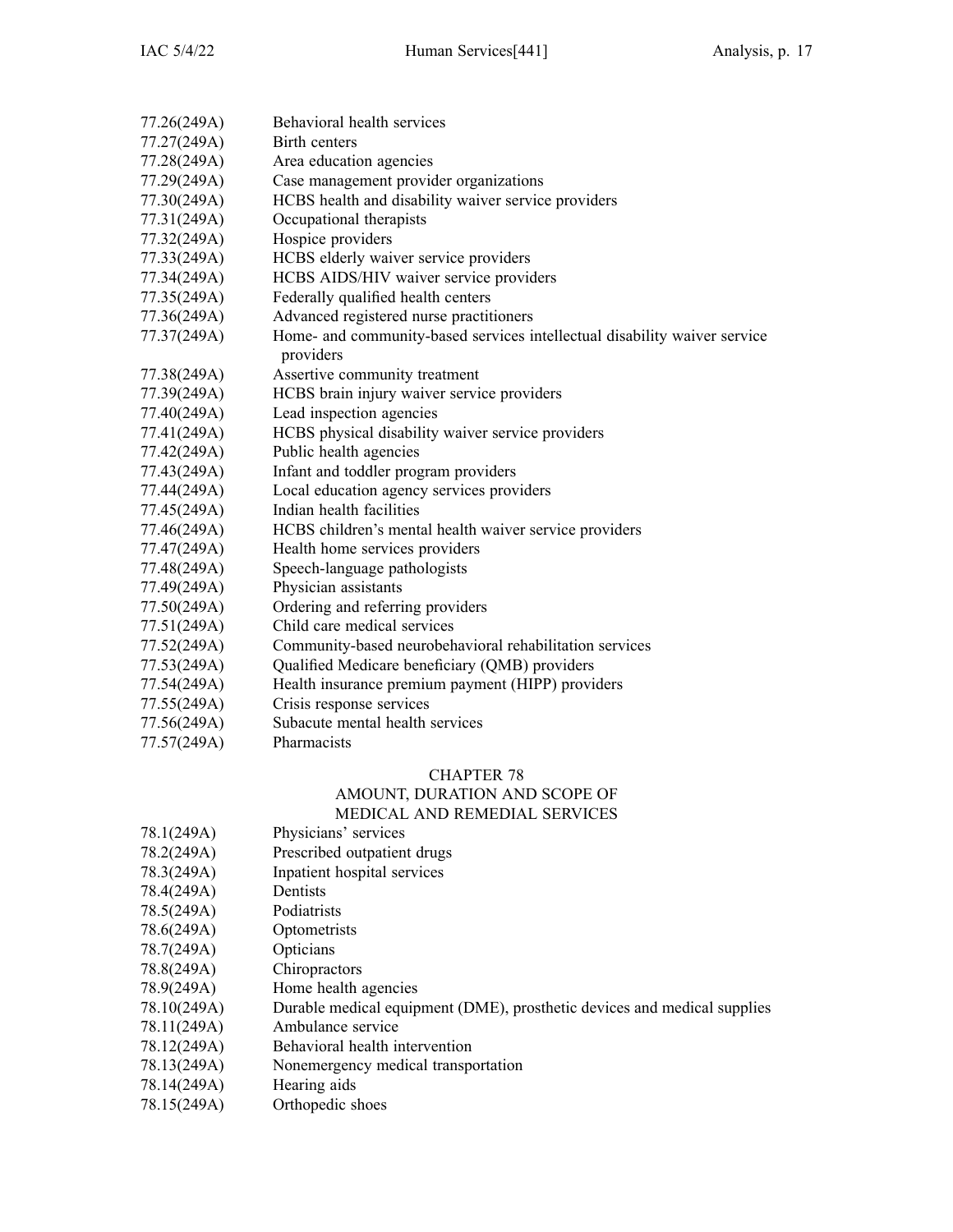| 78.16(249A) | Community mental health centers                                                    |
|-------------|------------------------------------------------------------------------------------|
| 78.17(249A) | Physical therapists                                                                |
| 78.18(249A) | Screening centers                                                                  |
| 78.19(249A) | Rehabilitation agencies                                                            |
| 78.20(249A) | Independent laboratories                                                           |
| 78.21(249A) | Rural health clinics                                                               |
| 78.22(249A) | Family planning clinics                                                            |
| 78.23(249A) | Other clinic services                                                              |
| 78.24(249A) | Psychologists                                                                      |
| 78.25(249A) | Maternal health centers                                                            |
| 78.26(249A) | Ambulatory surgical center services                                                |
| 78.27(249A) | Home- and community-based habilitation services                                    |
| 78.28(249A) | List of medical services and equipment requiring prior authorization, preprocedure |
|             | review or preadmission review                                                      |
| 78.29(249A) | Behavioral health services                                                         |
| 78.30(249A) | Birth centers                                                                      |
| 78.31(249A) | Hospital outpatient services                                                       |
| 78.32(249A) | Area education agencies                                                            |
| 78.33(249A) | Case management services                                                           |
| 78.34(249A) | HCBS health and disability waiver services                                         |
| 78.35(249A) | Occupational therapist services                                                    |
| 78.36(249A) | Hospice services                                                                   |
| 78.37(249A) | HCBS elderly waiver services                                                       |
| 78.38(249A) | HCBS AIDS/HIV waiver services                                                      |
| 78.39(249A) | Federally qualified health centers                                                 |
| 78.40(249A) | Advanced registered nurse practitioners                                            |
| 78.41(249A) | HCBS intellectual disability waiver services                                       |
| 78.42(249A) | Pharmacists providing covered vaccines                                             |
| 78.43(249A) | HCBS brain injury waiver services                                                  |
| 78.44(249A) | Lead inspection services                                                           |
| 78.45(249A) | Assertive community treatment                                                      |
| 78.46(249A) | Physical disability waiver service                                                 |
| 78.47(249A) | Pharmaceutical case management services                                            |
| 78.48(249A) | Public health agencies                                                             |
| 78.49(249A) | Infant and toddler program services                                                |
| 78.50(249A) | Local education agency services                                                    |
| 78.51(249A) | Indian health service 638 facility services                                        |
| 78.52(249A) | HCBS children's mental health waiver services                                      |
| 78.53(249A) | Health home services                                                               |
| 78.54(249A) | Speech-language pathology services                                                 |
| 78.55(249A) | Services rendered via telehealth                                                   |
| 78.56(249A) | Community-based neurobehavioral rehabilitation services                            |
| 78.57(249A) | Child care medical services                                                        |
| 78.58(249A) | Qualified Medicare beneficiary (QMB) provider services                             |
| 78.59(249A) | Health insurance premium payment (HIPP) provider services                          |
| 78.60(249A) | Crisis response services                                                           |
| 78.61(249A) | Subacute mental health services                                                    |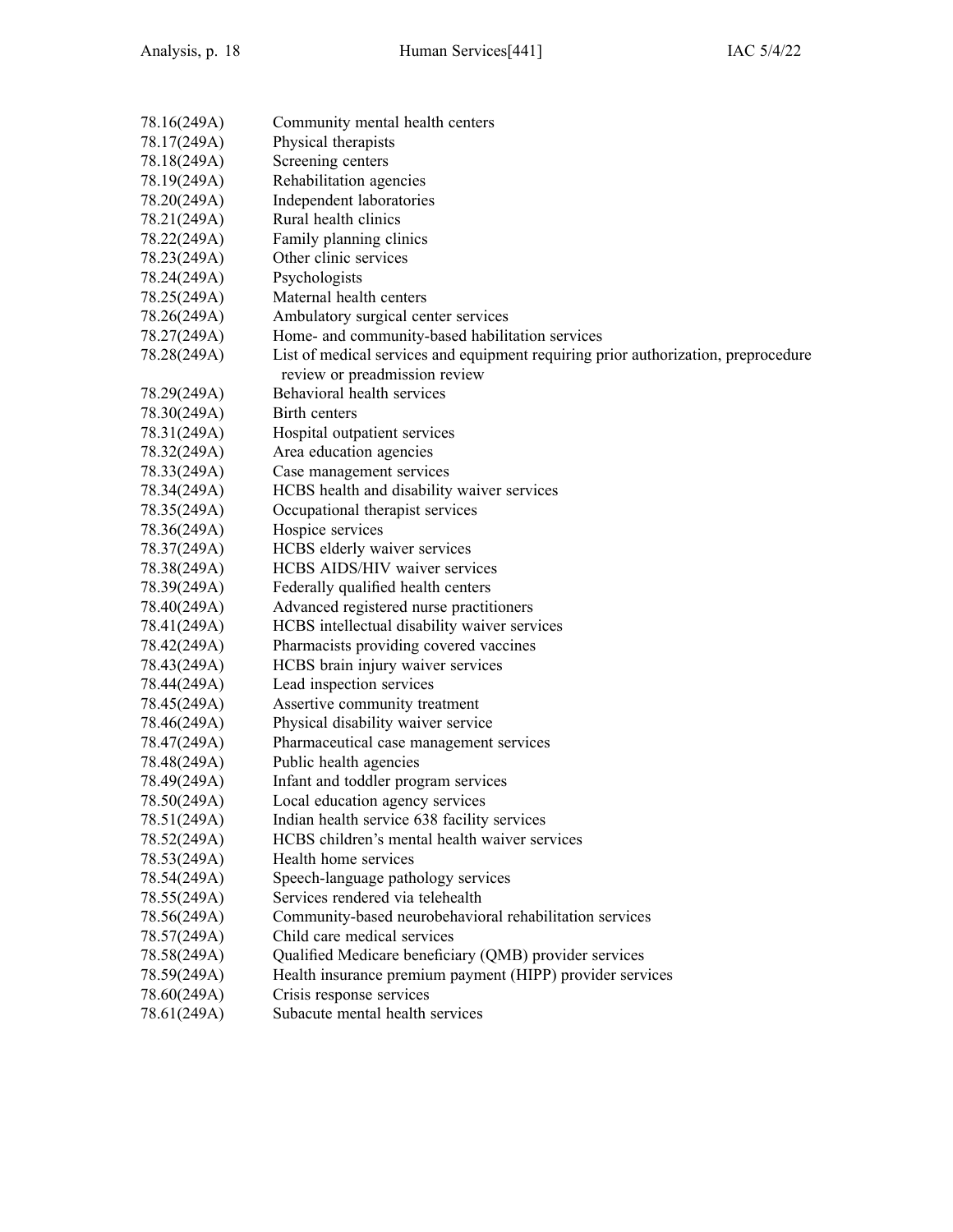### CHAPTER 79 OTHER POLICIES RELATING TO PROVIDERS OF MEDICAL AND REMEDIAL CARE

|             | NEDICAL AND REMEDIAL CARE                                                                     |
|-------------|-----------------------------------------------------------------------------------------------|
| 79.1(249A)  | Principles governing reimbursement of providers of medical and health services                |
| 79.2(249A)  | <b>Sanctions</b>                                                                              |
| 79.3(249A)  | Maintenance of records by providers of service                                                |
| 79.4(249A)  | Reviews and audits                                                                            |
| 79.5(249A)  | Nondiscrimination on the basis of handicap                                                    |
| 79.6(249A)  | Provider participation agreement                                                              |
| 79.7(249A)  | Medical assistance advisory council                                                           |
| 79.8(249A)  | Requests for prior authorization                                                              |
| 79.9(249A)  | General provisions for Medicaid coverage applicable to all Medicaid providers<br>and services |
| 79.10(249A) | Requests for preadmission review                                                              |
| 79.11(249A) | Requests for preprocedure surgical review                                                     |
| 79.12(249A) | Advance directives                                                                            |
| 79.13(249A) | Requirements for enrolled Medicaid providers supplying laboratory services                    |
| 79.14(249A) | Provider enrollment                                                                           |
| 79.15(249A) | Education about false claims recovery                                                         |
| 79.16(249A) | Electronic health record incentive program                                                    |

79.17(249A) Requirements for prescribing controlled substances

### CHAPTER 80

### PROCEDURE AND METHOD OF PAYMENT

- 80.1 Reserved
- 80.2(249A) Submission of claims
- 80.3(249A) Payment from other sources
- 80.4(249A) Time limit for submission of claims and claim adjustments
- 80.5(249A) Authorization process
- 80.6(249A) Payment to provider—exception
- 80.7(249A) Health care data match program

### CHAPTER 81

### NURSING FACILITIES

### DIVISION I

### GENERAL POLICIES

| 81.1(249A)  | Definitions                                                        |
|-------------|--------------------------------------------------------------------|
| 81.2        | Reserved                                                           |
| 81.3(249A)  | Initial approval for nursing facility care                         |
| 81.4(249A)  | Arrangements with residents                                        |
| 81.5(249A)  | Discharge and transfer                                             |
| 81.6(249A)  | Financial and statistical report and determination of payment rate |
| 81.7(249A)  | Continued review                                                   |
| 81.8        | Reserved                                                           |
| 81.9(249A)  | Records                                                            |
| 81.10(249A) | Payment procedures                                                 |
| 81.11(249A) | Billing procedures                                                 |
| 81.12(249A) | Closing of facility                                                |
| 81.13(249A) | Conditions of participation for nursing facilities                 |
| 81.14(249A) | Audits                                                             |
| 81.15       | Reserved                                                           |
| 81.16(249A) | Nurse aide requirements and training and testing programs          |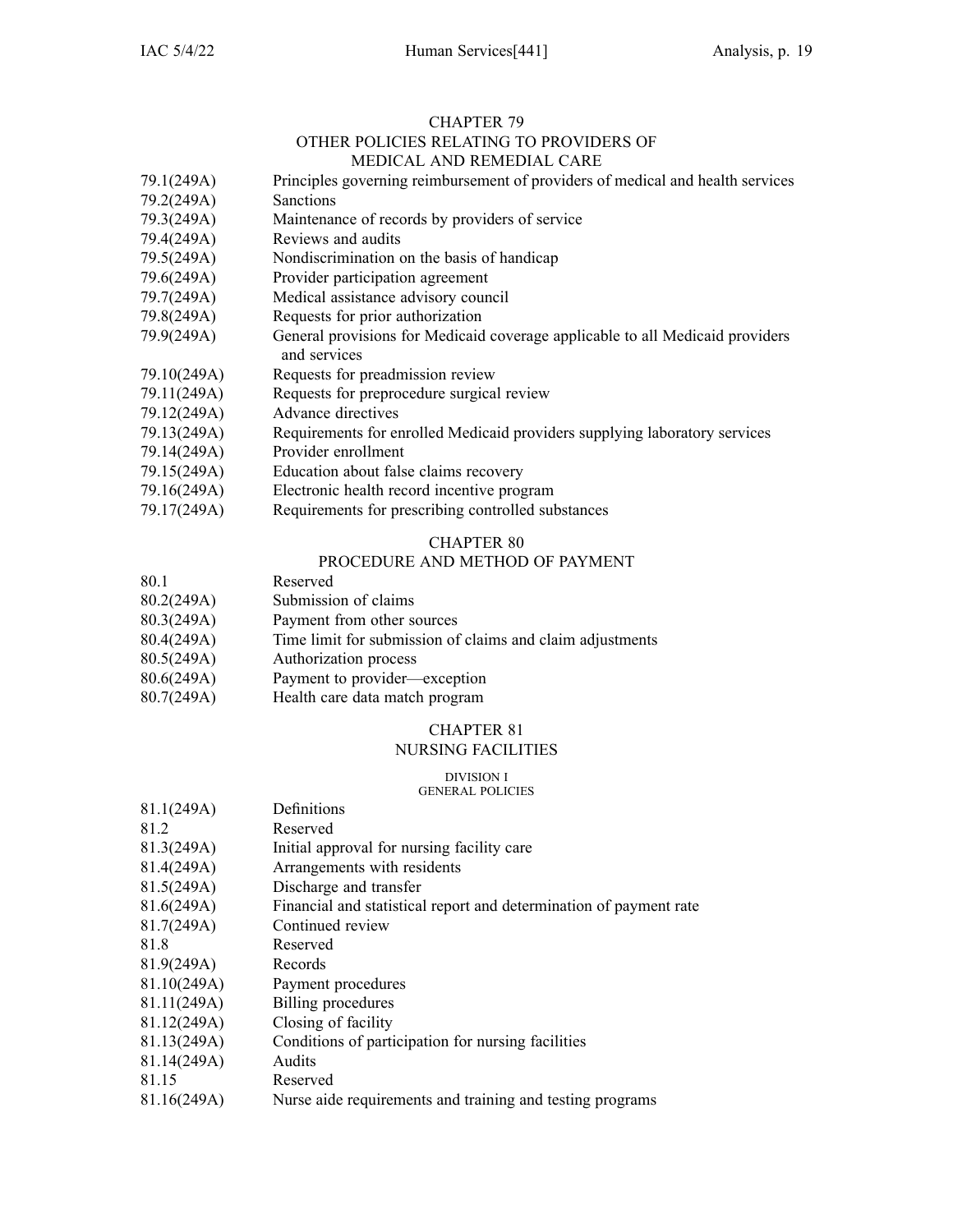| 81.17                      | Reserved                                                                           |
|----------------------------|------------------------------------------------------------------------------------|
| 81.18(249A)                | Sanctions                                                                          |
| 81.19                      | Reserved                                                                           |
| 81.20(249A)                | Out-of-state facilities                                                            |
| 81.21(249A)                | Outpatient services                                                                |
| 81.22(249A)                | Rates for Medicaid eligibles                                                       |
| 81.23(249A)                | State-funded personal needs supplement                                             |
| 81.24 to 81.30             | Reserved                                                                           |
|                            | DIVISION II<br>ENFORCEMENT OF COMPLIANCE                                           |
| 81.31(249A)                | Definitions                                                                        |
| 81.32(249A)                | General provisions                                                                 |
| 81.33(249A)                | Factors to be considered in selecting remedies                                     |
| 81.34(249A)                | Available remedies                                                                 |
| 81.35(249A)                | Selection of remedies                                                              |
| 81.36(249A)                | Action when there is immediate jeopardy                                            |
| 81.37(249A)                | Action when there is no immediate jeopardy                                         |
| 81.38(249A)                | Action when there is repeated substandard quality of care                          |
| 81.39(249A)                | Temporary management                                                               |
| 81.40(249A)                | Denial of payment for all new admissions                                           |
| 81.41(249A)                | Secretarial authority to deny all payments                                         |
| 81.42(249A)                | State monitoring                                                                   |
| 81.43(249A)                | Directed plan of correction                                                        |
| 81.44(249A)                | Directed in-service training                                                       |
| 81.45(249A)                | Closure of a facility or transfer of residents, or both                            |
| 81.46(249A)                | Civil money penalties—basis for imposing penalty                                   |
| 81.47(249A)                | Civil money penalties—when penalty is collected                                    |
| 81.48(249A)                | Civil money penalties—notice of penalty                                            |
| 81.49(249A)                | Civil money penalties—waiver of hearing, reduction of penalty amount               |
| 81.50(249A)                | Civil money penalties—amount of penalty                                            |
|                            | Civil money penalties—effective date and duration of penalty                       |
| 81.51(249A)<br>81.52(249A) | Civil money penalties—due date for payment of penalty                              |
| 81.53(249A)                | Use of penalties collected by the department                                       |
| 81.54(249A)                | Continuation of payments to a facility with deficiencies                           |
| 81.55(249A)                | State and federal disagreements involving findings not in agreement when there is  |
|                            | no immediate jeopardy                                                              |
| 81.56(249A)                | Duration of remedies                                                               |
| 81.57(249A)                | Termination of provider agreement                                                  |
|                            |                                                                                    |
|                            | <b>CHAPTER 82</b>                                                                  |
|                            | <b>INTERMEDIATE CARE FACILITIES FOR PERSONS</b><br>WITH AN INTELLECTUAL DISABILITY |
| 82.1(249A)                 | Definition                                                                         |
| 82.2(249A)                 | Licensing and certification                                                        |
| 82.3(249A)                 | Conditions of participation for intermediate care facilities for persons with an   |
|                            | intellectual disability                                                            |
| 82.4                       | Reserved                                                                           |
| 82.5(249A)                 | Financial and statistical report                                                   |
| 82.6(249A)                 | Eligibility for services                                                           |
| 82.7(249A)                 | Initial approval for ICF/ID care                                                   |
| 82.8(249A)                 | Determination of need for continued stay                                           |
| 82.9(249A)                 | Arrangements with residents                                                        |
|                            |                                                                                    |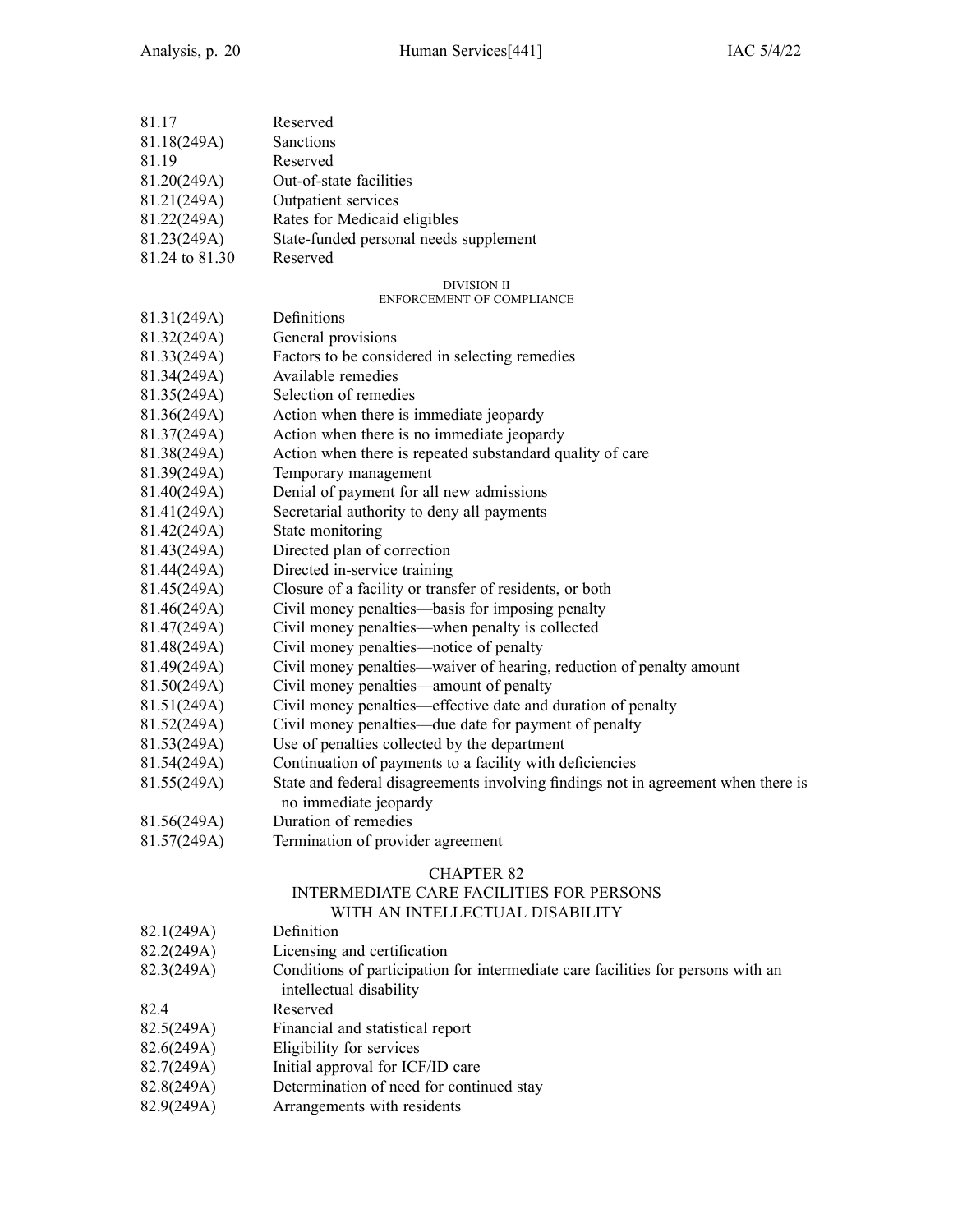- 82.10(249A) Discharge and transfer<br>82.11 and 82.12 Reserved
- 82.11 and 82.12
- 82.13(249A) Records<br>82.14(249A) Payment
- 82.14(249A) Payment procedures<br>82.15(249A) Billing procedures
- Billing procedures
- $82.16(249A)$  Closing of facility<br> $82.17(249A)$  Audits
- 82.17(249A)<br>82.18(249A)
- Out-of-state facilities
- 82.19(249A) State-funded personal needs supplement

### MEDICAID WAIVER SERVICES

|                | DIVISION I—HCBS HEALTH AND DISABILITY WAIVER SERVICES    |
|----------------|----------------------------------------------------------|
| 83.1(249A)     | Definitions                                              |
| 83.2(249A)     | Eligibility                                              |
| 83.3(249A)     | Application                                              |
| 83.4(249A)     | Financial participation                                  |
| 83.5(249A)     | Redetermination                                          |
| 83.6(249A)     | Allowable services                                       |
| 83.7(249A)     | Service plan                                             |
| 83.8(249A)     | Adverse service actions                                  |
| 83.9(249A)     | Appeal rights                                            |
| 83.10 to 83.20 | Reserved                                                 |
|                | DIVISION II-HCBS ELDERLY WAIVER SERVICES                 |
| 83.21(249A)    | Definitions                                              |
| 83.22(249A)    | Eligibility                                              |
| 83.23(249A)    | Application                                              |
| 83.24(249A)    | Client participation                                     |
| 83.25(249A)    | Redetermination                                          |
| 83.26(249A)    | Allowable services                                       |
| 83.27(249A)    | Service plan                                             |
| 83.28(249A)    | Adverse service actions                                  |
| 83.29(249A)    | Appeal rights                                            |
| 83.30(249A)    | Enhanced services                                        |
| 83.31 to 83.40 | Reserved                                                 |
|                | DIVISION III—HCBS AIDS/HIV WAIVER SERVICES               |
| 83.41(249A)    | Definitions                                              |
| 83.42(249A)    | Eligibility                                              |
| 83.43(249A)    | Application                                              |
| 83.44(249A)    | Financial participation                                  |
| 83.45(249A)    | Redetermination                                          |
| 83.46(249A)    | Allowable services                                       |
| 83.47(249A)    | Service plan                                             |
| 83.48(249A)    | Adverse service actions                                  |
| 83.49(249A)    | Appeal rights                                            |
| 83.50 to 83.59 | Reserved                                                 |
|                | DIVISION IV-HCBS INTELLECTUAL DISABILITY WAIVER SERVICES |
| 83.60(249A)    | Definitions                                              |
| 83.61(249A)    | Eligibility                                              |
| 83.62(249A)    | Application                                              |
| 83.63(249A)    | Client participation                                     |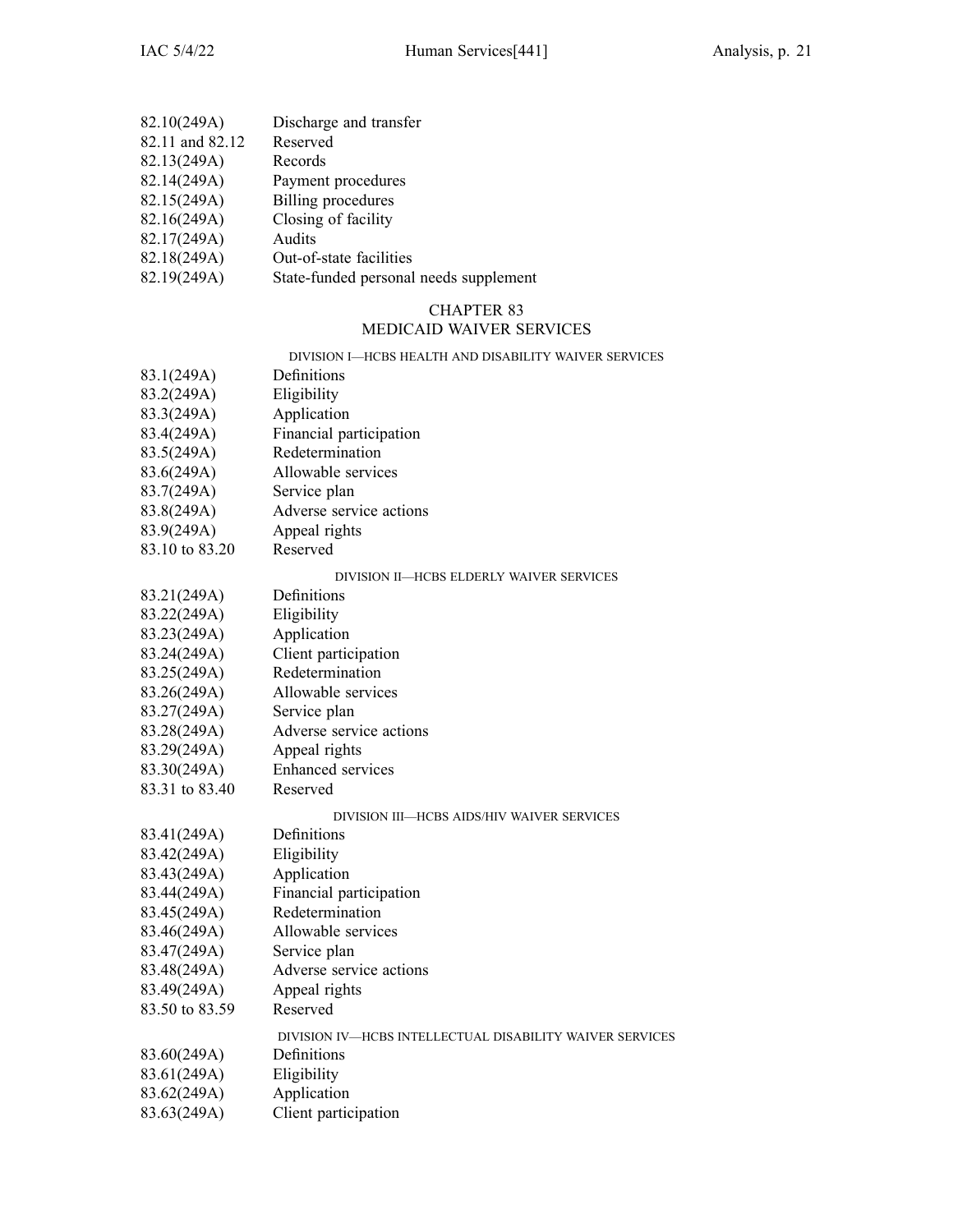| 83.64(249A)      | Redetermination                                            |
|------------------|------------------------------------------------------------|
| 83.65            | Reserved                                                   |
| 83.66(249A)      | Allowable services                                         |
| 83.67(249A)      | Service plan                                               |
| 83.68(249A)      | Adverse service actions                                    |
| 83.69(249A)      | Appeal rights                                              |
| 83.70 and 83.71  | Reserved                                                   |
| 83.72(249A)      | Rent subsidy program                                       |
| 83.73 to 83.80   | Reserved                                                   |
|                  | DIVISION V-BRAIN INJURY WAIVER SERVICES                    |
| 83.81(249A)      | Definitions                                                |
| 83.82(249A)      | Eligibility                                                |
| 83.83(249A)      | Application                                                |
| 83.84(249A)      | Client participation                                       |
| 83.85(249A)      | Redetermination                                            |
| 83.86(249A)      | Allowable services                                         |
| 83.87(249A)      | Service plan                                               |
| 83.88(249A)      | Adverse service actions                                    |
| 83.89(249A)      | Appeal rights                                              |
| 83.90 to 83.100  | Reserved                                                   |
|                  | DIVISION VI-PHYSICAL DISABILITY WAIVER SERVICES            |
| 83.101(249A)     | Definitions                                                |
| 83.102(249A)     | Eligibility                                                |
| 83.103(249A)     | Application                                                |
| 83.104(249A)     | Client participation                                       |
| 83.105(249A)     | Redetermination                                            |
| 83.106(249A)     | Allowable services                                         |
| 83.107(249A)     | Individual service plan                                    |
| 83.108(249A)     | Adverse service actions                                    |
| 83.109(249A)     | Appeal rights                                              |
| 83.110 to 83.120 | Reserved                                                   |
|                  | DIVISION VII—HCBS CHILDREN'S MENTAL HEALTH WAIVER SERVICES |
| 83.121(249A)     | Definitions                                                |
| 83.122(249A)     | Eligibility                                                |
| 83.123(249A)     | Application                                                |
| 83.124(249A)     | Financial participation                                    |
| 83.125(249A)     | Redetermination                                            |
| 83.126(249A)     | Allowable services                                         |
| 83.127(249A)     | Service plan                                               |
| 83.128(249A)     | Adverse service actions                                    |
| 83.129(249A)     | Appeal rights                                              |
|                  |                                                            |

# EARLY AND PERIODIC SCREENING, DIAGNOSIS, AND TREATMENT

- 84.1(249A)
- 84.2(249A)
- 84.2(249A) Eligibility<br>84.3(249A) Screening services<br>84.4(249A) Referral
- 
- 84.4(249A) Referral<br>84.5(249A) Follow up  $84.5(249A)$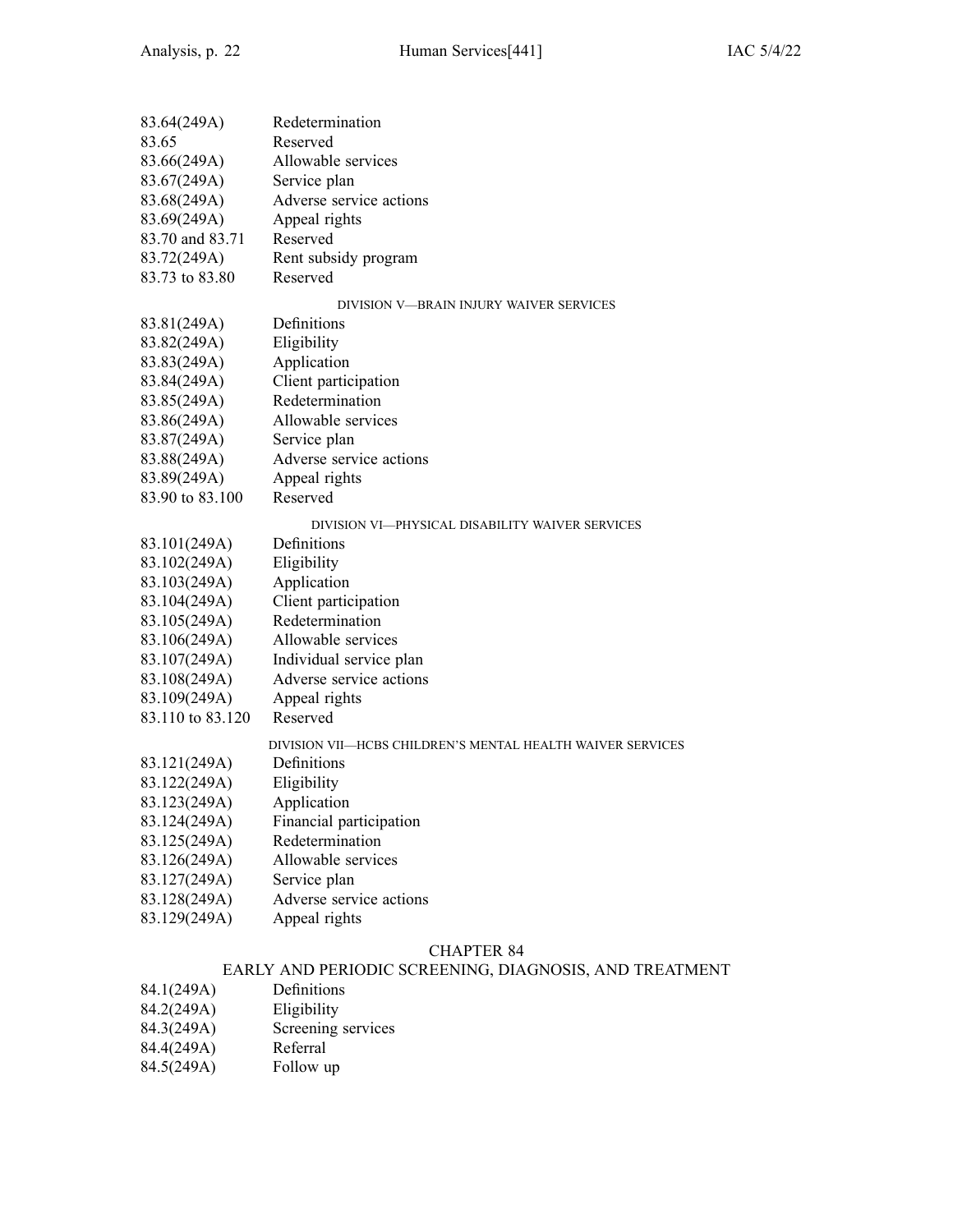### CHAPTER 85 SERVICES IN PSYCHIATRIC INSTITUTIONS

#### DIVISION I

### PSYCHIATRIC HOSPITALS

- 85.1(249A) Acute care in psychiatric hospitals
- 85.2(249A) Out-of-state placement
- 85.3(249A) Eligibility of persons under the age of 21
- 85.4(249A) Eligibility of persons aged 65 and over
- 85.5(249A) Client participation
- 85.6(249A) Responsibilities of hospitals
- 85.7(249A) Psychiatric hospital reimbursement
- 85.8(249A,81GA,ch167) Eligibility of persons aged 21 through 64
- 85.9 to 85.20 Reserved

### DIVISION II

#### PSYCHIATRIC MEDICAL INSTITUTIONS FOR CHILDREN

- 85.21(249A) Conditions for participation 85.22(249A) Eligibility of persons under the age of 21 85.23(249A) Client participation 85.24(249A) Responsibilities of facilities 85.25(249A) Reimbursement to psychiatric medical institutions for children 85.26(249A) Outpatient day treatment for persons aged 20 or under
- 85.27 to 85.40 Reserved

#### DIVISION III

### NURSING FACILITIES FOR PERSONS WITH MENTAL ILLNESS

- 85.41(249A) Conditions of participation
- 85.42(249A) Out-of-state placement
- 85.43(249A) Eligibility of persons aged 65 and over
- 85.44(249A) Client participation
- 85.45(249A) Responsibilities of nursing facility
- 85.46(249A) Policies governing reimbursement
- 85.47(249A) State-funded personal needs supplement

#### CHAPTER 86

### HEALTHY AND WELL KIDS IN IOWA (HAWKI) PROGRAM

- 86.1(514I) Definitions
- 86.2(514I) Eligibility factors
- 86.3(514I) Application process
- 86.4(514I) Coordination with Medicaid
- 86.5(514I) Effective date of coverage
- 86.6(514I) Selection of <sup>a</sup> plan
- 86.7(514I) Cancellation
- 86.8(514I) Premiums and copayments
- 86.9(514I) Annual reviews of eligibility
- 86.10(514I) Reporting changes
- 86.11(514I) Notice requirements
- 86.12(514I) Appeals and fair hearings
- 86.13 Reserved
- 86.14(514I) Covered services
- 86.15(514I) Participating health and dental plans
- 86.16(514I) Clinical advisory committee
- 86.17(514I) Use of donations to the hawki program
- 86.18(505) Health insurance data match program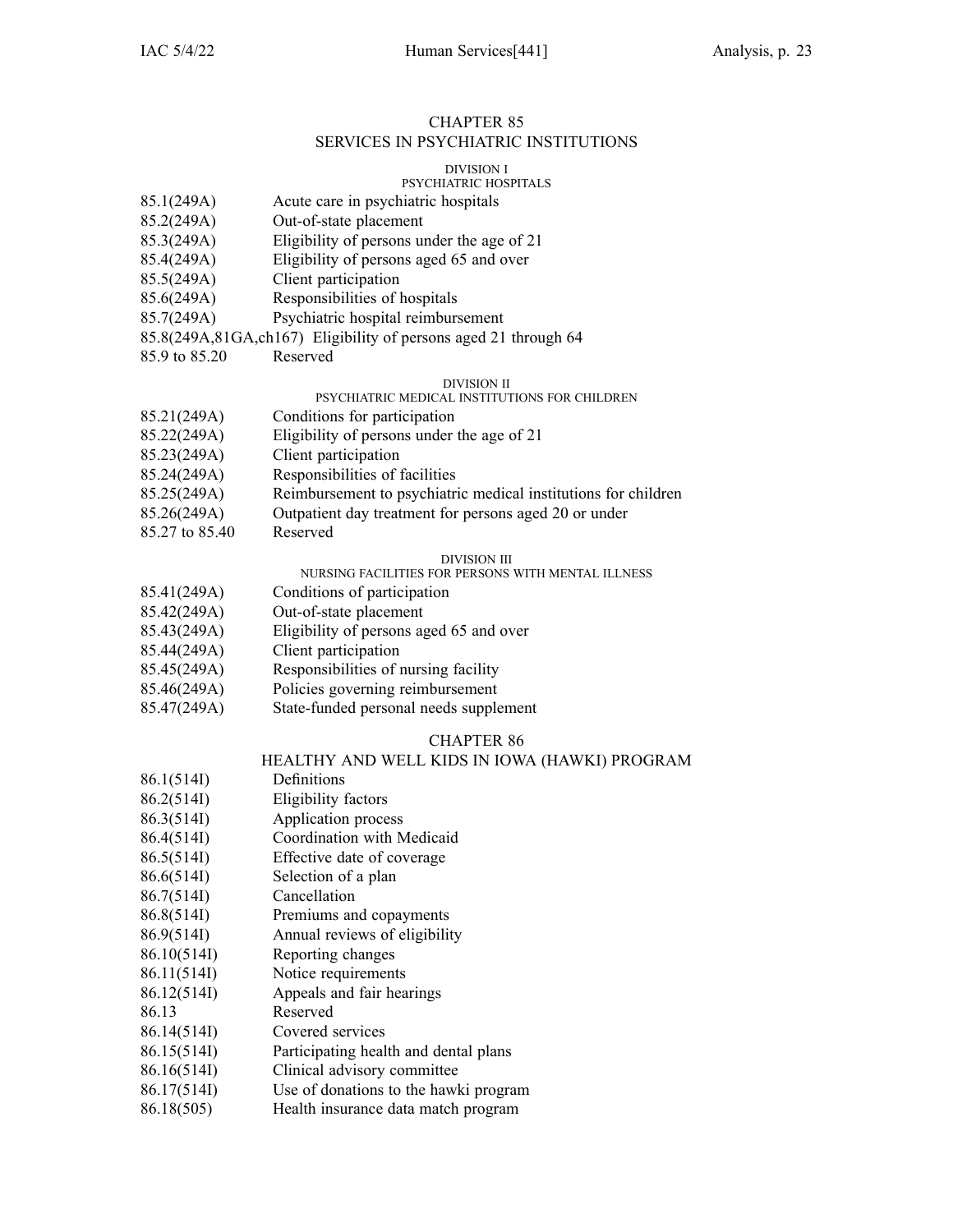| 86.19(514I) | Recovery                          |
|-------------|-----------------------------------|
| 86.20(514I) | Supplemental dental-only coverage |

### FAMILY PLANNING PROGRAM

- 87.1(217) Definitions
- 87.2(217) Eligibility
- 87.3(217) Enrollment
- 87.4(217) Effective date of eligibility
- 87.5(217) Period of eligibility
- 87.6(217) Reporting changes
- 87.7(217) Funding of family planning services program
- 87.8(217) Availability of services
- 87.9(217) Payment of covered services
- 87.10(217) Submission of claims
- 87.11(217) Providers eligible to participate

### CHAPTER 88

### SPECIALIZED MANAGED CARE PROGRAMS

#### DIVISION I PREPAID HEALTH PLANS

- 88.1(249A) Definitions
- 88.2(249A) Participation
- 88.3(249A) Enrollment
- 88.4(249A) Disenrollment
- 88.5(249A) Covered services
- 88.6(249A) Emergency services
- 88.7(249A) Access to service
- 88.8(249A) Grievance procedures
- 88.9(249A) Records and reports
- 88.10(249A) Marketing
- 88.11(249A) Patient education
- 88.12(249A) Payment to the PHP
- 88.13(249A) Quality assurance
- 88.14 to 88.20 Reserved

#### DIVISION II

### PROGRAMS OF ALL-INCLUSIVE CARE FOR THE ELDERLY

- 88.21(249A) Scope and definitions
- 88.22(249A) PACE organization application and waiver process
- 88.23(249A) PACE program agreemen<sup>t</sup>
- 88.24(249A) Enrollment and disenrollment
- 88.25(249A) Program services
- 88.26(249A) Access to PACE services
- 88.27(249A) Program administrative requirements
- 88.28(249A) Payment

#### CHAPTER 89

### DEBTS DUE FROM TRANSFERS OF ASSETS

- 89.1(249F) Definitions
- 89.2(249F) Creation of debt
- 89.3(249F) Exceptions
- 89.4(249F) Presumption of intent
- 89.5(249F) Notice of debt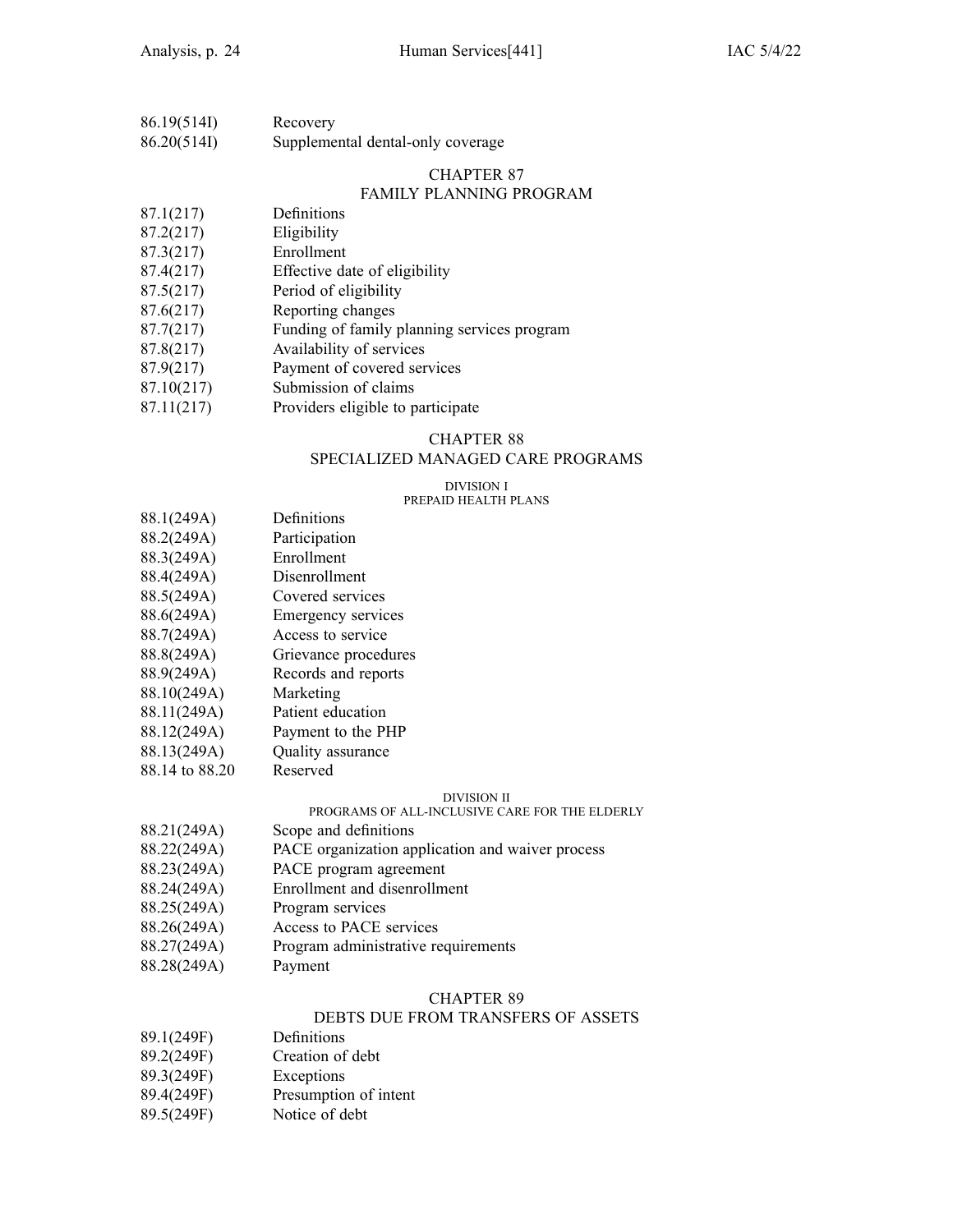| 89.6(249F)  | No timely request of a hearing       |
|-------------|--------------------------------------|
| 89.7(249F)  | Timely request for a hearing         |
| 89.8(249F)  | Department-requested hearing         |
| 89.9(249F)  | Filing and docketing of the order    |
| 89.10(249F) | Exemption from Iowa Code chapter 17A |

### CASE MANAGEMENT SERVICES

- 90.1(249A) Definitions
- 90.2(249A) Targeted case managemen<sup>t</sup>
- 90.3(249A) Termination of targeted case managemen<sup>t</sup> services
- 90.4(249A) Case managemen<sup>t</sup> services
- 90.5(249A) Rights restrictions
- 90.6(249A) Documentation and billing
- 90.7(249A) Case managemen<sup>t</sup> services provider requirements

### CHAPTER 91

### MEDICARE DRUG SUBSIDY

- 91.1(249A) Definitions
- 91.2(249A) Application
- 91.3(249A) Eligibility determination
- 91.4(249A) Notice of decision
- 91.5(249A) Effective date
- 91.6(249A) Changes in circumstances
- 91.7(249A) Reinvestigation
- 91.8(249A) Appeals

### CHAPTER 92

### Reserved

#### TITLE IX *WORK INCENTIVE DEMONSTRATION*

#### CHAPTER 93

#### PROMISE JOBS PROGRAM

| 93.1(239B)  | Definitions                                                   |
|-------------|---------------------------------------------------------------|
| 93.2(239B)  | Program administration                                        |
| 93.3(239B)  | Registration and referral                                     |
| 93.4(239B)  | The family investment agreement (FIA)                         |
| 93.5(239B)  | Assessment                                                    |
| 93.6(239B)  | Job readiness and job search activities                       |
| 93.7(239B)  | Work activities                                               |
| 93.8(239B)  | Education and training activities                             |
| 93.9(239B)  | Other FIA activities                                          |
| 93.10(239B) | Required documentation and verification                       |
| 93.11(239B) | Supportive payments                                           |
| 93.12(239B) | Recovery of PROMISE JOBS expense payments                     |
| 93.13(239B) | Resolution of participation issues                            |
| 93.14(239B) | Problems that may provide good cause for participation issues |
| 93.15(239B) | Right of appeal                                               |
| 93.16(239B) | Resolution of a limited benefit plan                          |

93.17(239B) Worker displacement grievance procedure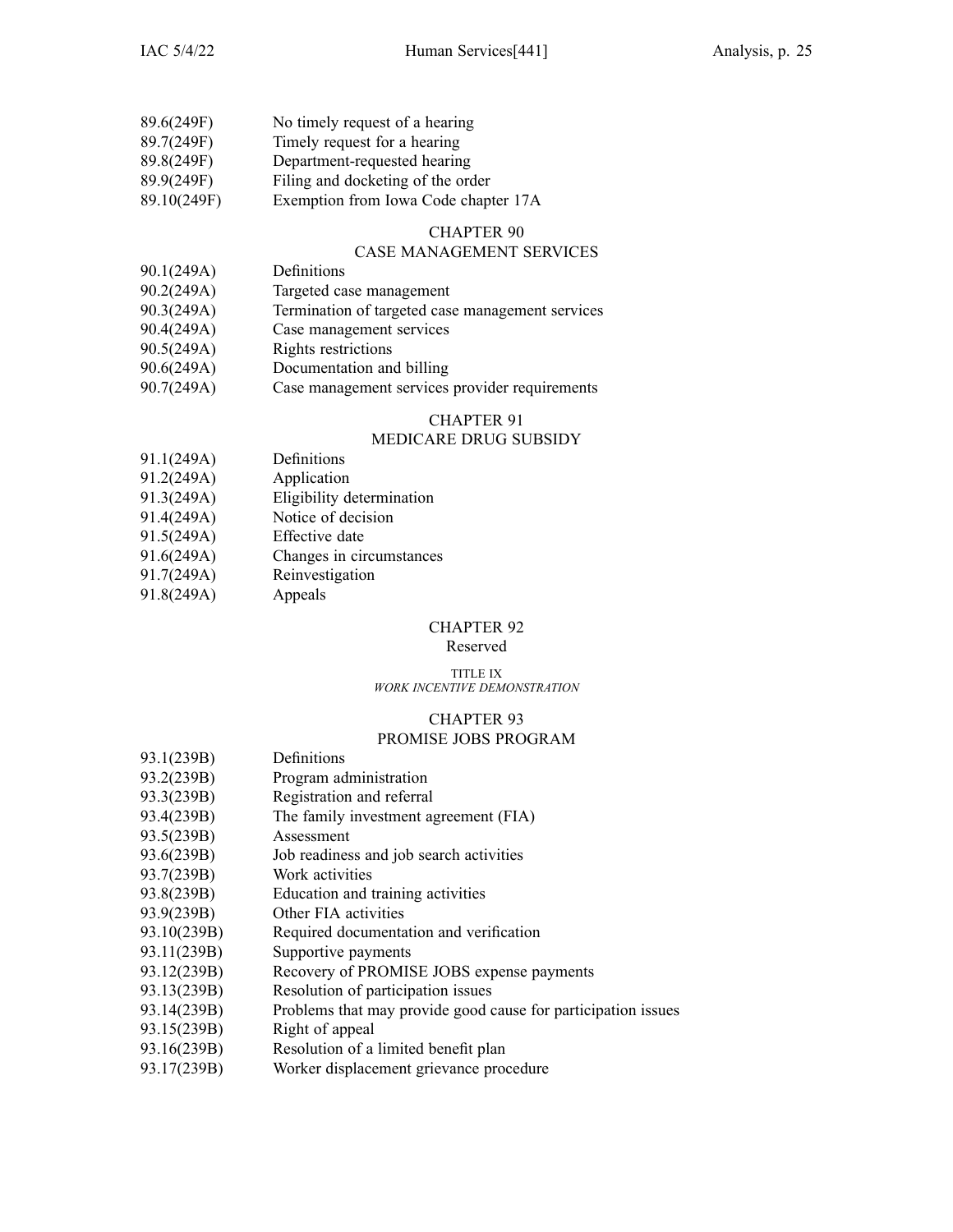#### CHAPTER 94 Reserved

### TITLE X

### *SUPPORT RECOVERY*

#### CHAPTER 95 **COLLECTIONS**

- 95.1(252B) Definitions
- 95.2(252B) Child suppor<sup>t</sup> recovery eligibility and services
- 95.3(252B) Crediting of current and delinquent suppor<sup>t</sup>
- 95.4(252B) Prepayment of suppor<sup>t</sup>
- 95.5(252B) Lump sum settlement
- 95.6 to 95.12 Reserved
- 95.13(17A) Appeals
- 95.14(252B) Termination of services
- 95.15(252B) Child suppor<sup>t</sup> recovery unit attorney
- 95.16(252B) Handling and use of federal 1099 information
- 95.17(252B) Effective date of suppor<sup>t</sup>
- 95.18(252B) Continued services available to canceled family investment program (FIP) or Medicaid recipients
- 95.19(252B) Cooperation of public assistance recipients in establishing and obtaining suppor<sup>t</sup>
- 95.20(252B) Cooperation of public assistance applicants in establishing and obtaining suppor<sup>t</sup>
- 95.21(252B) Cooperation in establishing and obtaining suppor<sup>t</sup> in nonpublic assistance cases
- 95.22(252B) Charging pass-through fees
- 95.23(252B) Reimbursing assistance with collections of assigned suppor<sup>t</sup>
- 95.24(252B) Child suppor<sup>t</sup> account
- 95.25(252B) Emancipation verification
- 95.26(17A) Right of appeal
- 95.27(17A) Appeal record

### CHAPTER 96

### INFORMATION AND RECORDS

- 96.1(252B) Access to information and records from other sources
- 96.2(252B) Refusal to comply with written reques<sup>t</sup> or subpoena
- 96.3(252B) Procedure for refusal
- 96.4(252B) Conference conducted
- 96.5(252B) Fine assessed
- 96.6(252B) Objection to fine or failure to pay
- 96.7(17A) Right of appeal

### CHAPTER 97

#### COLLECTION SERVICES CENTER

- 97.1(252B) Definitions
- 97.2(252B) Transfer of records and payments
- 97.3(252B) Support paymen<sup>t</sup> records
- 97.4(252B) Method of paymen<sup>t</sup>
- 97.5(252D) Electronic transmission of payments
- 97.6(252B) Authorization of paymen<sup>t</sup>
- 97.7(252B) Processing misdirected payments
- 97.8(17A) Right of appeal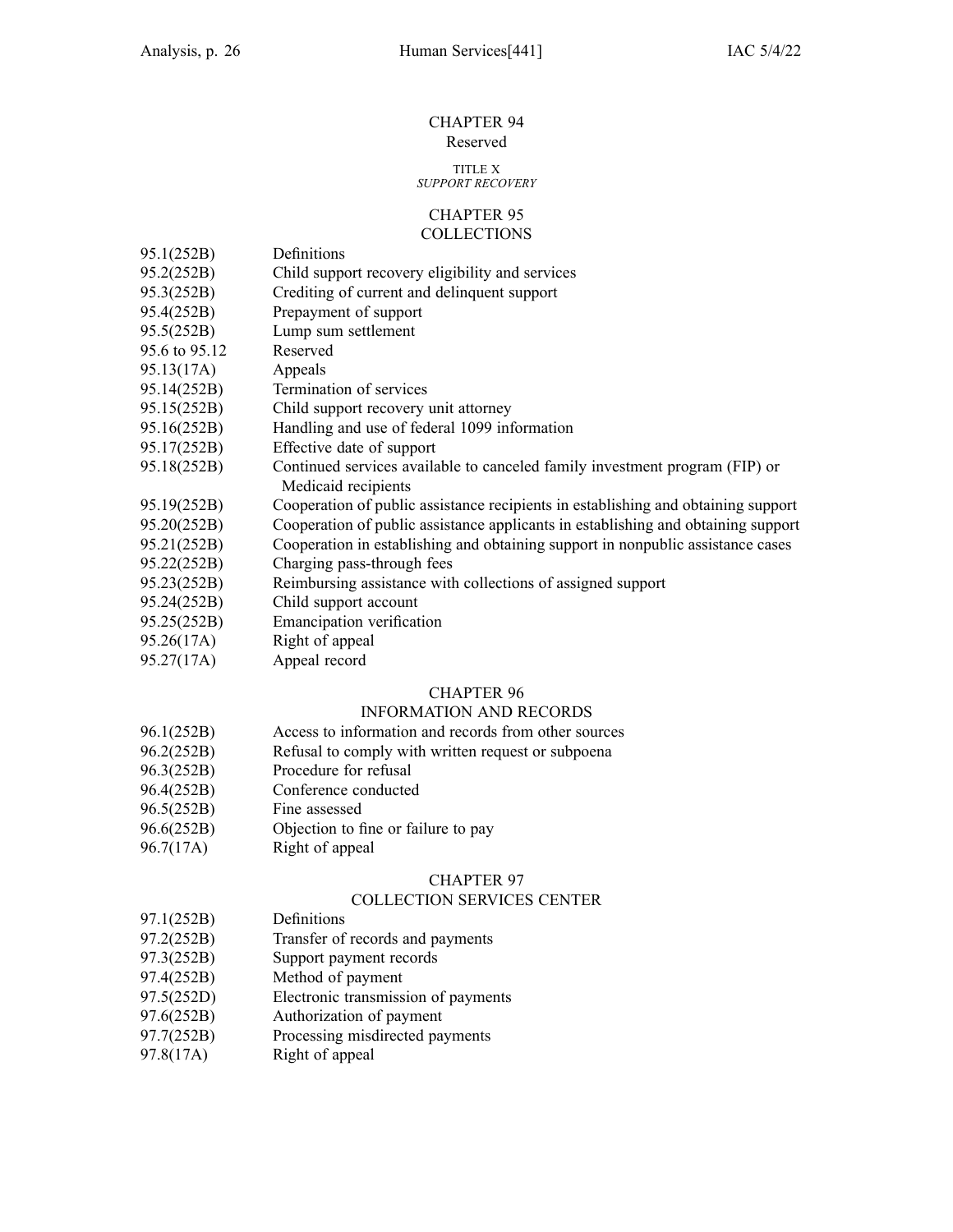### CHAPTER 98 SUPPORT ENFORCEMENT SERVICES

#### DIVISION I

### MEDICAL SUPPORT ENFORCEMENT

| 98.1(252E)    | Definitions                     |
|---------------|---------------------------------|
| 98.2(252E)    | Provision of services           |
| 98.3 and 98.4 | Reserved                        |
| 98.5(252E)    | Health benefit plan information |
| 98.6(252E)    | Insurer authorization           |
| 98.7(252E)    | Enforcement                     |
| 98.8(252E)    | Contesting the order            |
| 98.9 to 98.20 | Reserved                        |

#### DIVISION II INCOME WITHHOLDING PART A

### DELINQUENT SUPPORT PAYMENTS

| 98.21(252D)<br>When applicable<br>98.22 and 98.23<br>Reserved<br>98.24(252D)<br>Amount of withholding<br>98.25(252D)<br>98.26(252D)<br>Additional information about hardship<br>98.27 to 98.30<br>Reserved |                                                    |
|------------------------------------------------------------------------------------------------------------------------------------------------------------------------------------------------------------|----------------------------------------------------|
|                                                                                                                                                                                                            |                                                    |
|                                                                                                                                                                                                            |                                                    |
|                                                                                                                                                                                                            |                                                    |
|                                                                                                                                                                                                            | Amendment of amount of withholding due to hardship |
|                                                                                                                                                                                                            |                                                    |
|                                                                                                                                                                                                            |                                                    |

#### PART B

#### IMMEDIATE INCOME WITHHOLDING

| 98.31(252D) | Effective date                                                      |
|-------------|---------------------------------------------------------------------|
| 98.32(252D) | Withholding automatic                                               |
| 98.33       | Reserved                                                            |
| 98.34(252D) | Approval of request for immediate income withholding                |
| 98.35       | Reserved                                                            |
| 98.36(252D) | Immediate income withholding amounts                                |
| 98.37(252D) | Immediate income withholding amounts when current support has ended |
| 98.38       | Reserved                                                            |

#### PART C

#### INCOME WITHHOLDING—GENERAL PROVISIONS

|                  | 98.39(252D,252E) Provisions for medical support                    |  |
|------------------|--------------------------------------------------------------------|--|
| 98.40(252D,252E) | Maximum amounts to be withheld                                     |  |
| 98.41(252D)      | Multiple obligations                                               |  |
| 98.42(252D)      | Notice to employer and obligor                                     |  |
| 98.43(252D)      | Contesting the withholding                                         |  |
| 98.44(252D)      | Termination of order                                               |  |
| 98.45(252D)      | Modification of income withholding                                 |  |
| 98.46(252D)      | Refunds of amounts improperly withheld                             |  |
| 98.47(96)        | Child support intercept of unemployment insurance benefits         |  |
| 98.48 to 98.50   | Reserved                                                           |  |
|                  | DIVISION III<br>REVIEW AND ADJUSTMENT OF CHILD SUPPORT OBLIGATIONS |  |
| 98.51 to 98.60   | Reserved                                                           |  |
|                  | DIVISION IV                                                        |  |

#### PUBLICATION OF NAMES

| 98.61(252B)    | List for publication |
|----------------|----------------------|
| 98.62(252B)    | Releasing the list   |
| 98.63 to 98.70 | Reserved             |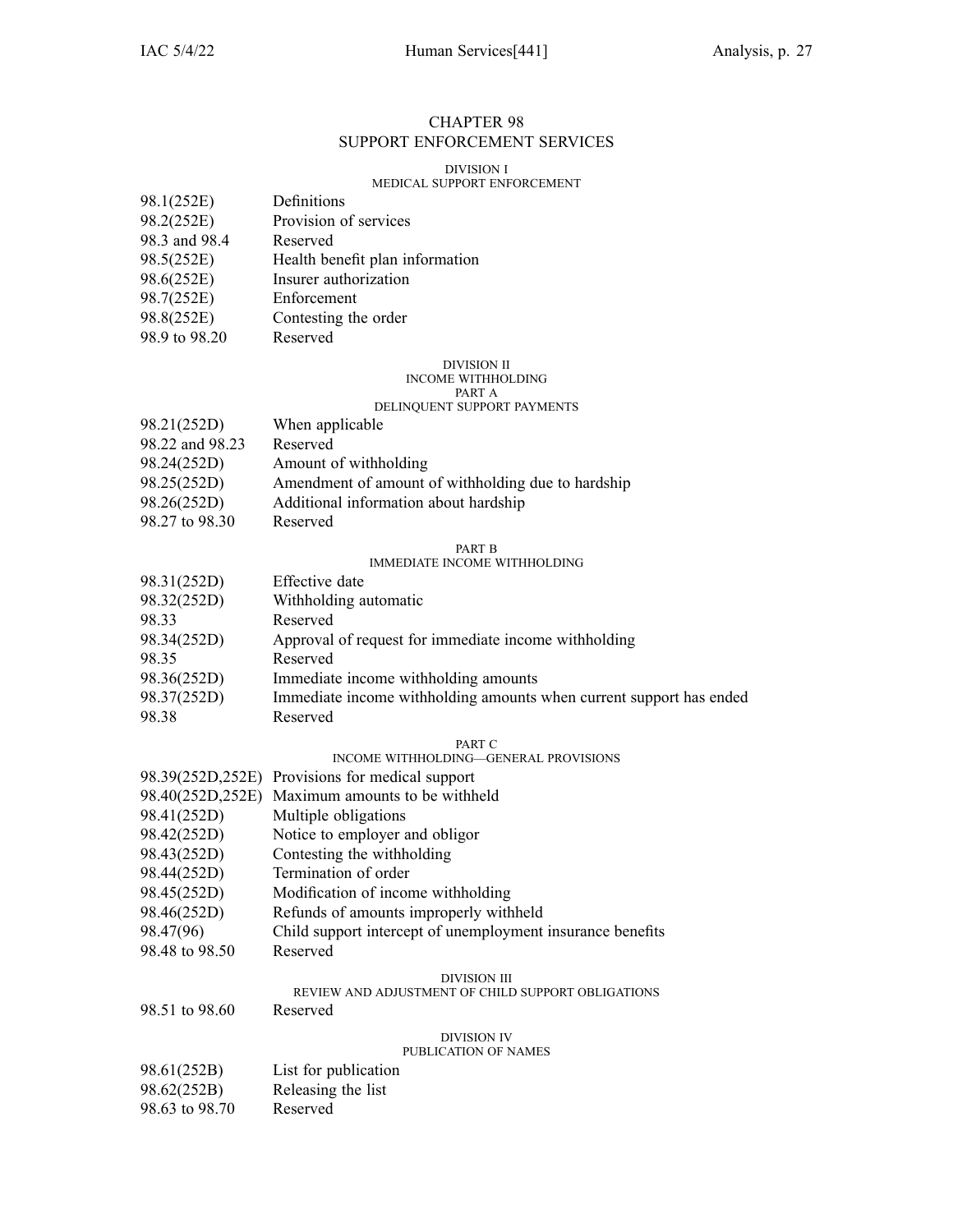#### DIVISION V ADMINISTRATIVE SEEK EMPLOYMENT ORDERS

| 98.71(252B)      | Seek employment order                                                   |
|------------------|-------------------------------------------------------------------------|
| 98.72(252B)      | Effective date of order                                                 |
| 98.73(252B)      | Method and requirements of reporting                                    |
| 98.74(252B)      | Reasons for noncompliance                                               |
| 98.75(252B)      | Method of service                                                       |
| 98.76(252B)      | Duration of order                                                       |
| 98.77 to 98.80   | Reserved                                                                |
|                  |                                                                         |
|                  | DIVISION VI<br><b>OFFSET</b>                                            |
| 98.81(252B)      | Definitions                                                             |
| 98.82(252B)      | Offset against payment owed to a person by a state agency               |
| 98.83(252B)      | Offset against state income tax refund or rebate                        |
| 98.84(252B)      | Offset against federal income tax refund and federal nontax payment     |
| 98.85 to 98.90   | Reserved                                                                |
|                  |                                                                         |
|                  | DIVISION VII<br>ADMINISTRATIVE LEVY                                     |
| 98.91(252I)      | Administrative levy                                                     |
| 98.92            | Reserved                                                                |
| 98.93(252I)      | Verification of accounts                                                |
| 98.94(252I)      | Notice to financial institution                                         |
| 98.95(252I)      | Notice to support obligor                                               |
| 98.96(252I)      | Responsibilities of financial institution                               |
| 98.97(252I)      | Challenging the administrative levy                                     |
| 98.98 to 98.100  | Reserved                                                                |
|                  | DIVISION VIII                                                           |
|                  | LICENSE SANCTION                                                        |
| 98.101(252J)     | Referral for license sanction                                           |
| 98.102(252J)     | Reasons for exemption                                                   |
| 98.103(252J)     | Notice of potential sanction of license                                 |
| 98.104(252J)     | Conference                                                              |
| 98.105(252J)     | Payment agreement                                                       |
| 98.106(252J)     | Staying the process due to full payment of support                      |
| 98.107(252J)     | Duration of license sanction                                            |
| 98.108 to 98.115 | Reserved                                                                |
|                  |                                                                         |
|                  | DIVISION IX<br>CONSUMER REPORTING AGENCIES                              |
| 98.116(252B)     | Procedures for providing information to consumer reporting agencies     |
| 98.117 to 98.120 | Reserved                                                                |
|                  | DIVISION X                                                              |
|                  | <b>EXTERNAL ENFORCEMENT</b>                                             |
| 98.121(252B)     | Difficult-to-collect arrearages                                         |
| 98.122(252B)     | Enforcement services by private attorney entitled to state compensation |
| 98.123 to 98.130 | Reserved                                                                |
|                  | DIVISION XI                                                             |
|                  | <b>APPEALS</b>                                                          |
| 98.131(17A)      | Right of appeal                                                         |
| 98.132(17A)      | Appeal record                                                           |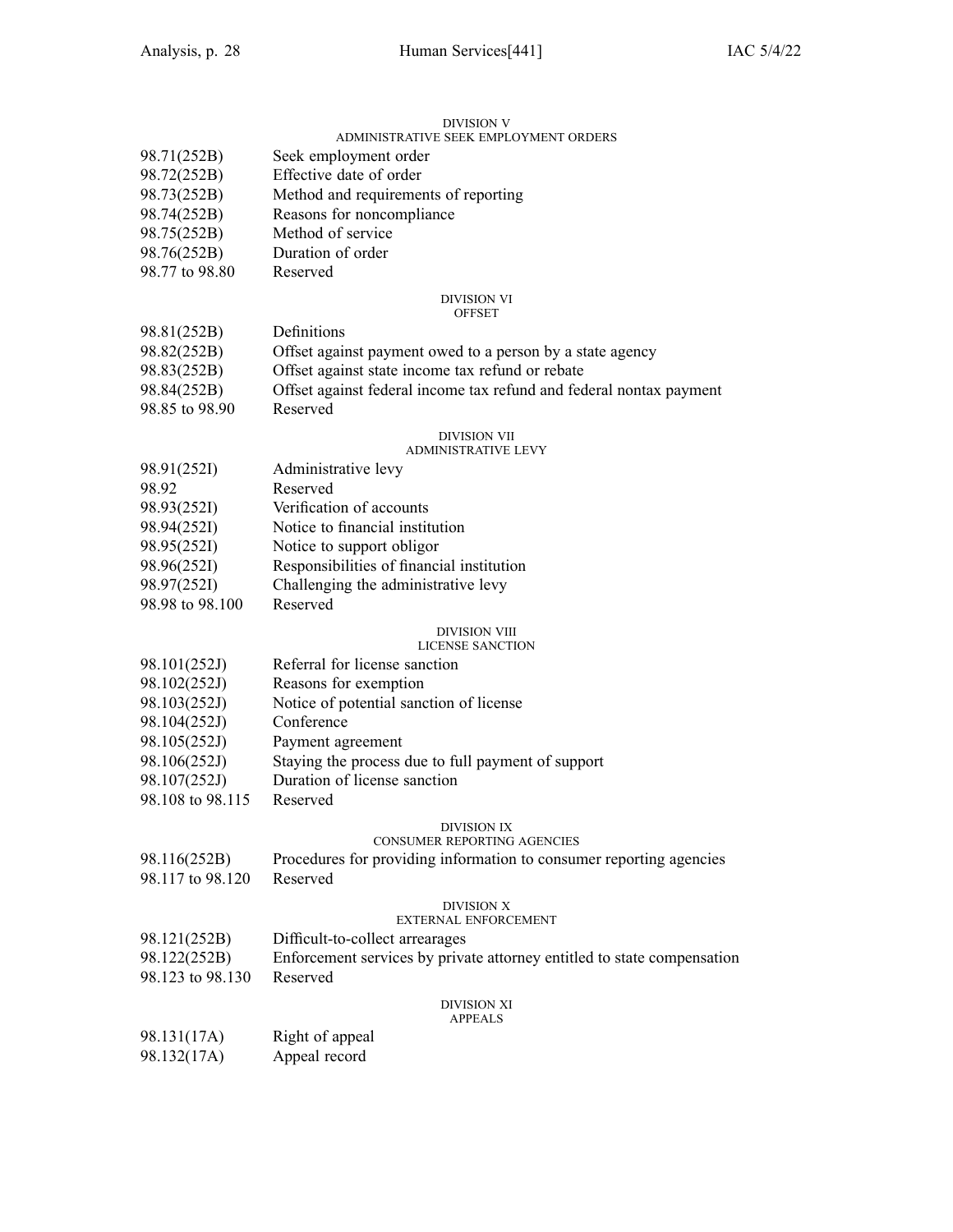### CHAPTER 99 SUPPORT ESTABLISHMENT AND ADJUSTMENT SERVICES

#### DIVISION I

### CHILD SUPPORT GUIDELINES

| 99.1(234,252B,252H) | Income considered |
|---------------------|-------------------|
|                     |                   |

- 99.2(234,252B) Allowable deductions
- 99.3(234,252B) Determining net income
- 99.4(234,252B) Applying the guidelines
- 99.5(234,252B) Deviation from guidelines
- 99.6 to 99.9 Reserved

### DIVISION II

#### PATERNITY ESTABLISHMENT PART A

#### JUDICIAL PATERNITY ESTABLISHMENT

- 99.10(252A) Temporary suppor<sup>t</sup>
- 99.11 to 99.20 Reserved

#### PART B

### ADMINISTRATIVE PATERNITY ESTABLISHMENT

- 99.21(252F) When paternity may be established administratively
- 99.22(252F) Mother's certified statement
- 99.23(252F) Notice of alleged paternity and suppor<sup>t</sup> debt
- 99.24(252F) Conference to discuss paternity and suppor<sup>t</sup> issues
- 99.25(252F) Amount of suppor<sup>t</sup> obligation
- 99.26 Reserved
- 99.27(252F) Paternity contested
- 99.28(252F) Paternity test results challenge
- 99.29(252F) Agreement to entry of paternity and suppor<sup>t</sup> order
- 99.30(252F) Entry of order establishing paternity only
- 99.31(252F) Exception to time limit
- 99.32(252F) Genetic test costs assessed
- 99.33 to 99.35 Reserved

#### PART C

#### PATERNITY DISESTABLISHMENT

| 99.36(598,600B) | Definitions                     |
|-----------------|---------------------------------|
| 99.37(598,600B) | Communication between parents   |
| 99.38(598,600B) | Continuation of enforcement     |
| 99.39(598,600B) | Satisfaction of accrued support |
| 99.40           | Reserved                        |

#### DIVISION III

### ADMINISTRATIVE ESTABLISHMENT OF SUPPORT

- 99.41(252C) Establishment of an administrative order
- 99.42 to 99.60 Reserved

#### DIVISION IV

### REVIEW AND ADJUSTMENT OF CHILD SUPPORT OBLIGATIONS

99.61(252B,252H) Definitions 99.62(252B,252H) Review of permanen<sup>t</sup> child suppor<sup>t</sup> obligations 99.63(252B,252H) Notice requirements 99.64(252B,252H) Financial information 99.65(252B,252H) Review and adjustment of <sup>a</sup> child suppor<sup>t</sup> obligation 99.66(252B,252H) Medical suppor<sup>t</sup> 99.67(252B,252H) Confidentiality of financial information 99.68(252B,252H) Payment of service fees and other court costs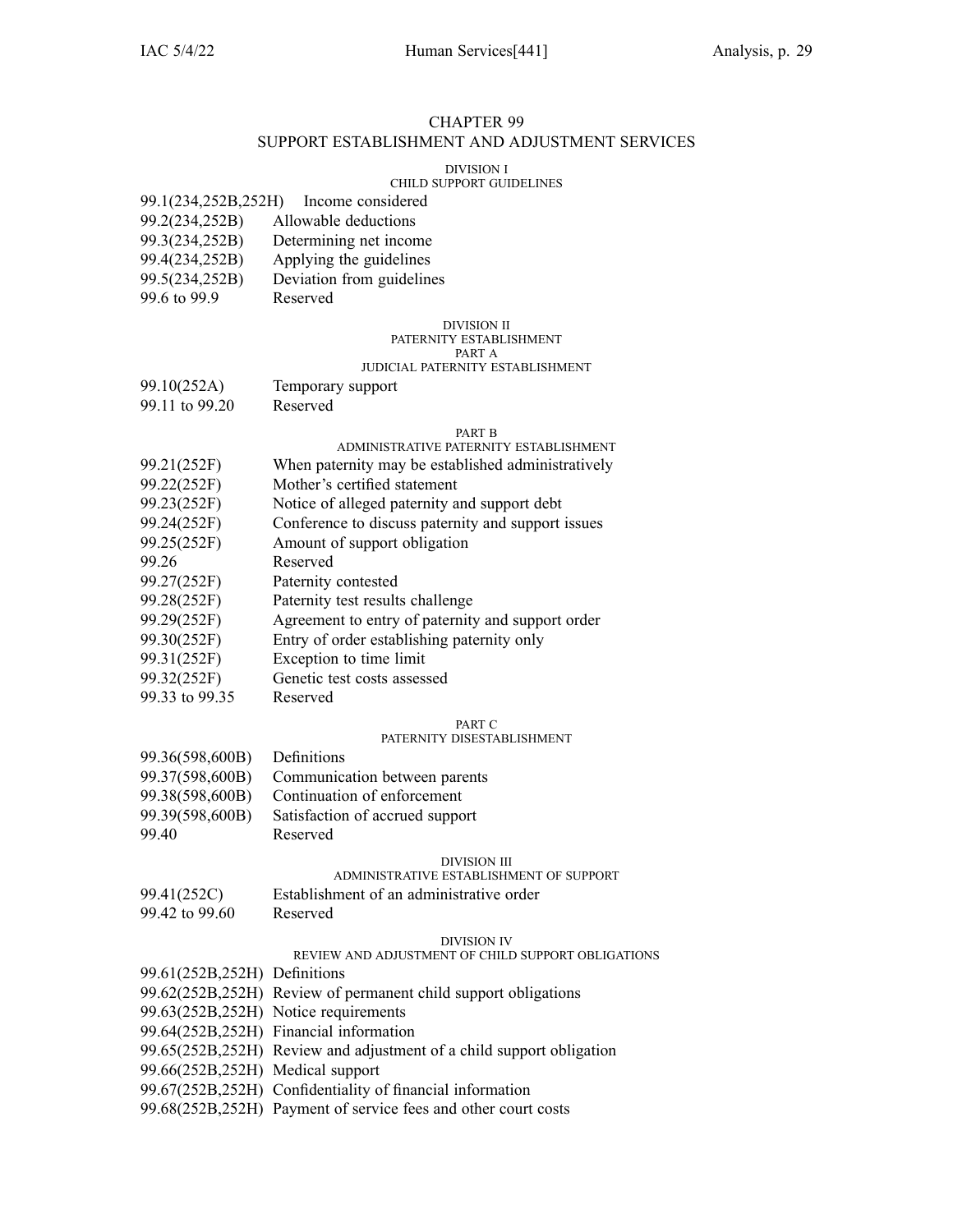| 99.69(252B,252H) Denying requests |                                       |
|-----------------------------------|---------------------------------------|
|                                   | 99.70(252B,252H) Withdrawing requests |
| 99.71(252H)                       | Effective date of adjustment          |
| 99.72 to 99.80                    | Reserved                              |

#### DIVISION V

#### ADMINISTRATIVE MODIFICATION

| 99.81(252H) | Definitions |
|-------------|-------------|
|-------------|-------------|

- 99.82(252H) Availability of service
- 99.83(252H) Modification of child suppor<sup>t</sup> obligations
- 99.84(252H) Notice requirements
- 99.85(252H) Financial information
- 99.86(252H) Challenges to the proposed modification action
- 99.87(252H) Misrepresentation of fact
- 99.88(252H) Effective date of modification
- 99.89(252H) Confidentiality of financial information
- 99.90(252H) Payment of fees
- 99.91(252H) Denying requests
- 99.92(252H) Withdrawing requests
- 99.93 to 99.100 Reserved

#### DIVISION VI

#### SUSPENSION AND REINSTATEMENT OF SUPPORT

#### PART A

### SUSPENSION BY MUTUAL CONSENT

| 99.101(252B) | Definitions                       |
|--------------|-----------------------------------|
| 99.102(252B) | Availability of service           |
| 99.103(252B) | Basis for suspension of support   |
| 99.104(252B) | Request for assistance to suspend |
| 99.105(252B) | Order suspending support          |
|              |                                   |

99.106(252B) Suspension of enforcement of current suppor<sup>t</sup>

### PART B

### SUSPENSION BY PAYOR'S REQUEST

- 99.107(252B) Definitions 99.108(252B) Availability of service 99.109(252B) Basis for suspension of suppor<sup>t</sup> 99.110(252B) Request for assistance to suspend 99.111(252B) Determining eligibility for suspension 99.112(252B) Order suspending suppor<sup>t</sup>
- 99.113(252B) Suspension of enforcement of current suppor<sup>t</sup>

#### PART C

#### REINSTATEMENT OF SUPPORT

99.114(252B) Request for reinstatement 99.115(252B) Reinstatement 99.116(252B) Reinstatement of enforcement of suppor<sup>t</sup> 99.117(252B) Temporary suspension becomes final 99.118 to 99.120 Reserved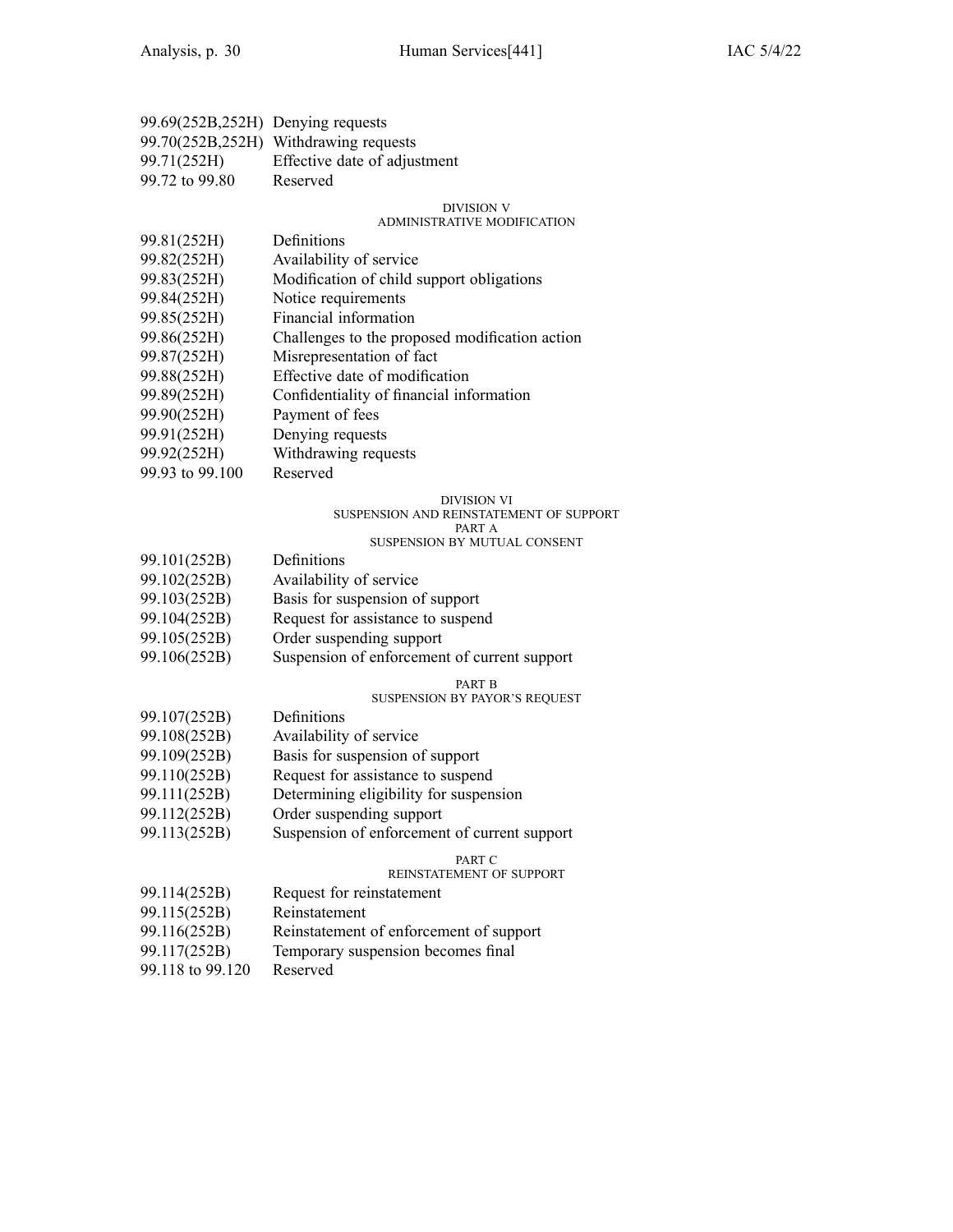#### DIVISION VII APPEALS

|  | 99.121(17A) | Right of appeal |
|--|-------------|-----------------|
|--|-------------|-----------------|

### CHAPTER 100

### CHILD SUPPORT PROMOTING OPPORTUNITIES FOR PARENTS PROGRAM

- 100.1(252B) Definitions
- 100.2(252B) Incentives
- 100.3(252B) Establishment of designated providers
- 100.4(252B) Selection of designated providers
- 100.5(252B) Termination of designated providers
- 100.6(252B) Reports and records
- 100.7(252B) Receipt of incentives
- 100.8(17A) Right of appeal

#### TITLE XI *CHILDREN'S INSTITUTIONS*

### CHAPTERS 101 and 102 Reserved

### CHAPTER 103 STATE TRAINING SCHOOL

- 103.1(218) Definitions
- 103.2(218) Admission
- 103.3(218) Plan of care
- 103.4(218) Communication with individuals
- 103.5(218) Photographing and recording of individuals
- 103.6(218) Employment of individual
- 103.7(218) Temporary home visits
- 103.8(218) Grievances
- 103.9(692A) Sex offender registration
- 103.10(218) Alleged child abuse
- 103.11(233A) Cost of care
- 103.12(218) Buildings and grounds
- 103.13(8,218) Gifts and bequests

#### CHAPTER 104

#### Reserved

TITLE XII *LICENSING AND APPROVED STANDARDS*

### CHAPTER 105 JUVENILE DETENTION AND SHELTER CARE HOMES

- 105.1(232) Definitions
- 105.2(232) Buildings and grounds
- 105.3(232) Personnel policies
- 105.4 Reserved
- 105.5(232) Staff
- 105.6(232) Intake procedures
- 105.7(232) Assessments
- 105.8(232) Program services
- 105.9(232) Medication managemen<sup>t</sup> and administration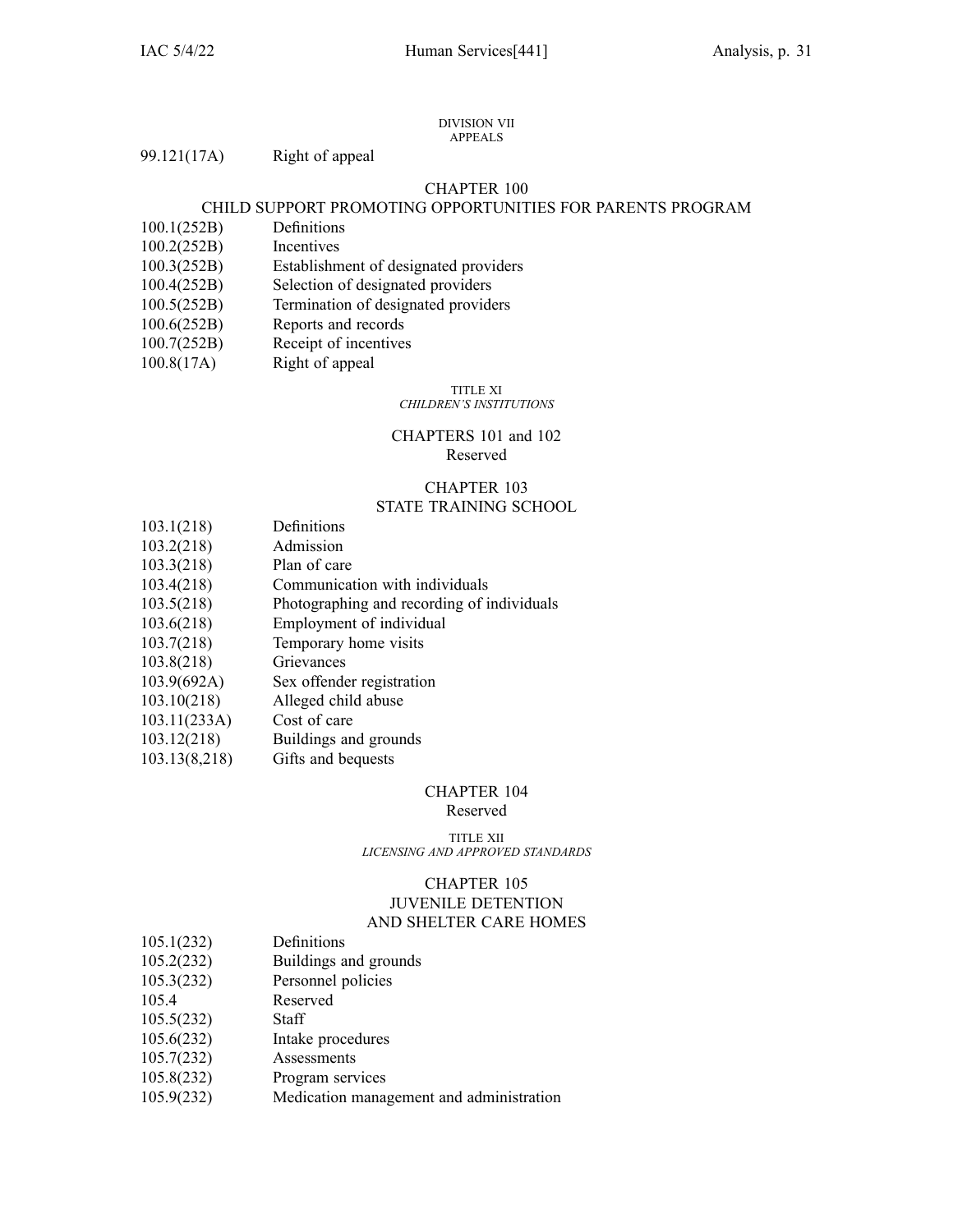- 105.10(232) Control room—juvenile detention home only
- 105.11(232) Clothing
- 105.12(232) Staffings
- 105.13(232) Child abuse
- 105.14(232) Daily log
- 105.15(232) Children's rights
- 105.16(232) Discipline
- 105.17(232) Case files
- 105.18(232) Discharge
- 105.19(232) Approval
- 105.20(232) Provisional approval
- 105.21(232) Mechanical restraint—juvenile detention only
- 105.22(232) Chemical restraint
- 105.23(232) Mandatory reporting of child abuse and training

### CERTIFICATION STANDARDS FOR CHILDREN'S RESIDENTIAL FACILITIES

- 106.1(237C) Definitions
- 106.2(237C) Application of the standards
- 106.3(237C) Application for <sup>a</sup> certificate of approval
- 106.4(237C) Certificate of approval
- 106.5(237C) Denial, suspension, or revocation
- 106.6(237C) Providing for basic needs
- 106.7(237C) Educational programs and services
- 106.8(237C) Protection from mistreatment, physical abuse, sexual abuse, and neglect
- 106.9(237C) Discipline
- 106.10(237C) Record checks
- 106.11(237C) Seclusion and restraints
- 106.12(237C) Health
- 106.13(237C) Safety
- 106.14(237C) Emergencies
- 106.15(237C) Buildings and physical premises
- 106.16(237C) Sanitation, water, and waste disposal
- 106.17(237C) Staffing
- 106.18(237C) Reports and inspections
- 106.19(232) Mandatory reporting of child abuse

### CHAPTER 107

### CERTIFICATION OF ADOPTION INVESTIGATORS

- 107.1(600) Introduction
- 107.2(600) Definitions
- 107.3(600) Application
- 107.4(600) Requirements for certification
- 107.5(600) Granting, denial, or revocation of certification
- 107.6(600) Certificate
- 107.7(600) Renewal of certification
- 107.8(600) Investigative services
- 107.9(600) International adoptions postplacement repor<sup>t</sup>
- 107.10(600) Retention of adoption records
- 107.11(600) Reporting of violations
- 107.12(600) Appeals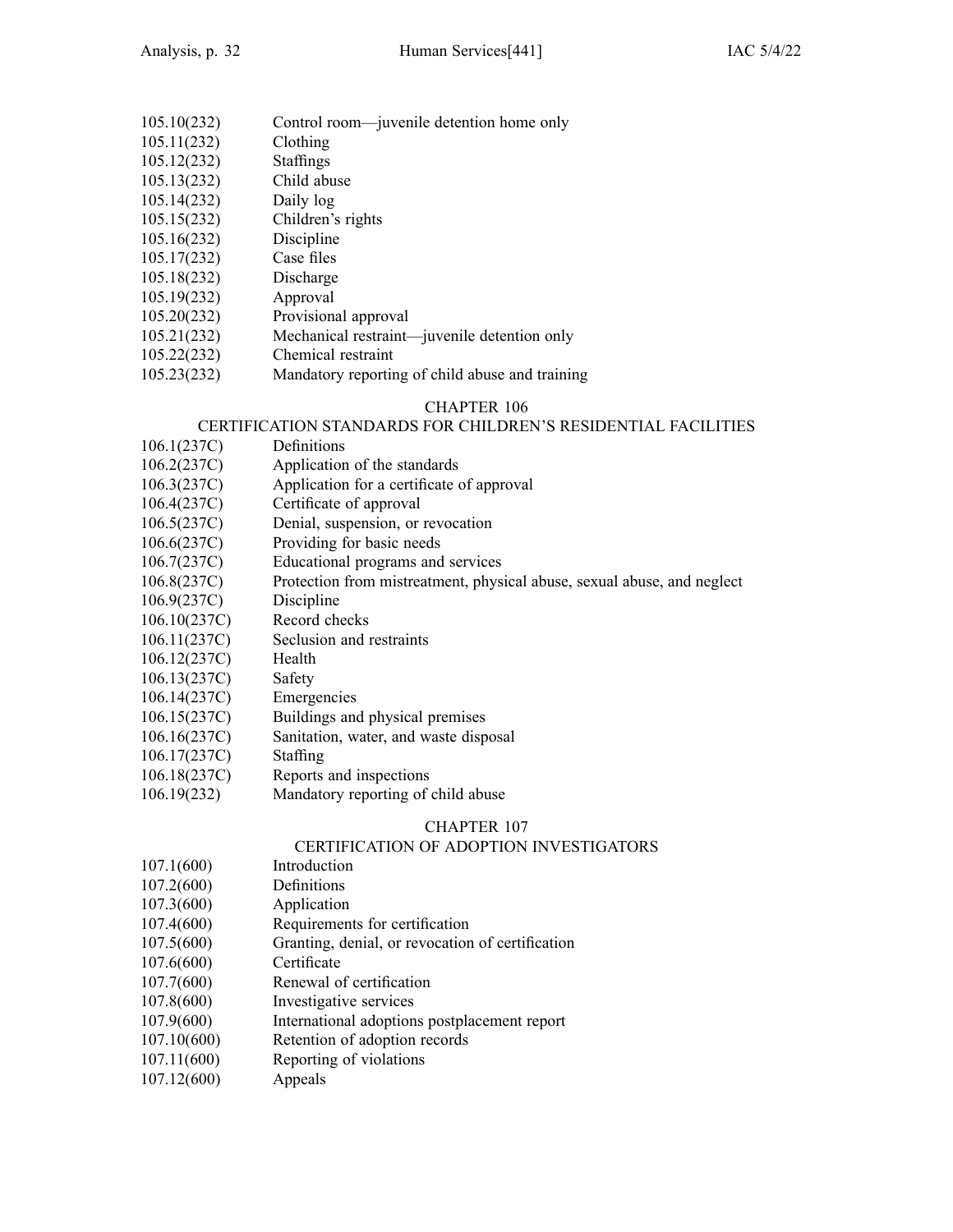### LICENSING AND REGULATION OF CHILD-PLACING AGENCIES

- 108.1(238) Definitions
- 108.2(238) Licensing procedure
- 108.3(238) Administration and organization
- 108.4(238) Staff qualifications
- 108.5(238) Staffing requirements
- 108.6(238) Personnel administration
- 108.7(238) Foster care services
- 108.8(238) Foster home studies
- 108.9(238) Adoption services
- 108.10(238) Supervised apartment living placement services

### CHAPTER 109

### CHILD CARE CENTERS

- 109.1(237A) Definitions 109.2(237A) Licensure procedures 109.3(237A) Inspection and evaluation 109.4(237A) Administration 109.5(237A) Parental participation 109.6(237A) Personnel 109.7(237A) Professional growth and development 109.8(237A) Staff ratio requirements 109.9(237A) Records 109.10(237A) Health and safety policies 109.11(237A) Physical facilities
- 109.12(237A) Activity program requirements
- 109.13(237A) Extended evening care
- 109.14(237A) Get-well center
- 109.15(237A) Food services

### CHAPTER 110

### CHILD DEVELOPMENT HOMES

- 110.1(237A) Definitions
- 110.2(237A) Application for registration
- 110.3(237A) Renewal of registration
- 110.4(237A) Compliance checks
- 110.5(237A) Parental access
- 110.6(237A) Number of children
- 110.7(237A) Provider requirements
- 110.8(237A) Standards
- 110.9(237A) Files
- 110.10(237A) Professional development
- 110.11(234) Registration decision
- 110.12(237A) Complaints
- 110.13(237A) Additional requirements for child development home category A
- 110.14(237A) Additional requirements for child development home category B
- 110.15(237A) Additional requirements for child development home category C
- 110.16(237A) Registration actions for nonpaymen<sup>t</sup> of child suppor<sup>t</sup>
- 110.17(237A) Prohibition from involvement with child care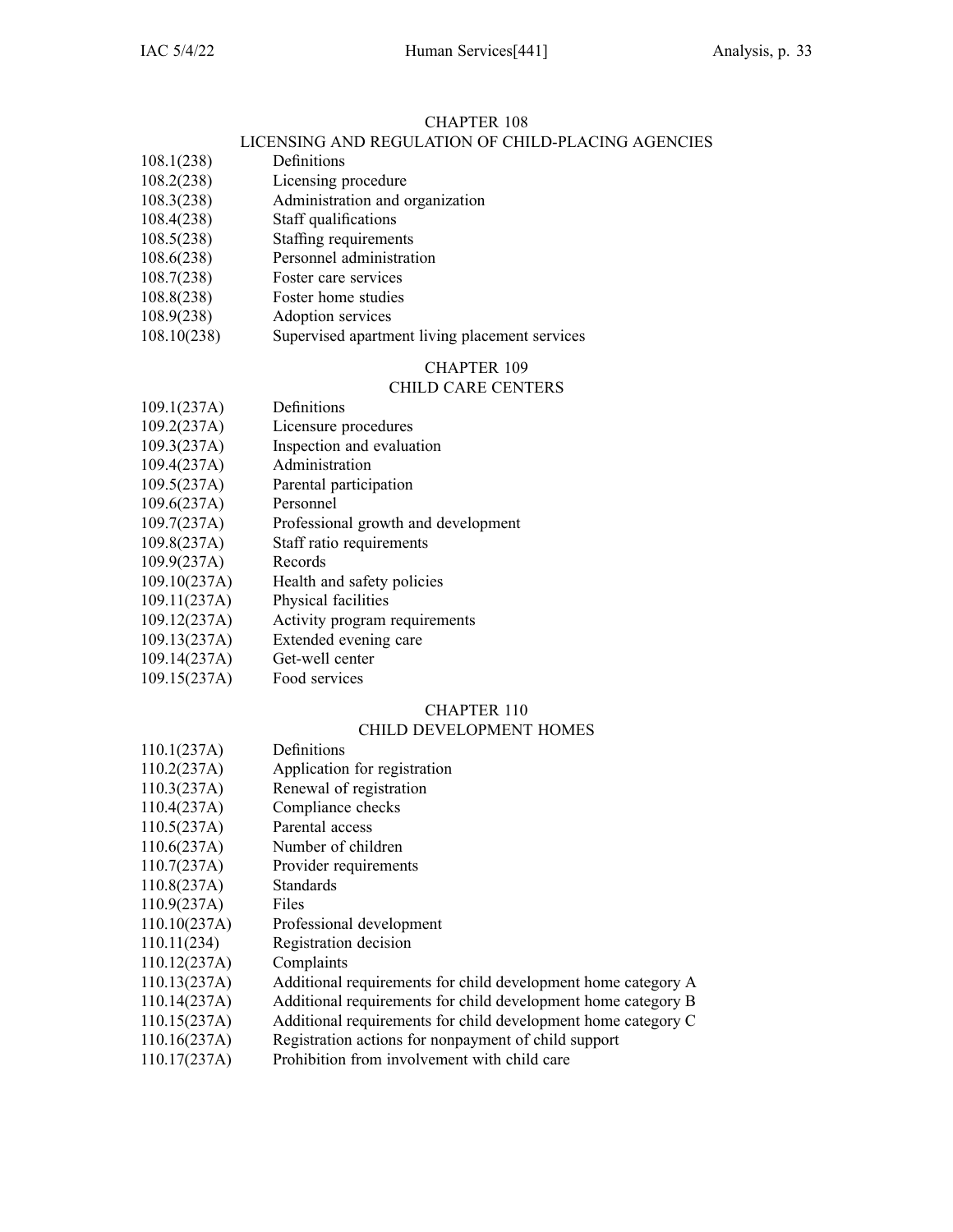#### CHAPTER 111 FAMILY-LIFE HOMES

| 111.1(249)  | Definitions                                         |
|-------------|-----------------------------------------------------|
| 111.2(249)  | Application for certification                       |
| 111.3(249)  | Provisions pertaining to the certificate            |
| 111.4(249)  | Physical standards                                  |
| 111.5(249)  | Personal characteristics of family-life home family |
| 111.6(249)  | Health of family                                    |
| 111.7(249)  | Planned activities and personal effects             |
| 111.8(249)  | Client eligibility                                  |
| 111.9(249)  | Medical examinations, records, and care of a client |
| 111.10(249) | Placement agreement                                 |
| 111.11(249) | Legal liabilities                                   |
|             |                                                     |

- 111.12(249) Emergency care and release of client
- 111.13(249) Information about client to be confidential

### CHAPTER 112

### LICENSING AND REGULATION OF CHILD FOSTER CARE FACILITIES

- 112.1(237) Applicability
- 112.2(237) Definitions
- 112.3(237) Application for license
- 112.4(237) License
- 112.5(237) Denial
- 112.6(237) Revocation
- 112.7(237) Provisional license
- 112.8(237) Adverse actions
- 112.9(237) Suspension
- 112.10(232) Mandatory reporting of child abuse and training
- 112.11(237) Required training on the reasonable and prudent paren<sup>t</sup> standard
- 112.12(237) Record checks

### CHAPTER 113

### LICENSING AND REGULATION OF FOSTER FAMILY HOMES

- 113.1(237) Applicability
- 113.2(237) Definitions
- 113.3(237) Licensing procedure
- 113.4(237) Provisions pertaining to the license
- 113.5(237) Physical standards
- 113.6(237) Sanitation, water, and waste disposal
- 113.7(237) Safety
- 113.8(237) Foster paren<sup>t</sup> training
- 113.9(237) Involvement of kin
- 113.10(237) Information on the foster child
- 113.11(237) Health of foster family
- 113.12(237) Characteristics of foster parents
- 113.13(237) Record checks
- 113.14(237) Reference checks
- 113.15(237) Unannounced visits
- 113.16(237) Planned activities and personal effects
- 113.17(237) Medical examinations and health care of the child
- 113.18(237) Training and discipline of foster children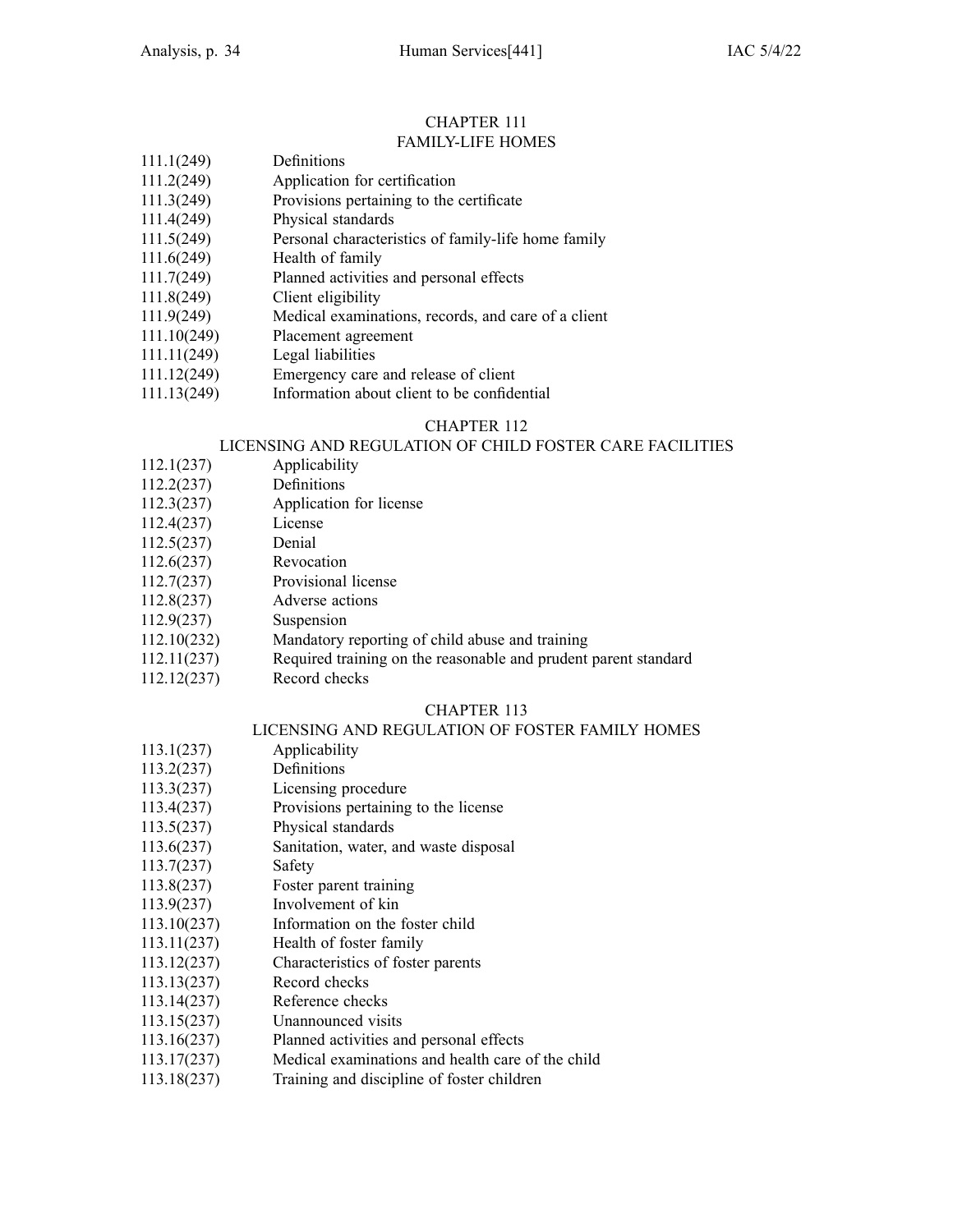113.19(237) Emergency care and release of children 113.20(237) Changes in foster family home

### CHAPTER 114

#### LICENSING AND REGULATION OF ALL GROUP LIVING FOSTER CARE FACILITIES FOR CHILDREN

- 114.1(237) Applicability 114.2(237) Definitions
- 114.3(237) Physical standards
- 114.4(237) Sanitation, water, and waste disposal
- 114.5(237) Safety
- 114.6(237) Organization and administration
- 114.7(237) Policies and record-keeping requirements
- 114.8(237) Staff
- 114.9(237) Intake procedures
- 114.10(237) Program services
- 114.11(237) Case files
- 114.12(237) Drug utilization and control
- 114.13(237) Children's rights
- 114.14(237) Personal possessions
- 114.15(237) Religion—culture
- 114.16(237) Work or vocational experiences
- 114.17(237) Family involvement
- 114.18(237) Children's money
- 114.19(237) Child abuse
- 114.20(237) Discipline
- 114.21(237) Illness, accident, death, or unauthorized absence from the facility
- 114.22(237) Records
- 114.23(237) Unannounced visits
- 114.24(237) Record check information
- 114.25(237) Standards for private juvenile shelter care and detention homes

### CHAPTER 115

### LICENSING AND REGULATION OF

### COMPREHENSIVE RESIDENTIAL FACILITIES FOR CHILDREN

- 115.1(237) Applicability
- 115.2(237) Definitions
- 115.3(237) Information upon admission
- 115.4(237) Staff
- 115.5(237) Casework services
- 115.6(237) Restraints
- 115.7(237) Control room
- 115.8(237) Locked cottages
- 115.9(237) Mechanical restraint
- 115.10(237) Restraint and control room use debriefing
- 115.11(237) Chemical restraint

### CHAPTER 116

### LICENSING AND REGULATION OF RESIDENTIAL FACILITIES

### FOR CHILDREN WITH AN INTELLECTUAL DISABILITY OR BRAIN INJURY

- 116.1(237) Applicability
- 116.2(237) Definitions
- 116.3(237) Qualifications of staff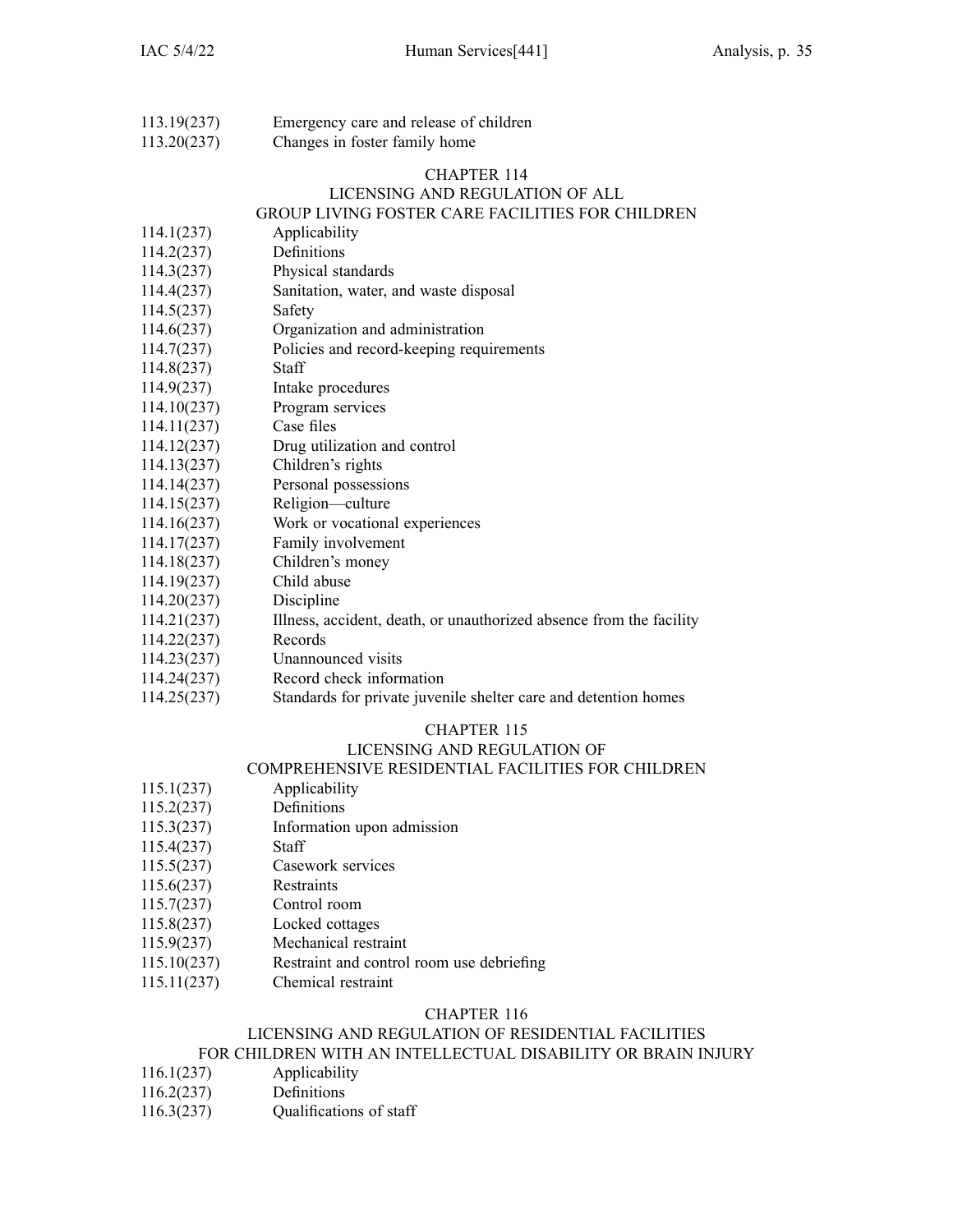| 116.4(237) | Staff to client ratio |
|------------|-----------------------|
| 116.5(237) | Program components    |

116.6(237) Restraint

#### CHAPTER 117

### FOSTER PARENT TRAINING

- 117.1(237) Required preservice training
- 117.2(237) Required orientation
- 117.3(237) Application materials for in-service training
- 117.4(237) Application process for in-service training
- 117.5(237) Application decisions
- 117.6(237) Application conference available
- 117.7(237) Required in-service training
- 117.8(237) Specific in-service training required
- 117.9(237) Foster paren<sup>t</sup> training expenses

### CHAPTER 118

### CHILD CARE QUALITY RATING SYSTEM

#### DIVISION I

### QUALITY RATING SYSTEM (QRS)

- 118.1(237A) Definitions
- 118.2(237A) Application for quality rating
- 118.3(237A) Rating standards for child care centers and preschools (sunsetting on July 31, 2011)
- 118.4(237A) Rating criteria for child development homes (sunsetting on July 31, 2011)
- 118.5(237A) Rating standards for child care centers, preschools, and programs operating under the authority of an accredited school district or nonpublic school
- 118.6(237A) Rating criteria for child development homes
- 118.7(237A) Award of quality rating
- 118.8(237A) Adverse actions

#### DIVISION II

#### IOWA QUALITY FOR KIDS (IQ4K)

118.9(237A) Definitions 118.10(237A) Application for Iowa quality for kids (IQ4K) rating 118.11(237A) Application effective date 118.12(237A) Approved program's expiration date 118.13(237A) Renewal application submission, Levels 1-4 118.14(237A) Renewal application submission, Level 5 118.15(237A) Increased rating 118.16(237A) Change in location of facility 118.17(237A) Ongoing eligibility 118.18(237A) Monitoring 118.19(237A) Professional development training 118.20(237A) Rating standards for <sup>a</sup> child care center, <sup>a</sup> preschool, or <sup>a</sup> program operating under the authority of an accredited school district or nonpublic school 118.21(237A) Criteria for IQ4K—Level 1 child care center, preschool, or program operating under the authority of an accredited school district or nonpublic school 118.22(237A) Criteria for IQ4K—Level 2 child care center, preschool, or program operating under the authority of an accredited school district or nonpublic school 118.23(237A) Criteria for IQ4K—Level 3 child care center, preschool, or program operating under the authority of an accredited school district or nonpublic school 118.24(237A) Criteria for IQ4K—Level 4 child care center, preschool, or program operating under the authority of an accredited school district or nonpublic school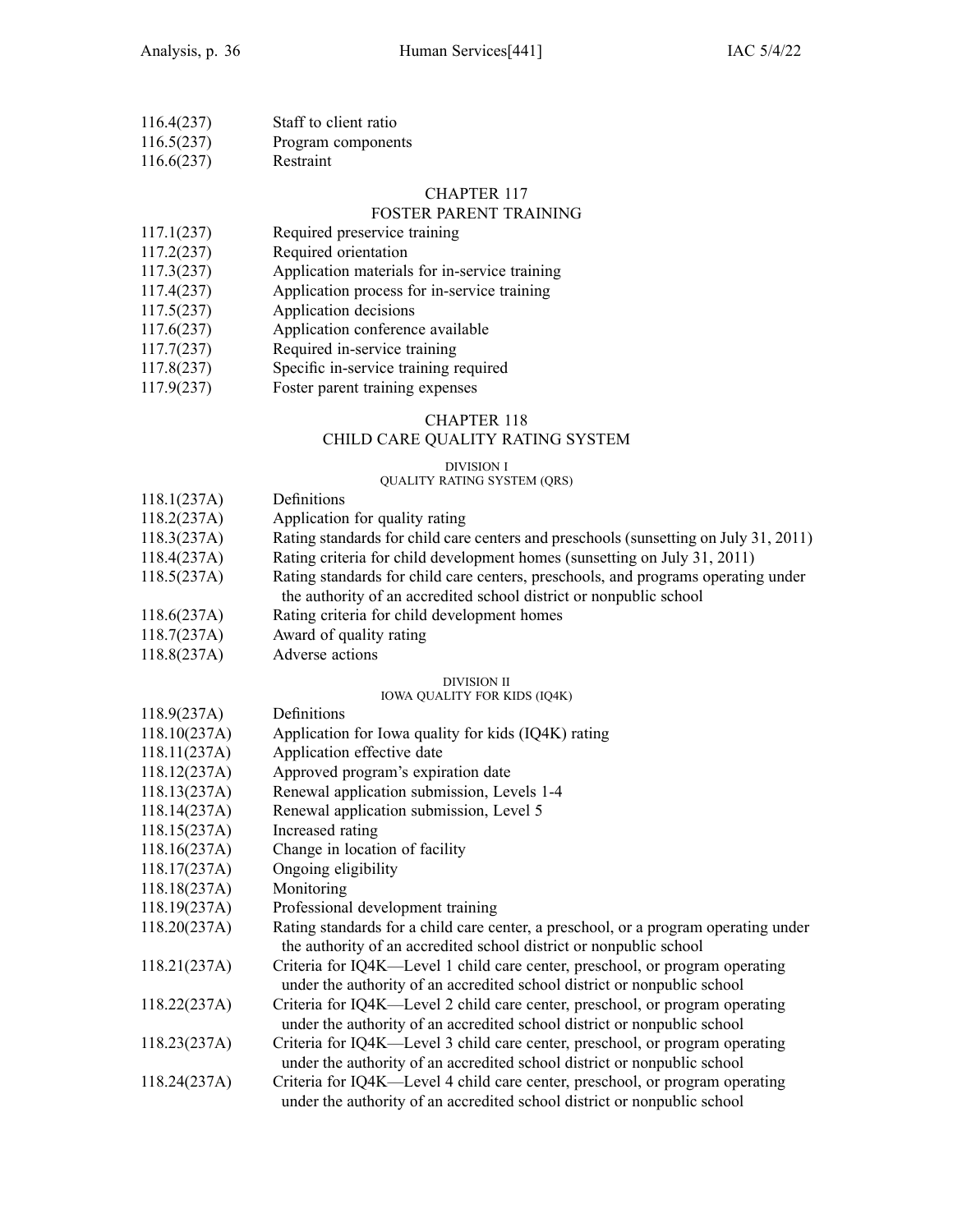| Criteria for IQ4K—Level 5 child care center, preschool, or program operating<br>under the authority of an accredited school district or nonpublic school |
|----------------------------------------------------------------------------------------------------------------------------------------------------------|
| Rating standards for school-aged only programs                                                                                                           |
| Criteria for IQ4K—Level 1 school-aged only programs                                                                                                      |
| Criteria for IQ4K—Level 2 school-aged only programs                                                                                                      |
| Criteria for IQ4K—Level 3 school-aged only programs                                                                                                      |
| Criteria for IQ4K—Level 4 school-aged only programs                                                                                                      |
| Criteria for IQ4K—Level 5 school-aged only programs                                                                                                      |
| Rating standards for registered child development homes                                                                                                  |
| Criteria for IQ4K—Level 1 rating standards for registered child development<br>homes                                                                     |
| Criteria for IQ4K—Level 2 rating standards for registered child development<br>homes                                                                     |
| Criteria for IQ4K—Level 3 rating standards for registered child development<br>homes                                                                     |
| Criteria for IQ4K—Level 4 rating standards for registered child development<br>homes                                                                     |
| Criteria for IQ4K—Level 5 rating standards for registered child development<br>homes                                                                     |
| Award of quality rating                                                                                                                                  |
| Adverse actions                                                                                                                                          |
|                                                                                                                                                          |

### RECORD CHECK EVALUATIONS FOR

### CERTAIN EMPLOYERS AND EDUCATIONAL TRAINING PROGRAMS

- 119.1(135B,135C) Definitions
- 119.2(135B,135C) When record check evaluations are requested
- 119.3(135C) Request for evaluation
- 119.4(135B,135C) Completion of evaluation
- 119.5(135B,135C) Appeal rights

### CHAPTER 120

### CHILD CARE HOMES

- 120.1(237A) Definitions
- 120.2(237A) Application for paymen<sup>t</sup>
- 120.3(237A) Renewal of agreemen<sup>t</sup>
- 120.4(237A) Compliance checks
- 120.5(237A) Parental access
- 120.6(237A) Number of children
- 120.7(237A) Provider requirements<br>120.8(237A) Standards
- $120.8(237A)$
- 120.9(237A) Children's files
- 120.10(237A) Professional development
- 120.11(237A) Child care assistance provider agreemen<sup>t</sup> decision
- 120.12(237A) Complaints
- 120.13(237A) Prohibition from involvement with child care

### CHAPTERS 121 to 129

#### Reserved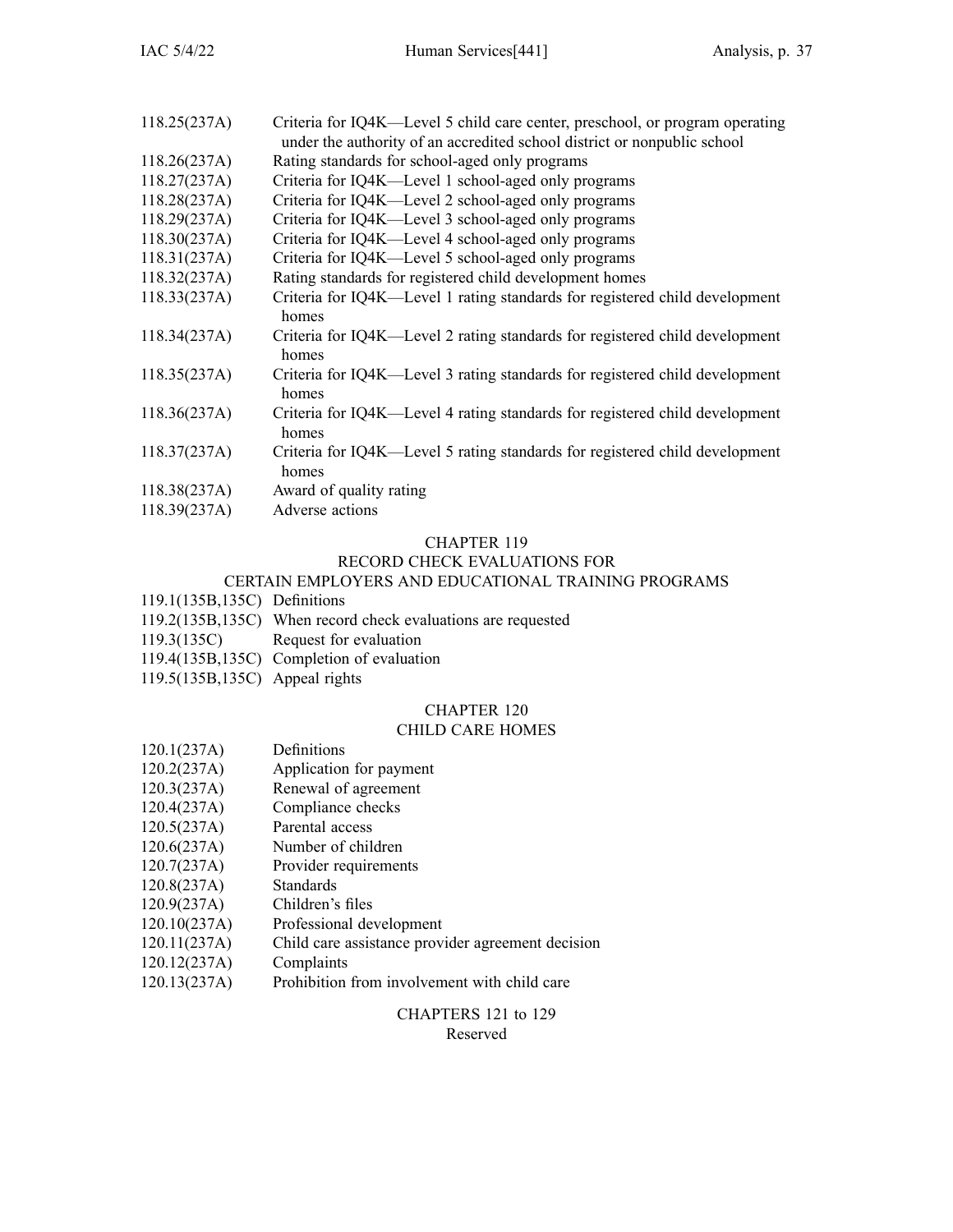#### TITLE XIII *SERVICE ADMINISTRATION*

### CHAPTER 130 GENERAL PROVISIONS

| 130.1(234) | Definitions |
|------------|-------------|
|------------|-------------|

- 130.2(234) Application
- 130.3(234) Eligibility
- 130.4(234) Fees
- 130.5(234) Adverse service actions
- 130.6(234) Social casework
- 130.7(234) Case plan
- 130.8 Reserved
- 130.9(234) Entitlement

### CHAPTER 131

### SOCIAL CASEWORK

- 131.1(234) Definitions
- 131.2(234) Eligibility
- 131.3(234) Service provision
- 131.4 Reserved
- 131.5(234) Adverse actions

#### CHAPTER 132 Reserved

#### CHAPTER 133 IV-A EMERGENCY ASSISTANCE PROGRAM

- 133.1(235) Definitions
- 133.2(235) Application
- 133.3(235) Eligibility
- 133.4(235) Method of service provision
- 133.5(235) Duration of services
- 133.6(235) Discontinuance of the program

### CHAPTERS 134 to 141

Reserved

### CHAPTER 142

### INTERSTATE COMPACT ON THE PLACEMENT OF CHILDREN

- 142.1(232) Compact agreemen<sup>t</sup>
- 142.2(232) Compact administrator
- 142.3(232) Article II(d)
- 142.4(232) Article III(a)
- 142.5(232) Article III(a) procedures
- 142.6(232) Article III(c)
- 142.7(232) Article VIII(a)
- 142.8(232) Applicability
- 142.9(232) NEICE database

### CHAPTER 143

### INTERSTATE COMPACT ON JUVENILES

- 143.1(232) Compact agreemen<sup>t</sup>
- 143.2(232) Compact administrator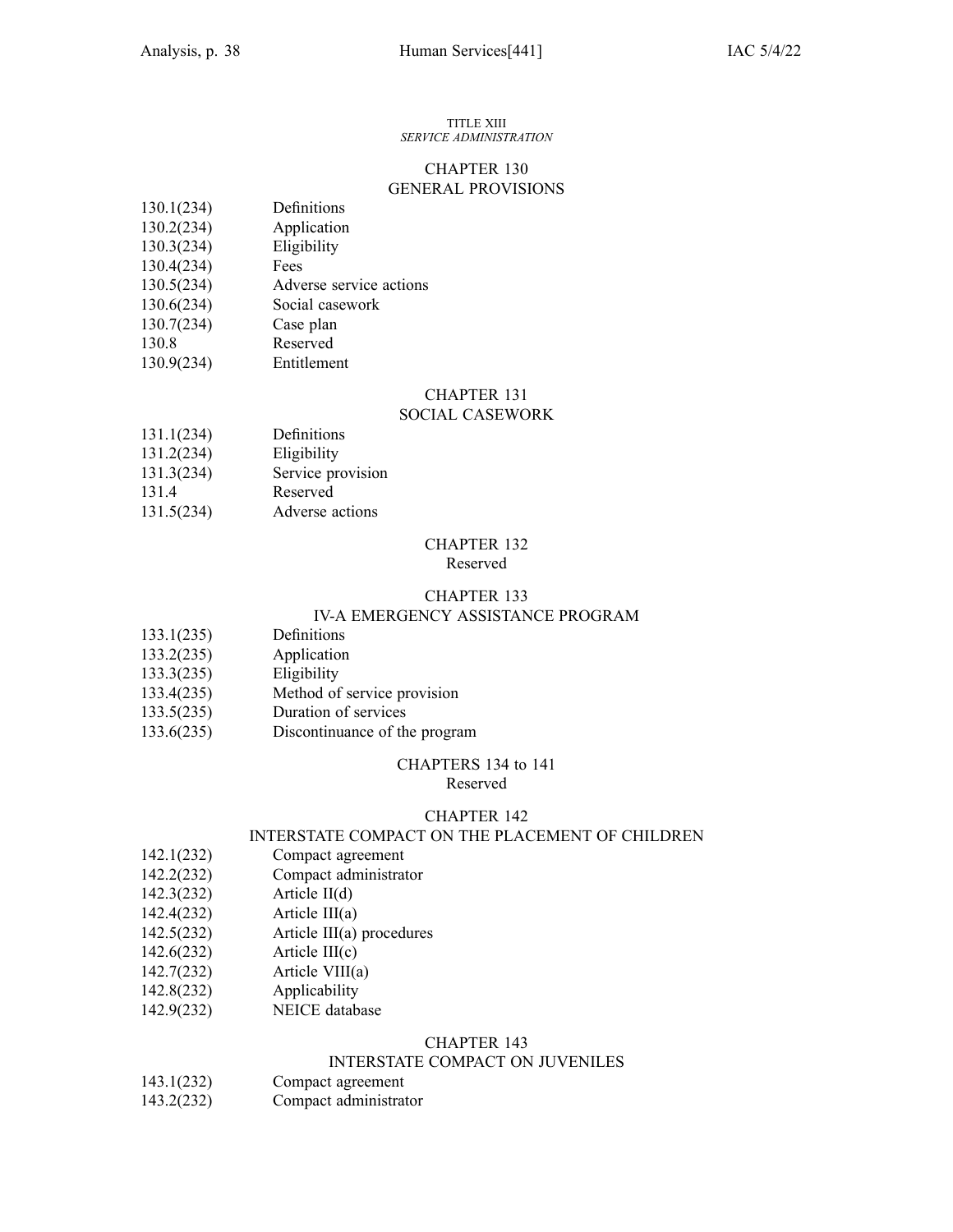| 143.3(232)  | Sending a juvenile out of Iowa under the compact         |
|-------------|----------------------------------------------------------|
| 1.42.4(222) | December 2008 to Letter and the first contract community |

143.4(232) Receiving cases in Iowa under the interstate compac<sup>t</sup>

143.5(232) Runaways

### CHAPTERS 144 to 149

#### Reserved

#### TITLE XIV *GRANT/CONTRACT/PAYMENT ADMINISTRATION*

#### CHAPTER 150 Reserved

### CHAPTER 151 JUVENILE COURT SERVICES DIRECTED PROGRAMS

#### DIVISION I GENERAL PROVISIONS

| 151.1(232)      | Definitions                                                                        |
|-----------------|------------------------------------------------------------------------------------|
| 151.2(232)      | Administration of funds for court-ordered services and graduated sanction services |
| 151.3(232)      | Administration of juvenile court services programs within each judicial district   |
| 151.4(232)      | Billing and payment                                                                |
| 151.5(232)      | Appeals                                                                            |
| 151.6(232)      | District program reviews and audits                                                |
| 151.7 to 151.19 | Reserved                                                                           |
|                 | <b>DIVISION II</b>                                                                 |
|                 | <b>COURT-ORDERED SERVICES</b>                                                      |
| 151.20(232)     | Juvenile court services responsibilities                                           |

- 151.21(232) Certification process
- 151.22(232) Expenses
- 151.23 to 151.29 Reserved

### DIVISION III

### GRADUATED SANCTION SERVICES

- 151.30(232) Community-based interventions 151.31(232) School-based supervision 151.32(232) Supportive enhancements 151.33 Reserved 151.34(232) Administration of graduated sanction services
- 151.35(232) Contract development for graduated sanction services

### CHAPTER 152

### FOSTER CARE CONTRACTING

- 152.1(234) Definitions
- 152.2(234) Conditions of participation
- 152.3(234) Provider reviews
- 152.4(234) Sanctions against providers
- 152.5(234) Adverse actions

### CHAPTER 153

### FUNDING FOR LOCAL SERVICES

### DIVISION I

### SOCIAL SERVICES BLOCK GRANT

- 153.1(234) Definitions
- 153.2(234) Development of preexpenditure repor<sup>t</sup>
- 153.3(234) Amendment to preexpenditure repor<sup>t</sup>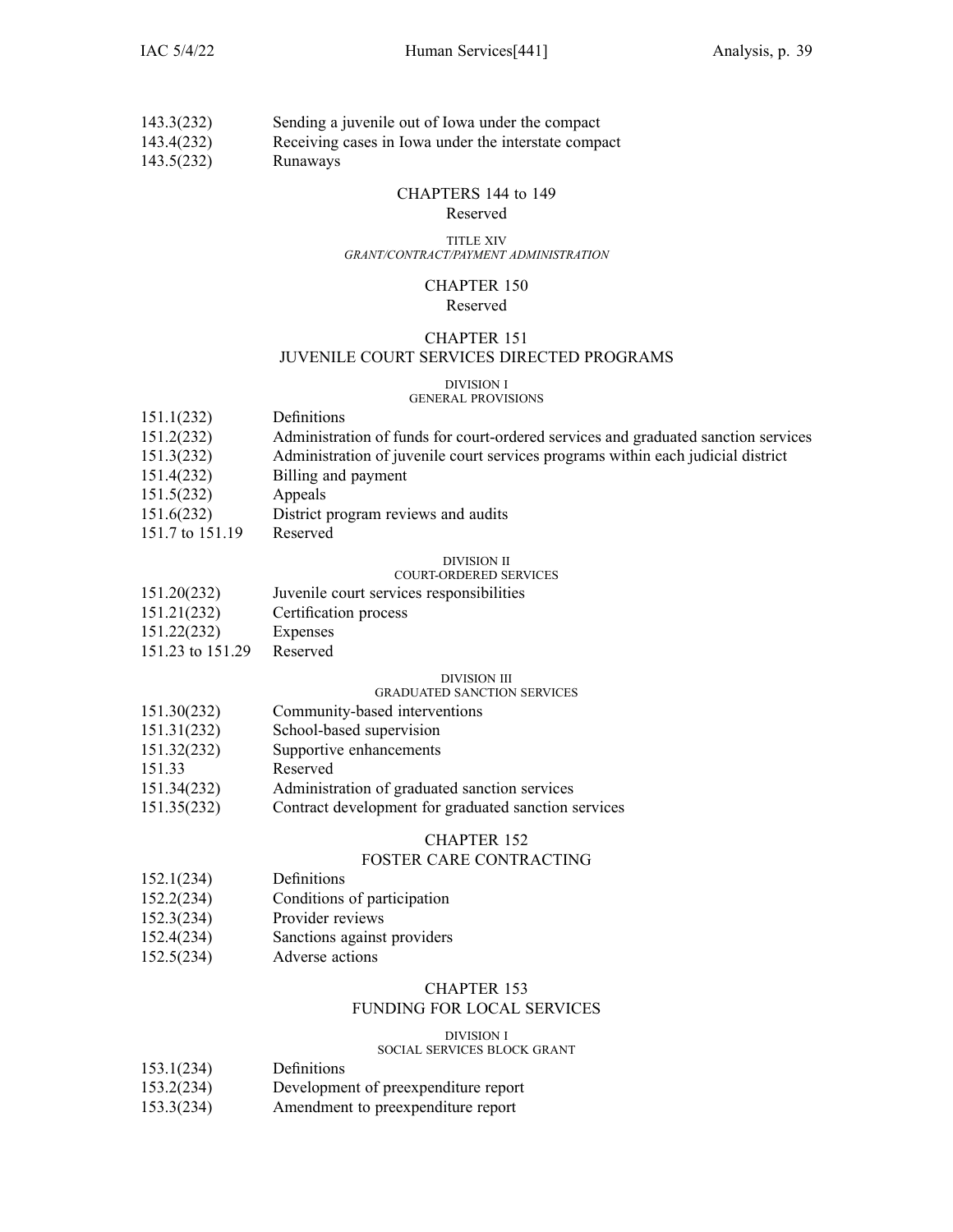| 153.4(234)       | Service availability              |
|------------------|-----------------------------------|
| 153.5(234)       | Allocation of block grant funds   |
| 153.6 and 153.7  | Reserved                          |
| 153.8(234)       | Expenditure of supplemental funds |
| 153.9 and 153.10 | Reserved                          |

#### DIVISION II

### DECATEGORIZATION OF CHILD WELFARE AND JUVENILE JUSTICE FUNDING

- 153.11(232) Definitions
- 153.12(232) Implementation requirements
- 153.13(232) Role and responsibilities of decategorization project governance boards
- 153.14(232) Realignment of decategorization project boundaries
- 153.15(232) Decategorization services funding pool
- 153.16(232) Relationship of decategorization funding pool to other department child welfare funding
- 153.17(232) Relationship of decategorization funding pool to juvenile court services funding streams
- 153.18(232) Requirements for annual services plan
- 153.19(232) Requirements for annual progress repor<sup>t</sup>
- 153.20 to 153.30 Reserved

#### DIVISION III

### MENTAL ILLNESS, MENTAL RETARDATION, AND

### DEVELOPMENTAL DISABILITIES—LOCAL SERVICES

153.31 to 153.50 Reserved

#### DIVISION IV

#### STATE PAYMENT PROGRAM FOR LOCAL MENTAL HEALTH, MENTAL RETARDATION, AND DEVELOPMENTAL DISABILITIES SERVICES TO ADULTS WITHOUT LEGAL SETTLEMENT

- 153.51(331) Definitions
- 153.52(331) Eligibility requirements
- 153.53(331) Application procedure
- 153.54(331) Eligibility determination
- 
- 153.55(331) Eligible services
- 153.56(331) Program administration
- 153.57(331) Reduction, denial, or termination of benefits
- 153.58(331) Appeals

### CHAPTER 154

### Reserved

### CHAPTER 155

### CHILD ABUSE PREVENTION PROGRAM

- 155.1(235A) Definitions
- 155.2(235A) Contract for program administration
- 155.3(235A) Awarding of grants
- 155.4(235A) Grantee requirements

### CHAPTER 156

### PAYMENTS FOR FOSTER CARE

- 156.1(234) Definitions
- 156.2(234) Foster care recovery
- 156.3 to 156.5 Reserved
- 156.6(234) Rate of maintenance paymen<sup>t</sup> for foster family care
- 156.7(234) Kinship caregiver paymen<sup>t</sup>
- 156.8(234) Additional payments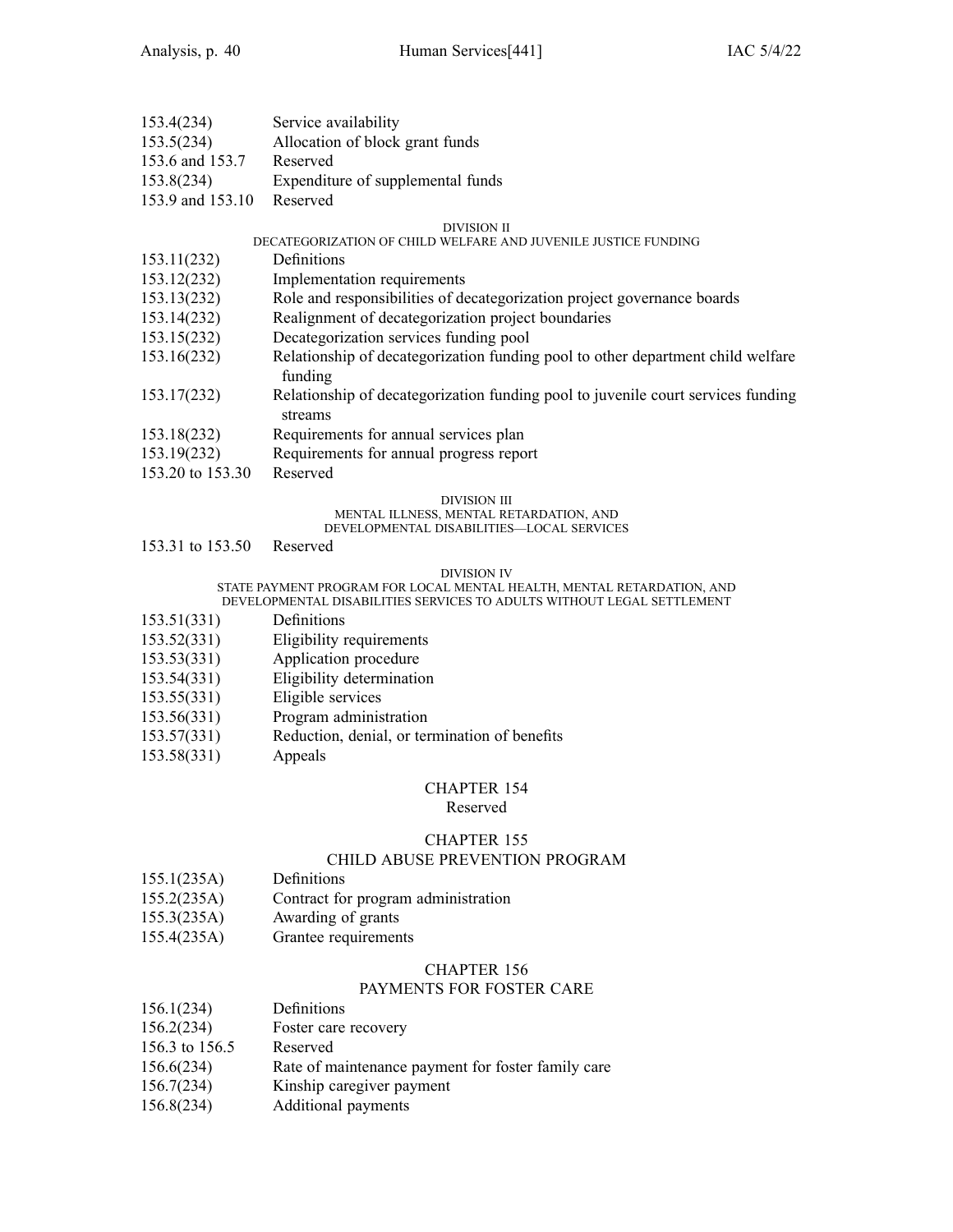| 156.9(234)                 | Rate of payment for foster group care   |
|----------------------------|-----------------------------------------|
| 156.10(234)                | Payment for reserve bed days            |
| 156.11(234)                | Emergency juvenile shelter care payment |
| 156.12(234)                | Supervised apartment living             |
| 156.13                     | Reserved                                |
| 156.14(234,252C)           | Voluntary placements                    |
| 156.15(234)                | Child's earnings                        |
| 156.16(234)                | Trust funds and investments             |
| 156.17(234)                | Preadoptive homes                       |
| 156.18 and 156.19 Reserved |                                         |
| 156.20(234)                | Eligibility for foster care payment     |

### Reserved

### CHAPTER 158

### FOSTER HOME INSURANCE FUND

- 158.1(237) Applicability
- 158.2(237) Definitions
- 158.3(237) Payments from the foster home insurance fund
- 158.4(237) Payment limits
- 158.5(237) Claim procedures
- 158.6(237) Time frames for filing claims
- 158.7(237) Appeals

#### CHAPTER 159

### CHILD CARE RESOURCE AND REFERRAL SERVICES

- 159.1(237A) Definitions
- 159.2(237A) Availability of funds
- 159.3(237A) Participation requirements
- 159.4(237A) Request for proposals for project grants
- 159.5(237A) Selection of proposals

### CHAPTER 160

### ADOPTION OPPORTUNITY GRANT PROGRAM

- 160.1(234) Definitions
- 160.2(234) Availability of gran<sup>t</sup> funds
- 160.3(234) Project eligibility
- 160.4(234) Request for proposals for project grants
- 160.5(234) Selection of proposals
- 160.6(234) Project contracts
- 160.7(234) Records
- 160.8(234) Evaluation of projects
- 160.9(234) Termination
- 160.10(234) Appeals

### CHAPTER 161

#### IOWA SENIOR LIVING TRUST FUND

- 161.1(249H) Definitions
- 161.2(249H) Funding and operation of trust fund
- 161.3(249H) Allocations from the senior living trust fund
- 161.4(249H) Participation by government-owned nursing facilities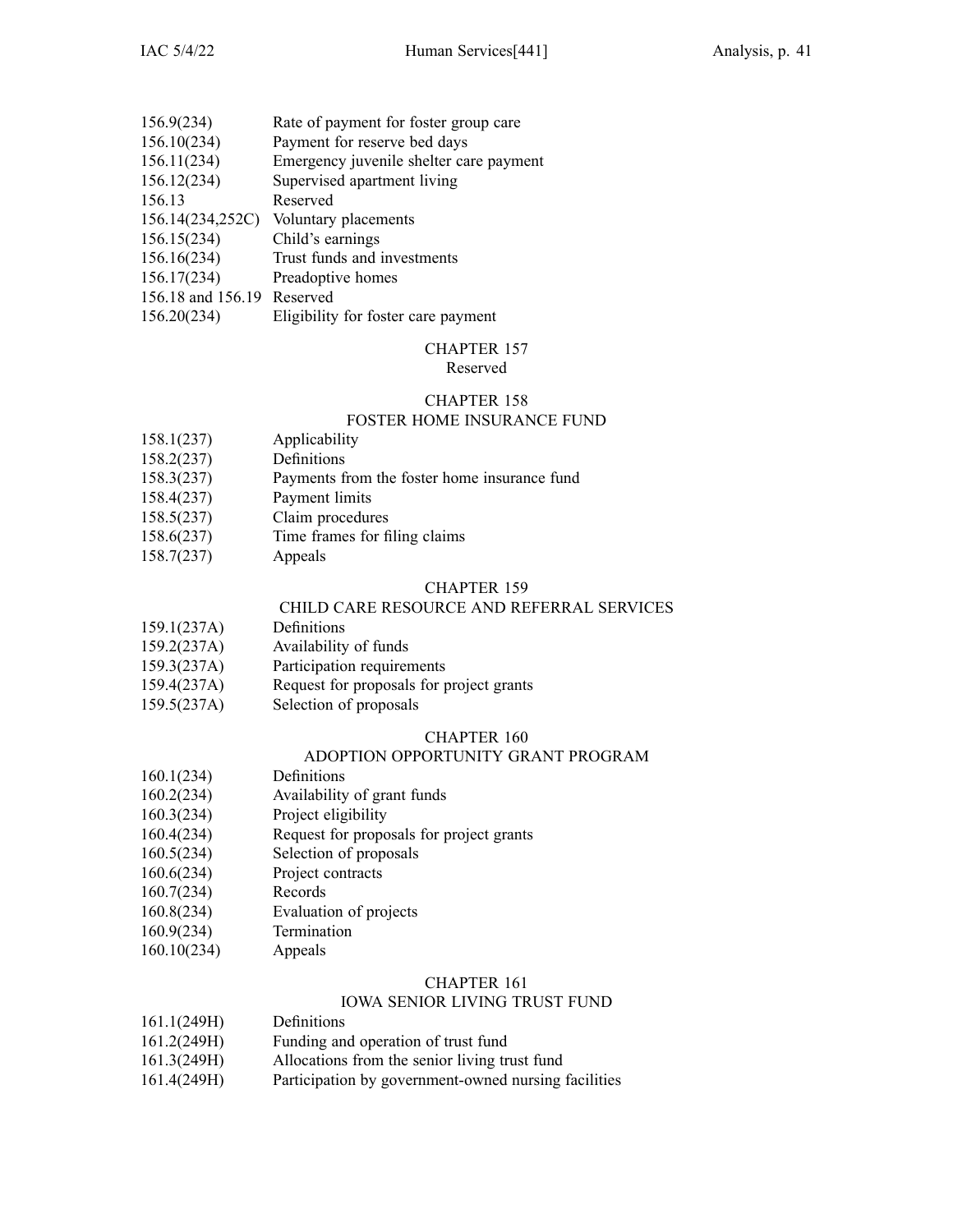### CHAPTER 162 NURSING FACILITY CONVERSION AND LONG-TERM CARE SERVICES DEVELOPMENT GRANTS

- 162.1(249H) Definitions
- 162.2(249H) Availability of grants
- 162.3(249H) Grant eligibility
- 162.4(249H) Grant application process
- 162.5(249H) Grant dispersal stages
- 162.6(249H) Project contracts
- 162.7(249H) Grantee responsibilities
- 162.8(249H) Offset
- 162.9(249H) Appeals

#### CHAPTER 163

## ADOLESCENT PREGNANCY PREVENTION AND SERVICES TO PREGNANT AND PARENTING ADOLESCENTS

### PROGRAMS

- 163.1(234) Definitions
- 163.2(234) Availability of grants for projects
- 163.3(234) Project eligibility
- 163.4(234) Request for proposals for pilot project grants
- 163.5(234) Selection of proposals
- 163.6(234) Project contracts
- 163.7(234) Records
- 163.8(234) Evaluation
- 163.9(234) Termination of contract
- 163.10(234) Appeals

### CHAPTER 164

### IOWA HOSPITAL TRUST FUND

- 164.1(249I) Definitions
- 164.2(249I) Funding and operation of trust fund
- 164.3(249I) Allocations from the hospital trust fund
- 164.4(249I) Participation by public hospitals

### CHAPTER 165

### Reserved

### CHAPTER 166

### QUALITY IMPROVEMENT INITIATIVE GRANTS

- 166.1(249A) Definitions
- 166.2(249A) Availability of grants
- 166.3(249A) Grant eligibility
- 166.4(249A) Grant application process and selection of proposals
- 166.5(249A) Project contracts

### CHAPTER 167

### JUVENILE DETENTION REIMBURSEMENT

DIVISION I

### ANNUAL REIMBURSEMENT PROGRAM

- 167.1(232) Definitions
- 167.2(232) Availability of funds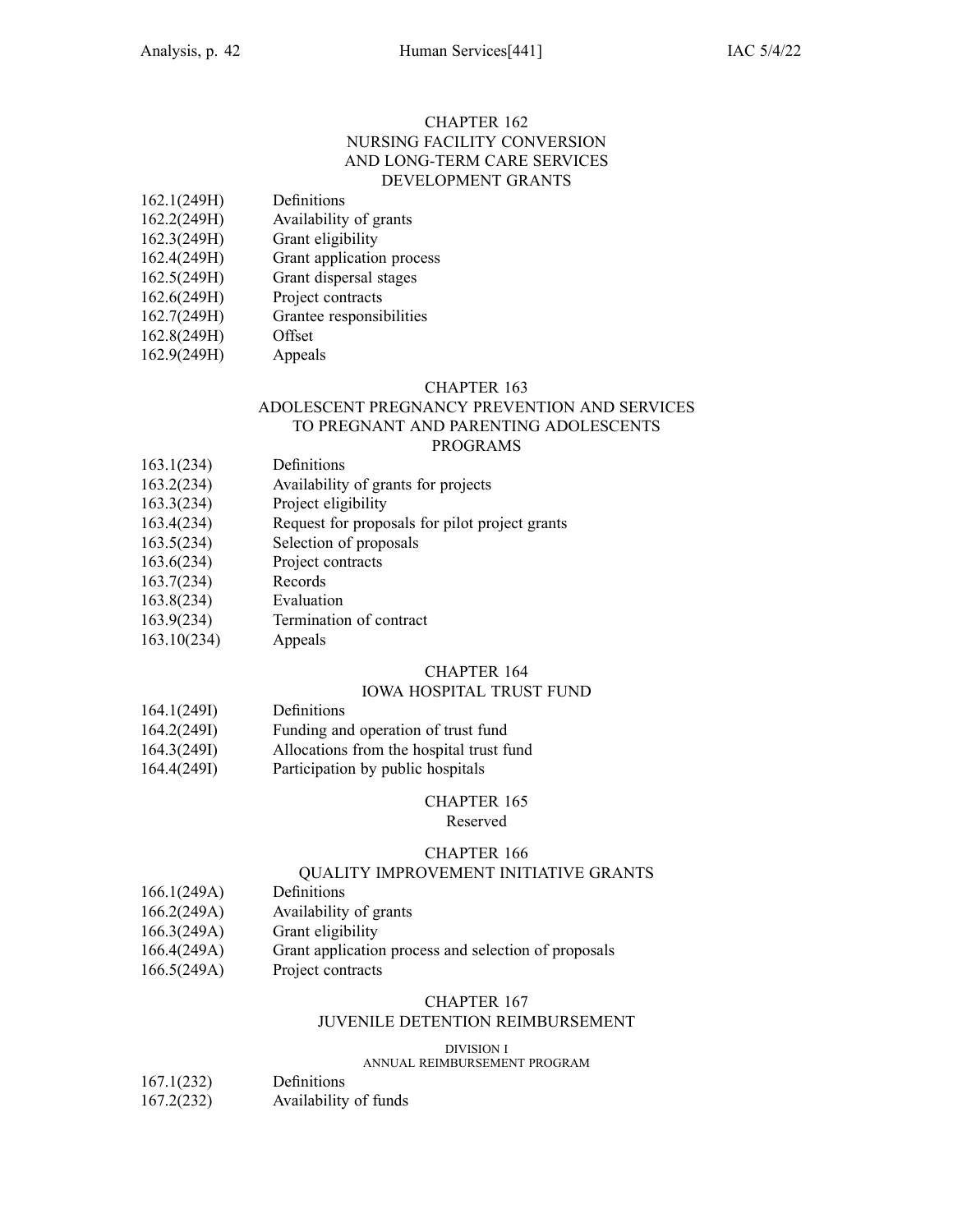| 167.3(232)                                       | Eligible detention homes |
|--------------------------------------------------|--------------------------|
| 167.4(232)                                       | Available reimbursement  |
| 167.5(232)                                       | Submission of voucher    |
| $\sim$ $\sim$ $\sim$ $\sim$ $\sim$ $\sim$ $\sim$ |                          |

167.6(232) Reimbursement by the department

### CHAPTER 168

### CHILD CARE EXPANSION PROGRAMS

- 168.1(234) Definitions
- 168.2(234) Availability of funds
- 168.3(234) Eligibility requirements
- 168.4(234) Request for proposals
- 168.5(234) Selection of proposals
- 168.6(234) Appeals
- 168.7(234) Contracts
- 168.8(234) Reporting requirements
- 168.9(234) Termination of contract

### CHAPTER 169

### Reserved

#### TITLE XV *INDIVIDUAL AND FAMILY SUPPORT AND PROTECTIVE SERVICES*

# CHAPTER 170

### CHILD CARE SERVICES

| 170.1(237A) | Definitions                                                   |
|-------------|---------------------------------------------------------------|
|             | 170.2(237A,239B) Eligibility requirements                     |
|             | 170.3(237A,239B) Application and determination of eligibility |
| 170.4(237A) | Elements of service provision                                 |
| 170.5(237A) | Adverse actions                                               |
| 170.6(237A) | Appeals                                                       |
| 170.7(237A) | Provider fraud                                                |
| 170.8       | Reserved                                                      |
| 170.9(237A) | Child care assistance overpayments                            |
|             |                                                               |

### CHAPTER 171

### Reserved

### CHAPTER 172

### FAMILY-CENTERED SERVICES

- 172.1(234) Definitions
- 172.2(234) Purpose and scope
- 172.3(234) Authorization
- 172.4 Reserved
- 172.5(234) Client appeals

### CHAPTERS 173 and 174 Reserved

### CHAPTER 175 ABUSE OF CHILDREN

DIVISION I CHILD ABUSE

175.1 to 175.20 Reserved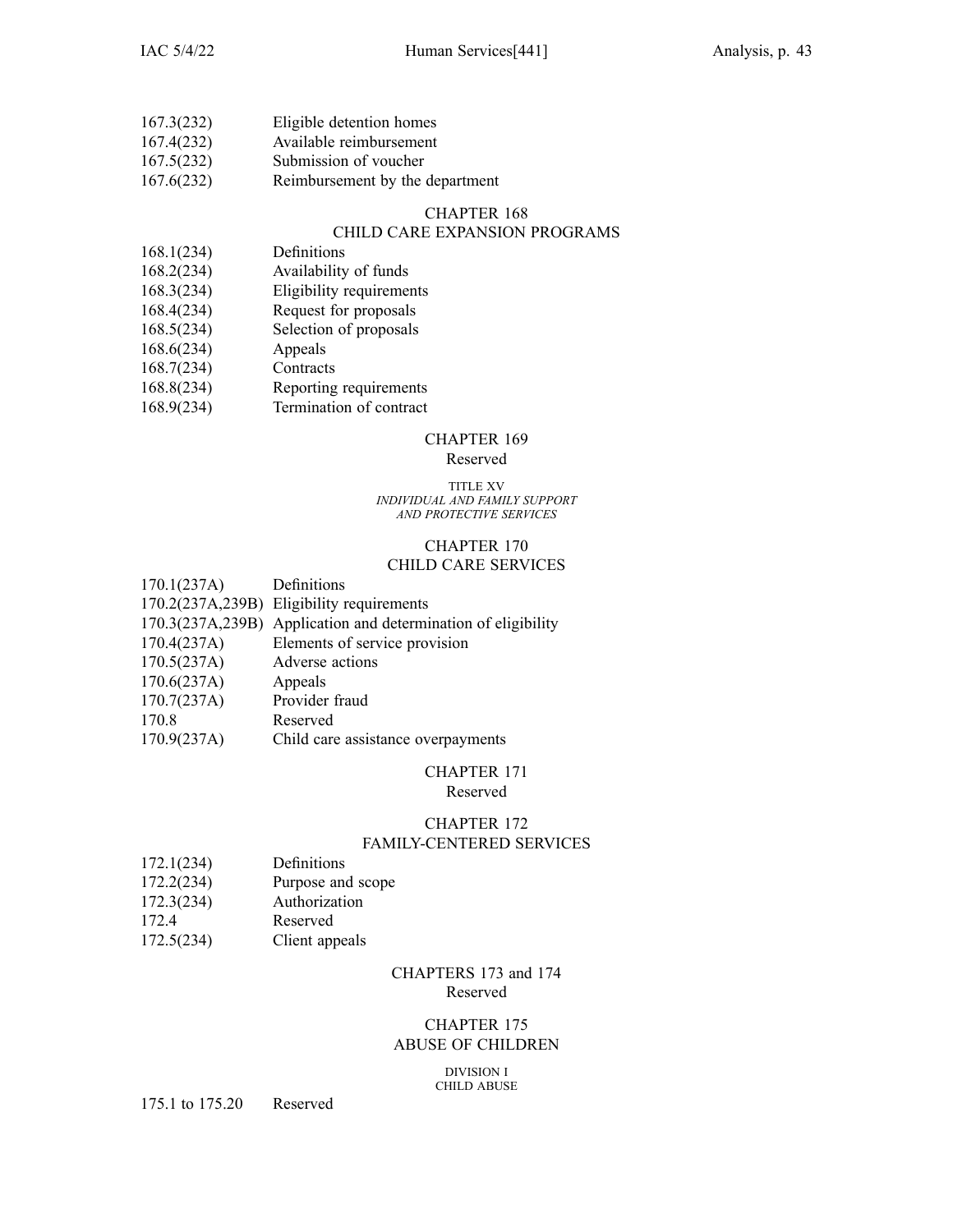#### DIVISION II CHILD ABUSE ASSESSMENT

|                               | CHILD ABUSE ASSESSMENT                                                |
|-------------------------------|-----------------------------------------------------------------------|
| 175.21(232,235A) Definitions  |                                                                       |
| 175.22(232)                   | Receipt of a report of suspected child abuse                          |
| 175.23(232)                   | Sources of report of suspected child abuse                            |
| 175.24(232)                   | Assessment intake process                                             |
| 175.25(232)                   | Assessment process                                                    |
| 175.26(232)                   | Completion of a written assessment report                             |
| 175.27(232)                   | Contact with juvenile court or the county attorney                    |
| 175.28(232)                   | Consultation with health practitioners or mental health professionals |
| 175.29(232)                   | Consultation with law enforcement                                     |
| 175.30(232)                   | Information shared with law enforcement                               |
| 175.31(232)                   | Completion of required correspondence                                 |
| 175.32(232,235A) Case records |                                                                       |
| 175.33(232, 235A)             | Child protection centers                                              |
| 175.34(232)                   | Department-operated facilities                                        |
| 175.35(232,235A)              | Jurisdiction of assessments                                           |
| 175.36(235A)                  | Multidisciplinary teams                                               |
| 175.37(232)                   | Community education                                                   |
| 175.38(235)                   | Written authorizations                                                |
| 175.39(232)                   | Founded child abuse                                                   |
| 175.40                        | Reserved                                                              |
| 175.41(235A)                  | Access to child abuse information                                     |
| 175.42(235A)                  | Person conducting research                                            |
| 175.43(235A)                  | Child protection services citizen review panels                       |

### CHAPTER 176

### DEPENDENT ADULT ABUSE

| 176.1(235B)  | Definitions                                     |
|--------------|-------------------------------------------------|
| 176.2(235B)  | Denial of critical care                         |
| 176.3(235B)  | Appropriate evaluation                          |
| 176.4(235B)  | Reporters                                       |
| 176.5(235B)  | Reporting procedure                             |
| 176.6(235B)  | Duties of the department upon receipt of report |
| 176.7(235B)  | Appropriate evaluation or assessment            |
| 176.8(235B)  | Immunity from liability for reporters           |
| 176.9(235B)  | Registry records                                |
| 176.10(235B) | Adult abuse information disseminated            |
| 176.11(235B) | Person conducting research                      |
| 176.12(235B) | Examination of information                      |
| 176.13(235B) | Dependent adult abuse information registry      |
| 176.14       | Reserved                                        |
| 176.15(235B) | Multidisciplinary teams                         |
| 176.16(235B) | Medical and mental health examinations          |
| 176.17(235B) | Request for correction or expungement           |

### CHAPTER 177

### IN-HOME HEALTH-RELATED CARE

| 177.1(249) | In-home health-related care |
|------------|-----------------------------|
|------------|-----------------------------|

- 177.2(249) Own home
- 177.3(249) Service criteria<br>177.4(249) Eligibility
- 177.4(249)
- 177.5(249) Providers of health care services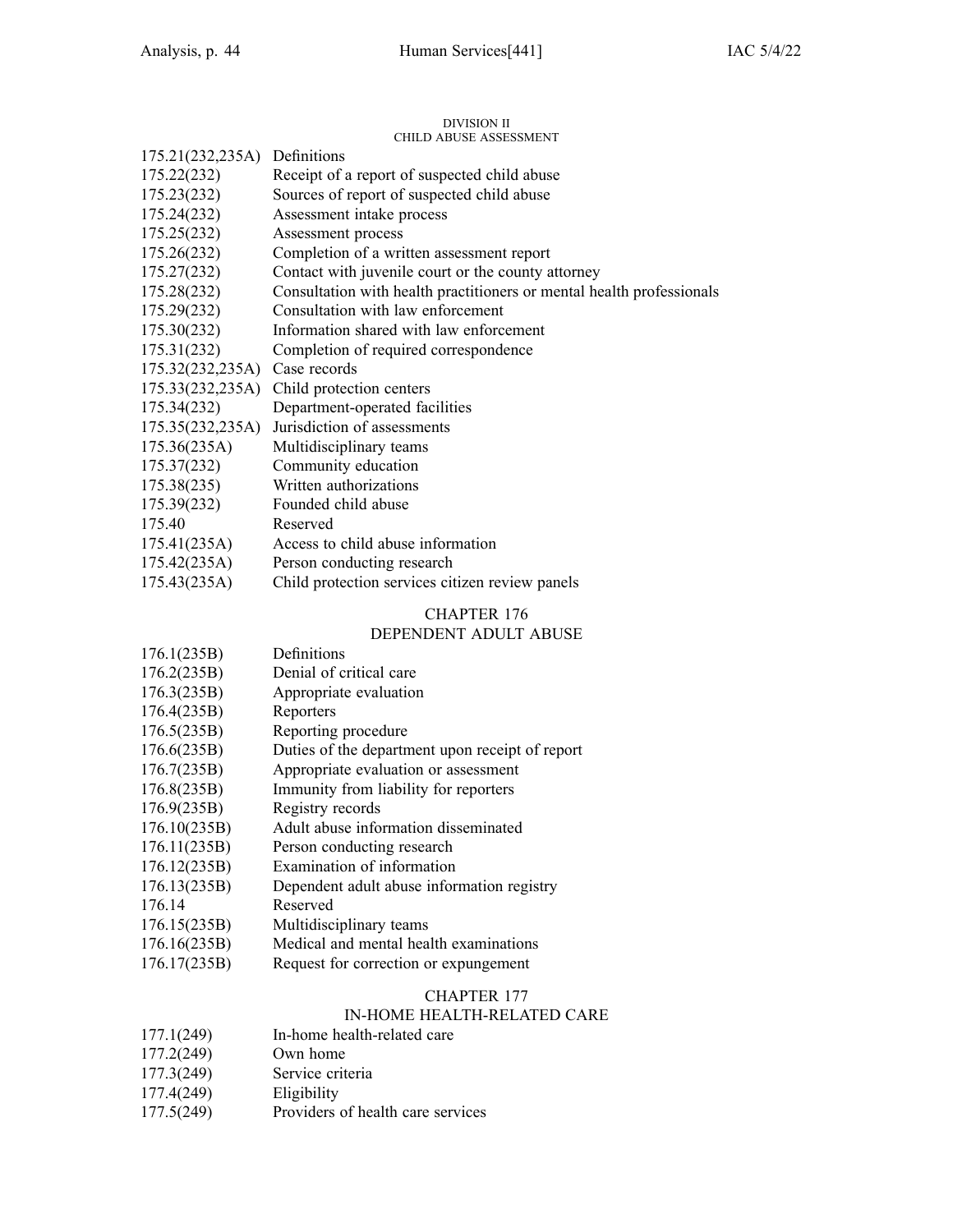| 177.6(249)  | Health care plan                    |
|-------------|-------------------------------------|
| 177.7(249)  | Client participation                |
| 177.8(249)  | Determination of reasonable charges |
| 177.9(249)  | Written agreements                  |
| 177.10(249) | Emergency services                  |
| 177.11(249) | Termination                         |

#### CHAPTERS 178 to 183 Reserved

# CHAPTER 184

### INDIVIDUAL AND FAMILY DIRECT SUPPORT

#### DIVISION I

### FAMILY SUPPORT SUBSIDY PROGRAM

| 184.1(225C)      | Definitions                     |
|------------------|---------------------------------|
| 184.2(225C)      | Eligibility requirements        |
| 184.3(225C)      | Application process             |
| 184.4(225C)      | Family support services plan    |
| 184.5            | Reserved                        |
| 184.6(225C)      | Amount of subsidy payment       |
| 184.7(225C)      | Redetermination of eligibility  |
| 184.8(225C)      | Termination of subsidy payments |
| 184.9(225C)      | Appeals                         |
| 184.10 to 184.20 | Reserved                        |

#### DIVISION II

### COMPREHENSIVE FAMILY SUPPORT PROGRAM

| 184.21(225C) | Definitions                     |
|--------------|---------------------------------|
| 184.22(225C) | Eligibility                     |
| 184.23(225C) | Application                     |
| 184.24(225C) | Contractor selection and duties |
| 184.25(225C) | Direct assistance               |
| 184.26(225C) | Appeals                         |
| 184.27(225C) | Parent advisory council         |

# CHAPTERS 185 and 186

### Reserved

### CHAPTER 187

### AFTERCARE SERVICES PROGRAM

- 187.1(234) Purpose
- 187.2(234) Aftercare services program eligibility requirements
- 187.3(234) Services and supports provided
- 187.4(234) Termination of aftercare services
- 187.5(234) Waiting list
- 187.6(234) Administration

### CHAPTERS 188 to 199 Reserved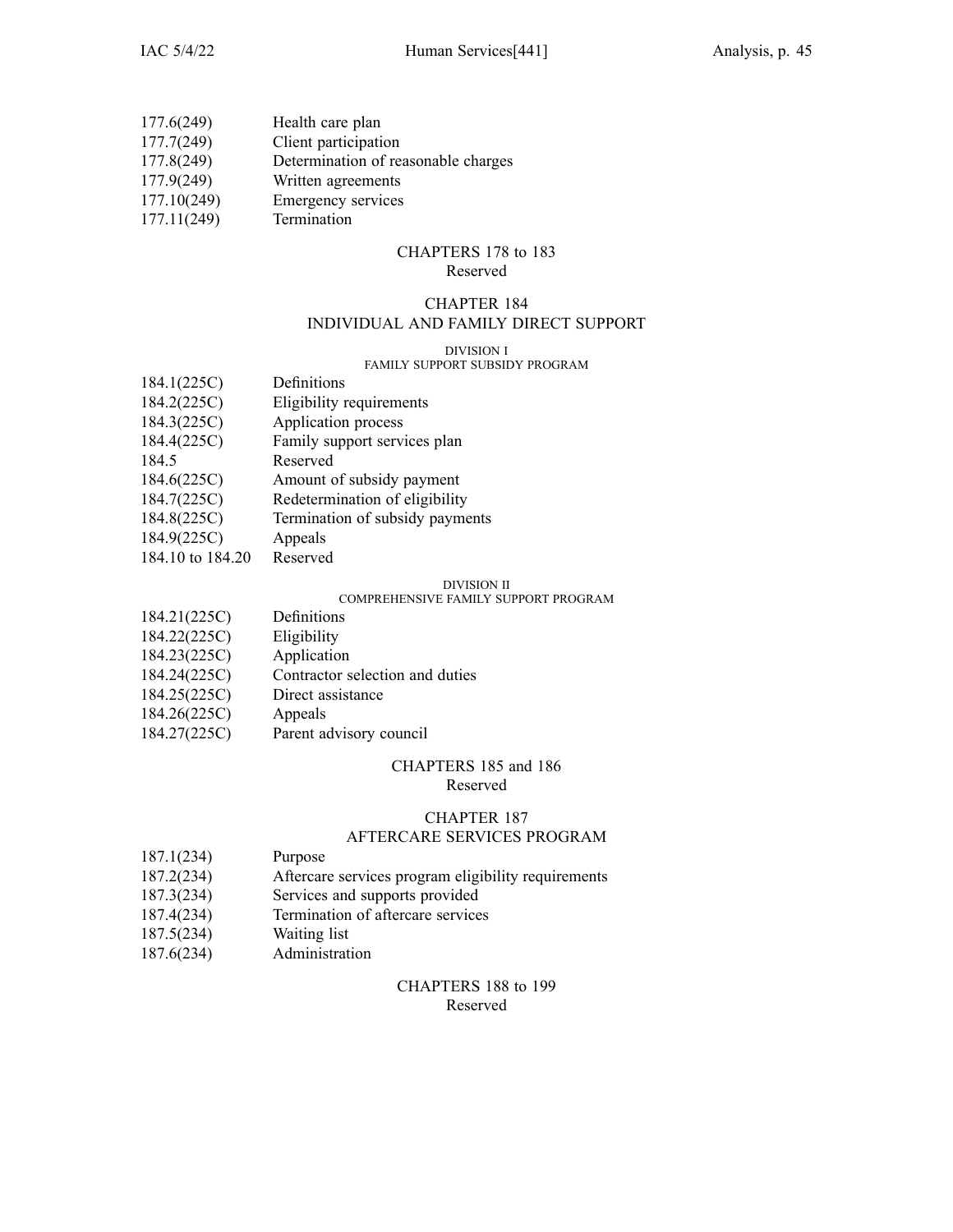#### TITLE XVI *ALTERNATIVE LIVING*

### CHAPTER 200 ADOPTION SERVICES

| 200.1(600)      | Definitions                                                            |
|-----------------|------------------------------------------------------------------------|
| 200.2(600)      | Release of custody services                                            |
| 200.3(600)      | Application                                                            |
| 200.4(600)      | Adoption services                                                      |
| 200.5(600)      | Termination of parental rights                                         |
| 200.6 and 200.7 | Reserved                                                               |
| 200.8(600)      | Interstate placements                                                  |
| 200.9           | Reserved                                                               |
| 200.10(600)     | Requests for home studies                                              |
| 200.11(600)     | Reasons for denial                                                     |
| 200.12(600)     | Removal of child from preadoptive family                               |
| 200.13(600)     | Consents                                                               |
| 200.14(600)     | Requests for access to information for research or treatment           |
| 200.15(600)     | Requests for information for purposes other than research or treatment |
| 200.16(600)     | Appeals                                                                |

### CHAPTER 201

### SUBSIDIZED ADOPTIONS

| 201.1(600)  | Administration                                                                  |
|-------------|---------------------------------------------------------------------------------|
| 201.2(600)  | Definitions                                                                     |
| 201.3(600)  | Conditions of eligibility or ineligibility                                      |
| 201.4(600)  | Application                                                                     |
| 201.5(600)  | Negotiation of amount of presubsidy or subsidy                                  |
| 201.6(600)  | Types of subsidy                                                                |
| 201.7(600)  | Termination of subsidy                                                          |
| 201.8(600)  | Reinstatement of subsidy                                                        |
| 201.9(600)  | New application                                                                 |
| 201.10(600) | Determination of ongoing subsidy eligibility and suspension of subsidy payments |
| 201.11(600) | Medical assistance based on residency                                           |
| 201.12(600) | Presubsidy recovery                                                             |

### CHAPTER 202

### FOSTER CARE PLACEMENT AND SERVICES

- 202.1(234) Definitions
- 202.2(234) Eligibility
- 202.3(234) Voluntary placements
- 202.4(234) Selection of facility
- 202.5(234) Preplacement
- 202.6(234) Placement
- 202.7(234) Out-of-area placements
- 202.8(234) Out-of-state placements
- 202.9(234) Supervised apartment living
- 202.10(234) Services to foster parents
- 202.11(234) Services to the child
- 202.12(234) Services to parents
- 202.13(234) Removal of the child
- 202.14(234) Termination
- 202.15(234) Case permanency plan